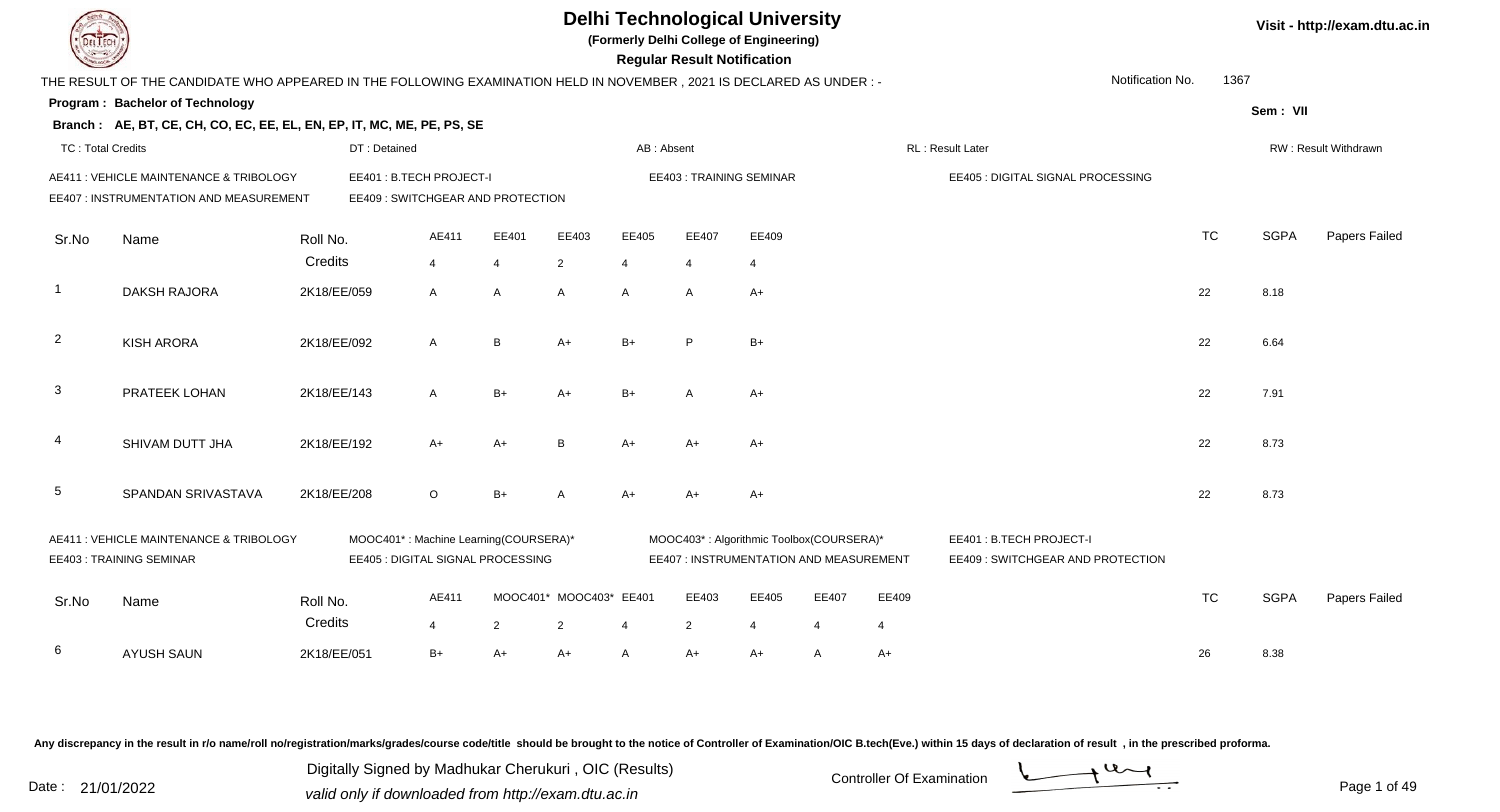| LI ECH                   |                                                                                                                        |             |                                                              |              |                |                |                       | <b>Regular Result Notification</b> | <b>Delhi Technological University</b><br>(Formerly Delhi College of Engineering) |                                   |                  |           |             | Visit - http://exam.dtu.ac.in |
|--------------------------|------------------------------------------------------------------------------------------------------------------------|-------------|--------------------------------------------------------------|--------------|----------------|----------------|-----------------------|------------------------------------|----------------------------------------------------------------------------------|-----------------------------------|------------------|-----------|-------------|-------------------------------|
|                          | THE RESULT OF THE CANDIDATE WHO APPEARED IN THE FOLLOWING EXAMINATION HELD IN NOVEMBER , 2021 IS DECLARED AS UNDER : - |             |                                                              |              |                |                |                       |                                    |                                                                                  |                                   | Notification No. | 1367      |             |                               |
|                          | <b>Program: Bachelor of Technology</b>                                                                                 |             |                                                              |              |                |                |                       |                                    |                                                                                  |                                   |                  |           | Sem: VII    |                               |
|                          | Branch: AE, BT, CE, CH, CO, EC, EE, EL, EN, EP, IT, MC, ME, PE, PS, SE                                                 |             |                                                              |              |                |                |                       |                                    |                                                                                  |                                   |                  |           |             |                               |
| <b>TC: Total Credits</b> |                                                                                                                        |             | DT: Detained                                                 |              |                |                | AB: Absent            |                                    |                                                                                  | RL: Result Later                  |                  |           |             | RW: Result Withdrawn          |
|                          | AE413 : VEHICLE TRANSPORT MANAGEMENT<br>EE407 : INSTRUMENTATION AND MEASUREMENT                                        |             | EE401: B.TECH PROJECT-I<br>EE409 : SWITCHGEAR AND PROTECTION |              |                |                |                       |                                    | EE403: TRAINING SEMINAR                                                          | EE405 : DIGITAL SIGNAL PROCESSING |                  |           |             |                               |
| Sr.No                    | Name                                                                                                                   | Roll No.    |                                                              | AE413        | EE401          | EE403          | EE405                 | EE407                              | EE409                                                                            |                                   |                  | <b>TC</b> | <b>SGPA</b> | Papers Failed                 |
|                          |                                                                                                                        | Credits     | 4                                                            |              | 4              | $\overline{2}$ | $\boldsymbol{\Delta}$ | $\overline{4}$                     | $\overline{4}$                                                                   |                                   |                  |           |             |                               |
| 7                        | <b>HIMANI MEENA</b>                                                                                                    | 2K18/EE/081 | $A+$                                                         |              | A              | $B+$           | $A+$                  | $A+$                               | A                                                                                |                                   | 22               |           | 8.45        |                               |
| 8                        | <b>MALIHA BAKHSHI</b>                                                                                                  | 2K18/EE/104 | A+                                                           |              | A+             | $\circ$        | $A+$                  | $A+$                               | $A+$                                                                             |                                   | 22               |           | 9.09        |                               |
| 9                        | NAVNEET KUMAR PANDEY                                                                                                   | 2K18/EE/122 | $A+$                                                         |              | A              | $A+$           | A                     | A                                  | A                                                                                |                                   | 22               |           | 8.27        |                               |
|                          | BT413: NANOBIOTECHNOLOGY<br>EE407 : INSTRUMENTATION AND MEASUREMENT                                                    |             | EE401: B.TECH PROJECT-I<br>EE409 : SWITCHGEAR AND PROTECTION |              |                |                |                       |                                    | <b>EE403: TRAINING SEMINAR</b>                                                   | EE405 : DIGITAL SIGNAL PROCESSING |                  |           |             |                               |
| Sr.No                    | Name                                                                                                                   | Roll No.    |                                                              | <b>BT413</b> | EE401          | EE403          | EE405                 | EE407                              | EE409                                                                            |                                   |                  | <b>TC</b> | <b>SGPA</b> | Papers Failed                 |
|                          |                                                                                                                        | Credits     | $\overline{4}$                                               |              | $\overline{4}$ | $\overline{2}$ | $\boldsymbol{\Delta}$ |                                    | $\overline{4}$                                                                   |                                   |                  |           |             |                               |
| 10                       | RISHABH VISHWAKARMA                                                                                                    | 2K18/EE/164 | A                                                            |              | A              | A              | $A+$                  | $A+$                               | $\mathsf{A}$                                                                     |                                   | 22               |           | 8.36        |                               |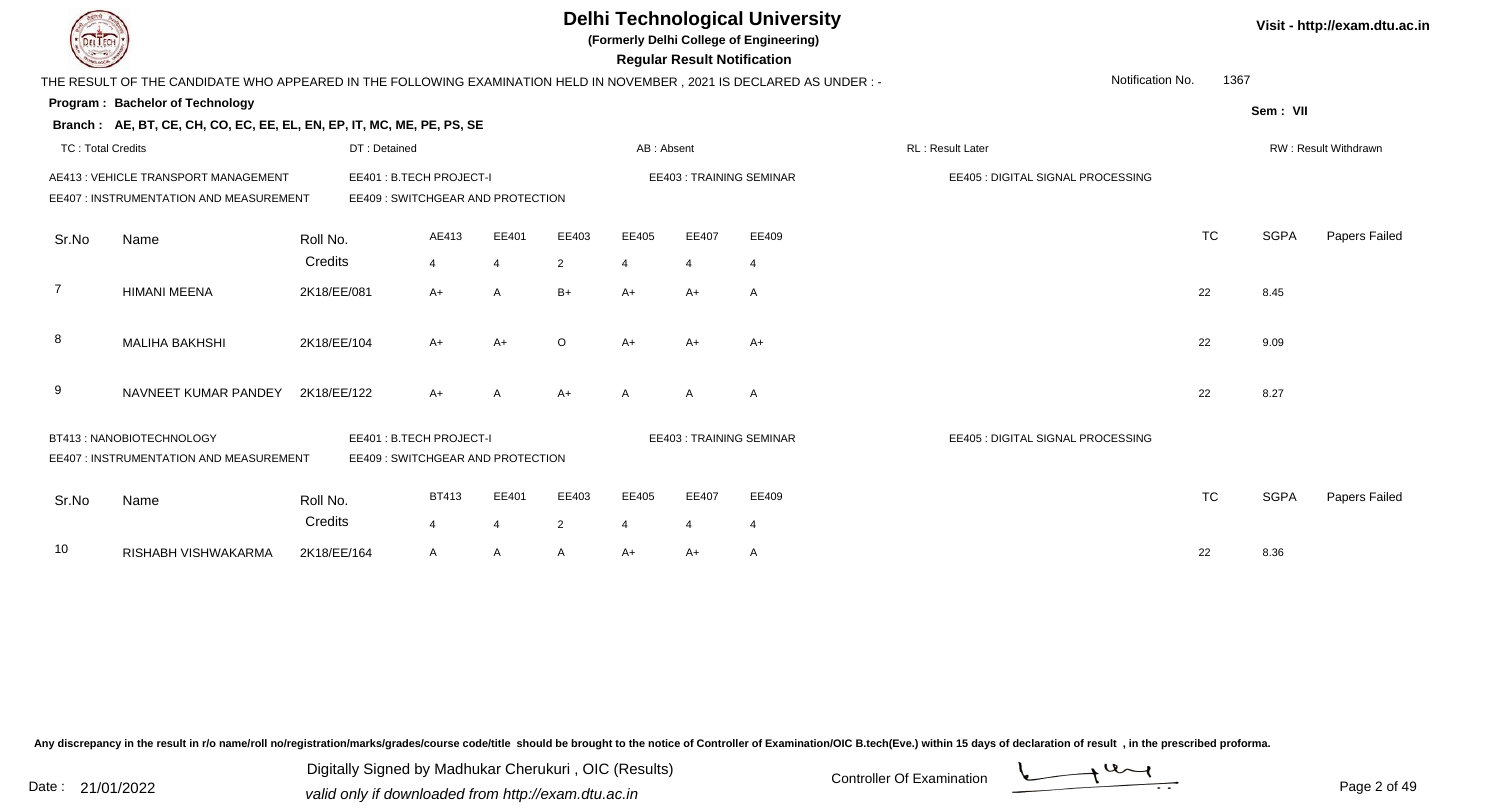|                            |                                                                                                                      |             |                                  |                |                |              | <b>Regular Result Notification</b> | <b>Delhi Technological University</b><br>(Formerly Delhi College of Engineering) |                                   |                  |           |             | Visit - http://exam.dtu.ac.in |
|----------------------------|----------------------------------------------------------------------------------------------------------------------|-------------|----------------------------------|----------------|----------------|--------------|------------------------------------|----------------------------------------------------------------------------------|-----------------------------------|------------------|-----------|-------------|-------------------------------|
|                            | THE RESULT OF THE CANDIDATE WHO APPEARED IN THE FOLLOWING EXAMINATION HELD IN NOVEMBER, 2021 IS DECLARED AS UNDER :- |             |                                  |                |                |              |                                    |                                                                                  |                                   | Notification No. | 1367      |             |                               |
|                            | Program: Bachelor of Technology                                                                                      |             |                                  |                |                |              |                                    |                                                                                  |                                   |                  |           | Sem: VII    |                               |
|                            | Branch: AE, BT, CE, CH, CO, EC, EE, EL, EN, EP, IT, MC, ME, PE, PS, SE                                               |             |                                  |                |                |              |                                    |                                                                                  |                                   |                  |           |             |                               |
| <b>TC: Total Credits</b>   |                                                                                                                      |             | DT: Detained                     |                |                | AB: Absent   |                                    |                                                                                  | RL: Result Later                  |                  |           |             | RW: Result Withdrawn          |
| <b>BT425: BIOMATERIALS</b> |                                                                                                                      |             | EE401: B.TECH PROJECT-I          |                |                |              |                                    | EE403: TRAINING SEMINAR                                                          | EE405 : DIGITAL SIGNAL PROCESSING |                  |           |             |                               |
|                            | EE407 : INSTRUMENTATION AND MEASUREMENT                                                                              |             | EE409: SWITCHGEAR AND PROTECTION |                |                |              |                                    |                                                                                  |                                   |                  |           |             |                               |
| Sr.No                      | Name                                                                                                                 | Roll No.    | <b>BT425</b>                     | EE401          | EE403          | EE405        | EE407                              | EE409                                                                            |                                   |                  | <b>TC</b> | <b>SGPA</b> | Papers Failed                 |
|                            |                                                                                                                      | Credits     | $\overline{4}$                   | $\overline{4}$ | $\overline{2}$ | 4            | $\overline{4}$                     | $\overline{4}$                                                                   |                                   |                  |           |             |                               |
| 11                         | CHARU LATA                                                                                                           | 2K18/EE/056 | $\mathsf{A}$                     | $B+$           | A              | $\mathsf{A}$ | A                                  | A                                                                                |                                   |                  | 22        | 7.82        |                               |
| 12                         | <b>HARSH</b>                                                                                                         | 2K18/EE/076 | A+                               | $B+$           | $B+$           | $A+$         | $\overline{A}$                     | $\mathsf{A}$                                                                     |                                   |                  | 22        | 8.09        |                               |
| 13                         | <b>JAYESH TRIPATHI</b>                                                                                               | 2K18/EE/088 | $\mathsf{A}$                     | $B+$           | A              | A            | $A+$                               | $A+$                                                                             |                                   |                  | 22        | 8.18        |                               |
| 14                         | <b>NANDINI SINGH</b>                                                                                                 | 2K18/EE/119 | $\mathsf{A}$                     | A              | $\mathsf{A}$   | $A+$         | $A+$                               | A+                                                                               |                                   |                  | 22        | 8.55        |                               |
| 15                         | POOJA MEENA                                                                                                          | 2K18/EE/137 | $A+$                             | $A+$           | A+             | $A+$         | $A+$                               | $\circ$                                                                          |                                   |                  | 22        | 9.18        |                               |
| 16                         | <b>VANSHIKA</b>                                                                                                      | 2K18/EE/234 | A                                | A              | B              | $A+$         | A+                                 | $A+$                                                                             |                                   |                  | 22        | 8.36        |                               |

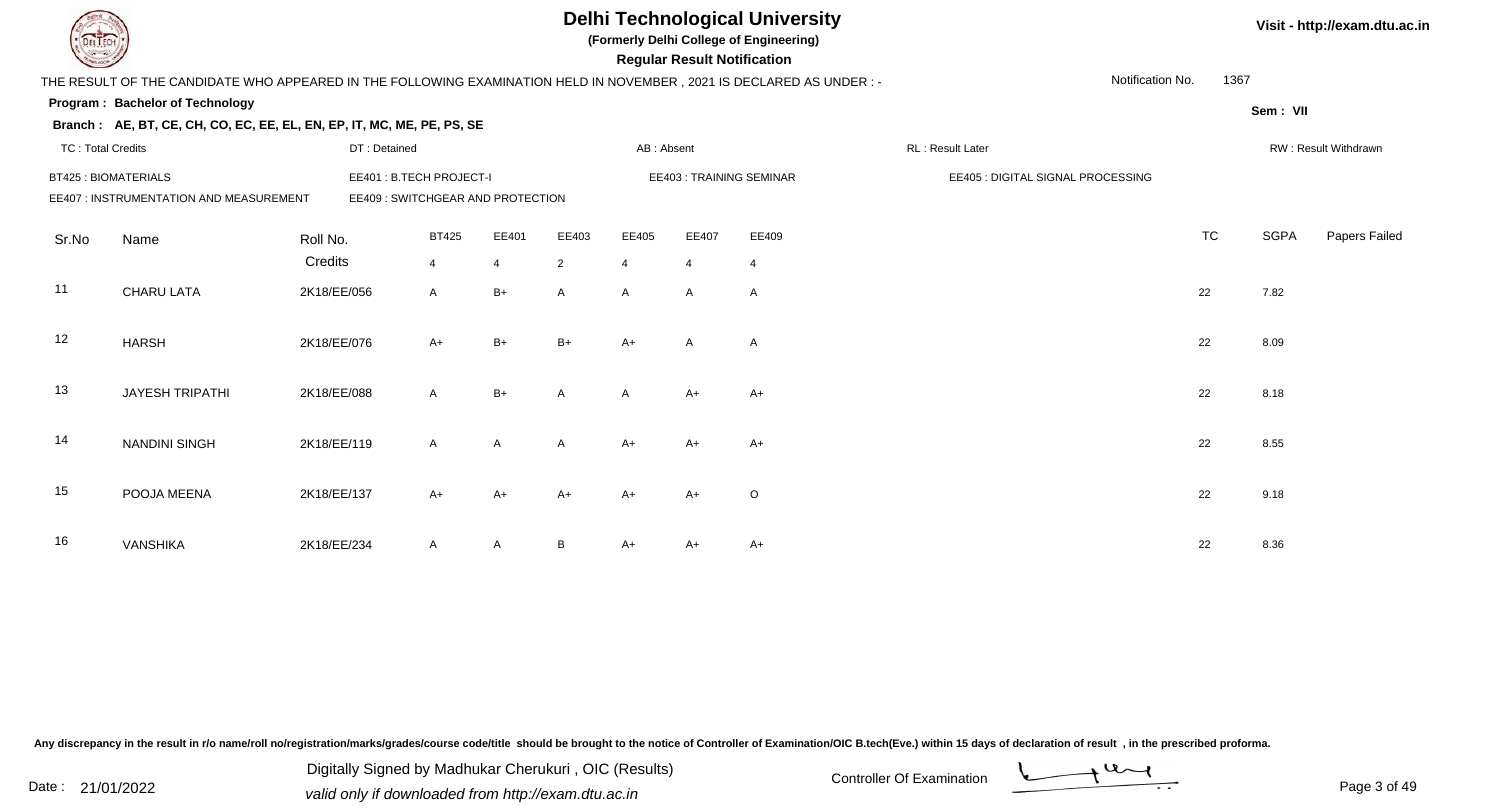| <b>DELTECH</b>           |                                                                                                                      |              |                                                               |                |                |                       |       | <b>Delhi Technological University</b><br>(Formerly Delhi College of Engineering)<br><b>Regular Result Notification</b> |                                   |           |             | Visit - http://exam.dtu.ac.in |
|--------------------------|----------------------------------------------------------------------------------------------------------------------|--------------|---------------------------------------------------------------|----------------|----------------|-----------------------|-------|------------------------------------------------------------------------------------------------------------------------|-----------------------------------|-----------|-------------|-------------------------------|
|                          | THE RESULT OF THE CANDIDATE WHO APPEARED IN THE FOLLOWING EXAMINATION HELD IN NOVEMBER, 2021 IS DECLARED AS UNDER :- |              |                                                               |                |                |                       |       |                                                                                                                        | Notification No.                  | 1367      |             |                               |
|                          | Program: Bachelor of Technology                                                                                      |              |                                                               |                |                |                       |       |                                                                                                                        |                                   |           | Sem: VII    |                               |
|                          | Branch: AE, BT, CE, CH, CO, EC, EE, EL, EN, EP, IT, MC, ME, PE, PS, SE                                               |              |                                                               |                |                |                       |       |                                                                                                                        |                                   |           |             |                               |
| <b>TC: Total Credits</b> |                                                                                                                      | DT: Detained |                                                               |                |                | AB: Absent            |       |                                                                                                                        | RL: Result Later                  |           |             | RW: Result Withdrawn          |
|                          | CE413: WATER RESOURCES MANAGEMENT<br>EE407 : INSTRUMENTATION AND MEASUREMENT                                         |              | EE401 : B.TECH PROJECT-I<br>EE409 : SWITCHGEAR AND PROTECTION |                |                |                       |       | EE403: TRAINING SEMINAR                                                                                                | EE405 : DIGITAL SIGNAL PROCESSING |           |             |                               |
| Sr.No                    | Name                                                                                                                 | Roll No.     | CE413                                                         | EE401          | EE403          | EE405                 | EE407 | EE409                                                                                                                  |                                   | <b>TC</b> | <b>SGPA</b> | Papers Failed                 |
|                          |                                                                                                                      | Credits      | $\overline{4}$                                                | $\overline{4}$ | $\overline{2}$ | $\overline{4}$        |       | $\overline{4}$                                                                                                         |                                   |           |             |                               |
| 17                       | <b>FARAZ AHMAD</b>                                                                                                   | 2K18/EE/067  | $\overline{A}$                                                | A              | $B+$           | A                     | $B+$  | A                                                                                                                      |                                   | 22        | 7.73        |                               |
| 18                       | <b>TAJENDER MEENA</b>                                                                                                | 2K18/EE/218  | B                                                             | $B+$           | A              | A                     | A     | $\mathsf{A}$                                                                                                           |                                   | 22        | 7.45        |                               |
|                          | CE423 : ADVANCED TRANSPORTATION ENGINEERING<br>EE407 : INSTRUMENTATION AND MEASUREMENT                               |              | EE401: B.TECH PROJECT-I<br>EE409 : SWITCHGEAR AND PROTECTION  |                |                |                       |       | <b>EE403: TRAINING SEMINAR</b>                                                                                         | EE405 : DIGITAL SIGNAL PROCESSING |           |             |                               |
| Sr.No                    | Name                                                                                                                 | Roll No.     | CE423                                                         | EE401          | EE403          | EE405                 | EE407 | EE409                                                                                                                  |                                   | <b>TC</b> | <b>SGPA</b> | Papers Failed                 |
|                          |                                                                                                                      | Credits      | $\overline{4}$                                                | $\overline{4}$ | $\overline{2}$ | $\boldsymbol{\Delta}$ |       | $\overline{4}$                                                                                                         |                                   |           |             |                               |
| 19                       | ANGSHUK BASU                                                                                                         | 2K18/EE/027  | $A+$                                                          | $\overline{A}$ | $A+$           | $A+$                  | $A+$  | $B+$                                                                                                                   |                                   | 22        | 8.45        |                               |
| 20                       | DHARMENDRA KUMAR                                                                                                     | 2K18/EE/063  | $A+$                                                          | $B+$           | $\mathsf{A}$   | $B+$                  | $B+$  | $B+$                                                                                                                   |                                   | 22        | 7.45        |                               |
| 21                       | <b>VETHUSHAN</b><br>VINNAYAGAMOORTHTHI                                                                               | 2K18/EE/243  | $\circ$                                                       | A              | $\mathsf{C}$   | A+                    |       | $A+$                                                                                                                   |                                   | 22        | 8.45        |                               |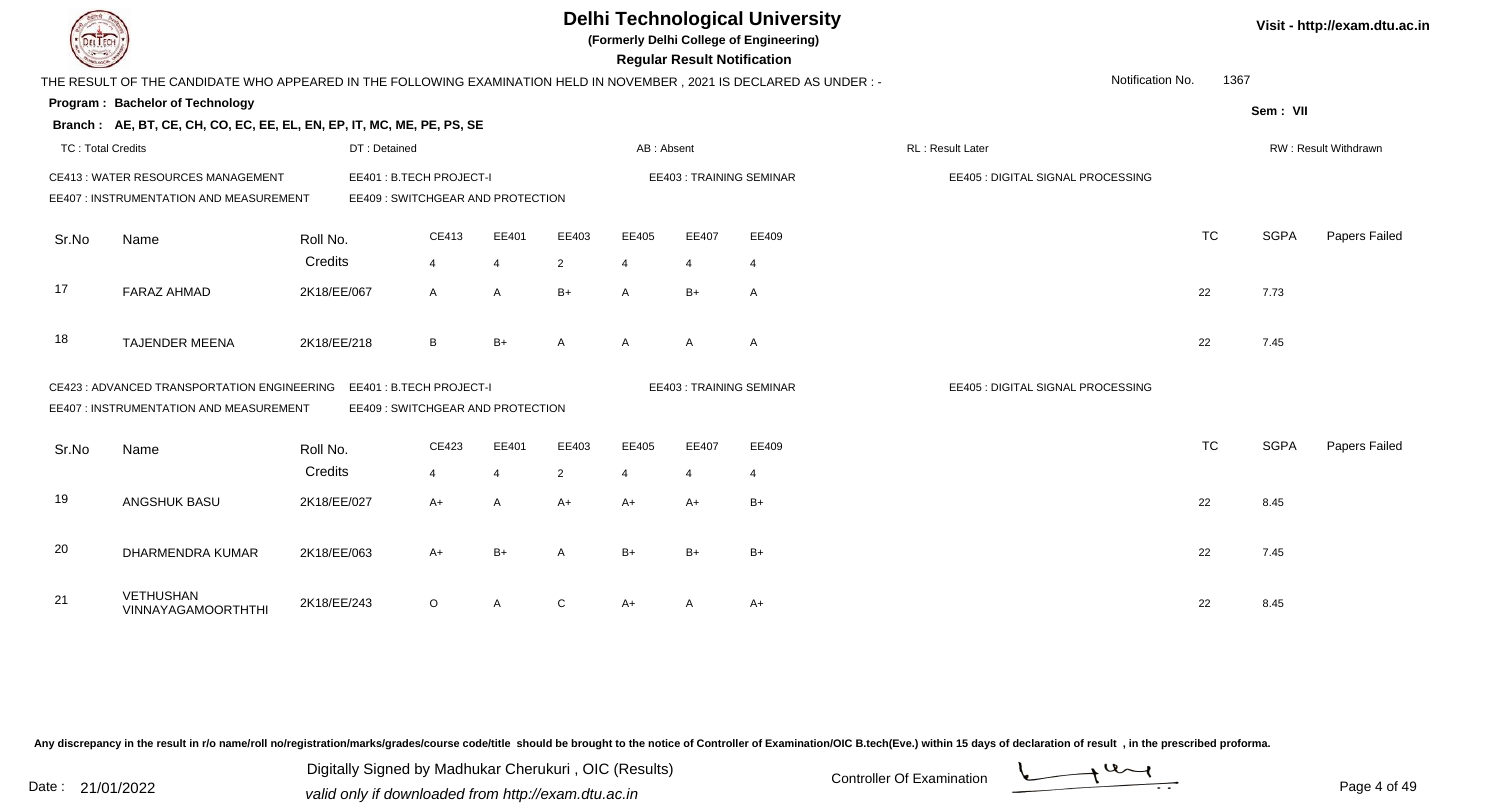|                          |                                                                                                                      |             |                                                             |                |                |                |              | <b>Regular Result Notification</b> | <b>Delhi Technological University</b><br>(Formerly Delhi College of Engineering) |                  |                                   |           |             | Visit - http://exam.dtu.ac.in |
|--------------------------|----------------------------------------------------------------------------------------------------------------------|-------------|-------------------------------------------------------------|----------------|----------------|----------------|--------------|------------------------------------|----------------------------------------------------------------------------------|------------------|-----------------------------------|-----------|-------------|-------------------------------|
|                          | THE RESULT OF THE CANDIDATE WHO APPEARED IN THE FOLLOWING EXAMINATION HELD IN NOVEMBER, 2021 IS DECLARED AS UNDER :- |             |                                                             |                |                |                |              |                                    |                                                                                  |                  | Notification No.                  | 1367      |             |                               |
|                          | Program: Bachelor of Technology                                                                                      |             |                                                             |                |                |                |              |                                    |                                                                                  |                  |                                   |           | Sem: VII    |                               |
|                          | Branch: AE, BT, CE, CH, CO, EC, EE, EL, EN, EP, IT, MC, ME, PE, PS, SE                                               |             |                                                             |                |                |                |              |                                    |                                                                                  |                  |                                   |           |             |                               |
| <b>TC: Total Credits</b> |                                                                                                                      |             | DT: Detained                                                |                |                |                | AB: Absent   |                                    |                                                                                  | RL: Result Later |                                   |           |             | RW: Result Withdrawn          |
|                          | CO415 : WIRELESS AND MOBILE COMPUTING<br>EE407 : INSTRUMENTATION AND MEASUREMENT                                     |             | EE401: B.TECH PROJECT-I<br>EE409: SWITCHGEAR AND PROTECTION |                |                |                |              |                                    | EE403: TRAINING SEMINAR                                                          |                  | EE405 : DIGITAL SIGNAL PROCESSING |           |             |                               |
| Sr.No                    | Name                                                                                                                 | Roll No.    |                                                             | CO415          | EE401          | EE403          | EE405        | EE407                              | EE409                                                                            |                  |                                   | <b>TC</b> | <b>SGPA</b> | Papers Failed                 |
|                          |                                                                                                                      | Credits     |                                                             | $\overline{4}$ | $\overline{4}$ | $\overline{2}$ | 4            | 4                                  | $\overline{4}$                                                                   |                  |                                   |           |             |                               |
| 22                       | <b>MANISH JOSHI</b>                                                                                                  | 2K18/EE/108 |                                                             | $\mathsf{A}$   | $A+$           | A              | $A+$         | A                                  | $\mathsf{A}$                                                                     |                  |                                   | 22        | 8.36        |                               |
| 23                       | PRANJAL GUPTA                                                                                                        | 2K18/EE/140 |                                                             | $A+$           | $B+$           | $A+$           | $\mathsf{A}$ | $A+$                               | $A+$                                                                             |                  |                                   | 22        | 8.45        |                               |
| 24                       | PRANSHU KUMAR                                                                                                        | 2K18/EE/142 |                                                             | $\circ$        | $\, {\bf B}$   | $\circ$        | $A+$         | $\Omega$                           | $\mathsf O$                                                                      |                  |                                   | 22        | 9.09        |                               |
| 25                       | PRIYANSH KEDIA                                                                                                       | 2K18/EE/146 |                                                             | $A+$           | $B+$           | A              | $\mathsf{A}$ | $A+$                               | $\mathsf{A}$                                                                     |                  |                                   | 22        | 8.18        |                               |
| 26                       | PRIYANSH SONI                                                                                                        | 2K18/EE/147 |                                                             | $\mathsf{A}$   | $B+$           | $A+$           | $\mathsf{A}$ | $\mathsf{A}$                       | A                                                                                |                  |                                   | 22        | 7.91        |                               |
| 27                       | RAUSHAN KUMAR                                                                                                        | 2K18/EE/159 |                                                             | $A+$           | A              | $\overline{A}$ | $\mathsf{A}$ | $A+$                               | $\mathsf O$                                                                      |                  |                                   | 22        | 8.73        |                               |
| 28                       | <b>SAGAR SONKER</b>                                                                                                  | 2K18/EE/177 |                                                             | $B+$           | $\mathsf B$    | O              | $B+$         | A+                                 | $A+$                                                                             |                  |                                   | 22        | 7.82        |                               |
| 29                       | UTKARSH SUNDRIYAL                                                                                                    | 2K18/EE/231 |                                                             | $A+$           | $A+$           | B              | $A+$         | A                                  | $A+$                                                                             |                  |                                   | 22        | 8.55        |                               |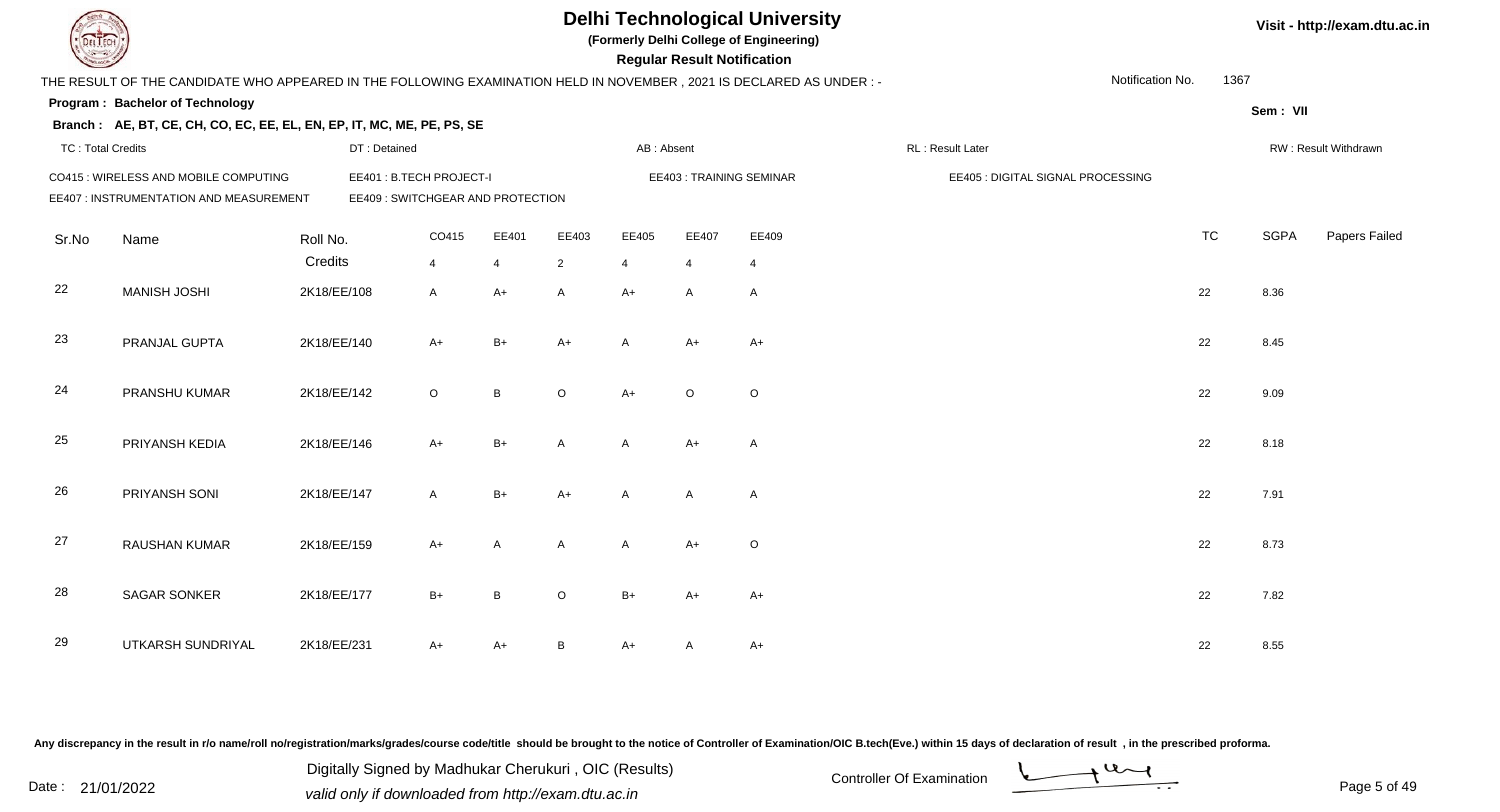**(Formerly Delhi College of Engineering)**

 **Regular Result Notification**

| $\sim$                   |                                                                                                                     |             |                                   |         |       |              |            | <b>Regular Result Notification</b> |       |                                   |                  |           |          |                      |
|--------------------------|---------------------------------------------------------------------------------------------------------------------|-------------|-----------------------------------|---------|-------|--------------|------------|------------------------------------|-------|-----------------------------------|------------------|-----------|----------|----------------------|
|                          | THE RESULT OF THE CANDIDATE WHO APPEARED IN THE FOLLOWING EXAMINATION HELD IN NOVEMBER, 2021 IS DECLARED AS UNDER:- |             |                                   |         |       |              |            |                                    |       |                                   | Notification No. | 1367      |          |                      |
|                          | Program: Bachelor of Technology                                                                                     |             |                                   |         |       |              |            |                                    |       |                                   |                  |           | Sem: VII |                      |
|                          | Branch: AE, BT, CE, CH, CO, EC, EE, EL, EN, EP, IT, MC, ME, PE, PS, SE                                              |             |                                   |         |       |              |            |                                    |       |                                   |                  |           |          |                      |
| <b>TC: Total Credits</b> |                                                                                                                     |             | DT: Detained                      |         |       |              | AB: Absent |                                    |       | RL: Result Later                  |                  |           |          | RW: Result Withdrawn |
|                          | CO423 : SWARM & EVOLUTIONARY COMPUTING                                                                              |             | EE401: B.TECH PROJECT-I           |         |       |              |            | EE403: TRAINING SEMINAR            |       | EE405 : DIGITAL SIGNAL PROCESSING |                  |           |          |                      |
|                          | EE407 : INSTRUMENTATION AND MEASUREMENT                                                                             |             | EE409 : SWITCHGEAR AND PROTECTION |         |       |              |            |                                    |       |                                   |                  |           |          |                      |
| Sr.No                    | Name                                                                                                                | Roll No.    |                                   | CO423   | EE401 | EE403        | EE405      | EE407                              | EE409 |                                   |                  | <b>TC</b> | SGPA     | Papers Failed        |
|                          |                                                                                                                     | Credits     |                                   | 4       | 4     | 2            | 4          | $\overline{4}$                     | 4     |                                   |                  |           |          |                      |
| 30                       | MANIK                                                                                                               | 2K18/EE/106 |                                   | $\circ$ | B     | $A+$         | A+         | A                                  | $A+$  |                                   |                  | 22        | 8.45     |                      |
|                          |                                                                                                                     |             |                                   |         |       |              |            |                                    |       |                                   |                  |           |          |                      |
| 31                       | <b>RACHIT BANSAL</b>                                                                                                | 2K18/EE/152 |                                   | $\circ$ | A     | $A+$         | A+         | $A+$                               | A+    |                                   |                  | 22        | 9.00     |                      |
| 32                       |                                                                                                                     |             |                                   |         |       |              |            |                                    |       |                                   |                  |           |          |                      |
|                          | <b>VINAYAK DHRUV</b>                                                                                                | 2K18/EE/241 |                                   | $A+$    | A     | $\mathsf{A}$ | A+         | $A+$                               | A     |                                   |                  | 22        | 8.55     |                      |

Any discrepancy in the result in r/o name/roll no/registration/marks/grades/course code/title should be brought to the notice of Controller of Examination/OIC B.tech(Eve.) within 15 days of declaration of result, in the pr

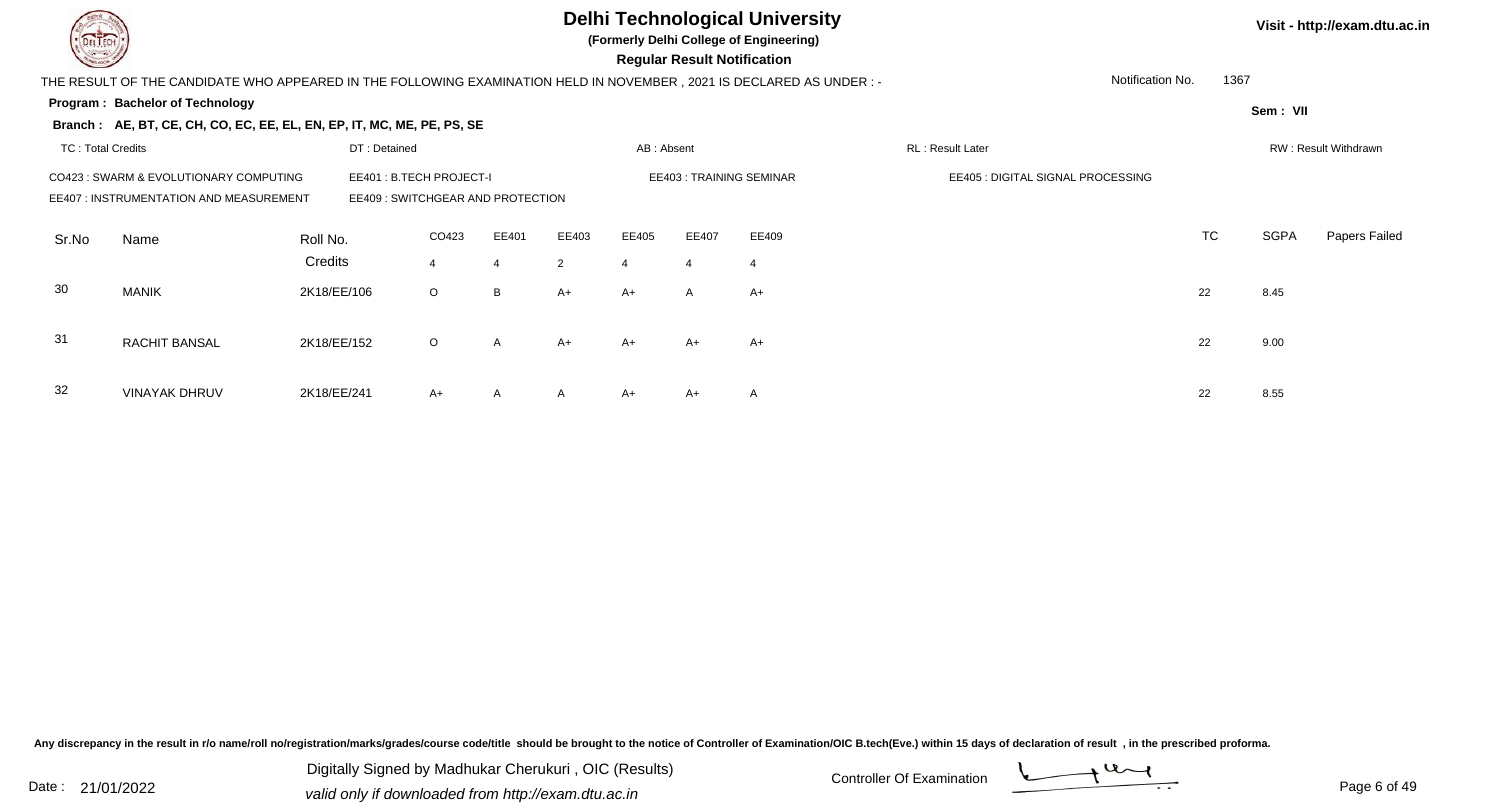| EL ECH                   |                                                                                                                      |              |                                  |                |                |                | <b>Regular Result Notification</b> | <b>Delhi Technological University</b><br>(Formerly Delhi College of Engineering) |                                   |                  |           |             | Visit - http://exam.dtu.ac.in |
|--------------------------|----------------------------------------------------------------------------------------------------------------------|--------------|----------------------------------|----------------|----------------|----------------|------------------------------------|----------------------------------------------------------------------------------|-----------------------------------|------------------|-----------|-------------|-------------------------------|
|                          | THE RESULT OF THE CANDIDATE WHO APPEARED IN THE FOLLOWING EXAMINATION HELD IN NOVEMBER, 2021 IS DECLARED AS UNDER :- |              |                                  |                |                |                |                                    |                                                                                  |                                   | Notification No. | 1367      |             |                               |
|                          | Program: Bachelor of Technology                                                                                      |              |                                  |                |                |                |                                    |                                                                                  |                                   |                  |           | Sem: VII    |                               |
|                          | Branch: AE, BT, CE, CH, CO, EC, EE, EL, EN, EP, IT, MC, ME, PE, PS, SE                                               |              |                                  |                |                |                |                                    |                                                                                  |                                   |                  |           |             |                               |
| <b>TC: Total Credits</b> |                                                                                                                      | DT: Detained |                                  |                |                | AB: Absent     |                                    |                                                                                  | RL: Result Later                  |                  |           |             | RW: Result Withdrawn          |
|                          | CO427: Web Technology                                                                                                |              | EE401: B.TECH PROJECT-I          |                |                |                |                                    | EE403: TRAINING SEMINAR                                                          | EE405 : DIGITAL SIGNAL PROCESSING |                  |           |             |                               |
|                          | EE407 : INSTRUMENTATION AND MEASUREMENT                                                                              |              | EE409: SWITCHGEAR AND PROTECTION |                |                |                |                                    |                                                                                  |                                   |                  |           |             |                               |
| Sr.No                    | Name                                                                                                                 | Roll No.     | CO427                            | EE401          | EE403          | EE405          | EE407                              | EE409                                                                            |                                   |                  | <b>TC</b> | <b>SGPA</b> | Papers Failed                 |
|                          |                                                                                                                      | Credits      | $\overline{4}$                   | $\overline{4}$ | $\overline{2}$ | $\overline{4}$ | 4                                  | $\overline{4}$                                                                   |                                   |                  |           |             |                               |
| 33                       | <b>ABHISHEK BHALLA</b>                                                                                               | 2K18/EE/004  | $\circ$                          | $A+$           | $B+$           | $A+$           | $\circ$                            | A                                                                                |                                   |                  | 22        | 9.00        |                               |
| 34                       | HAMLET MUKUWE                                                                                                        | 2K18/EE/071  | $\circ$                          | $B+$           | $B+$           | $\mathsf{A}$   | $A+$                               | $A+$                                                                             |                                   |                  | 22        | 8.45        |                               |
| $35\,$                   | HIMANSHU JAYANT                                                                                                      | 2K18/EE/082  | $\circ$                          | $B+$           | $B+$           | $\mathsf{A}$   | A                                  | $B+$                                                                             |                                   |                  | 22        | 7.91        |                               |
| 36                       | <b>KUSH</b>                                                                                                          | 2K18/EE/096  | $A+$                             | A              | $A+$           | $\mathsf{A}$   | A                                  | $\mathsf{A}$                                                                     |                                   |                  | 22        | 8.27        |                               |
| 37                       | KUSHAGRA NAWAL                                                                                                       | 2K18/EE/097  | $\mathsf{A}$                     | $B+$           | $B+$           | $A+$           | $A+$                               | A                                                                                |                                   |                  | 22        | 8.09        |                               |
| 38                       | LOV                                                                                                                  | 2K18/EE/101  | $A+$                             | A              | $A+$           | $\mathsf{A}$   | A                                  | $A+$                                                                             |                                   |                  | 22        | 8.45        |                               |
| 39                       | <b>NAVEEN JAIN</b>                                                                                                   | 2K18/EE/120  | $A+$                             | A              | $B+$           | $A+$           | $B+$                               | A                                                                                |                                   |                  | 22        | 8.09        |                               |
| 40                       | PIYUSH KUMAR ARYA                                                                                                    | 2K18/EE/136  | A+                               | $A+$           | A              | A              | A                                  | $\mathsf{B}+$                                                                    |                                   |                  | 22        | 8.18        |                               |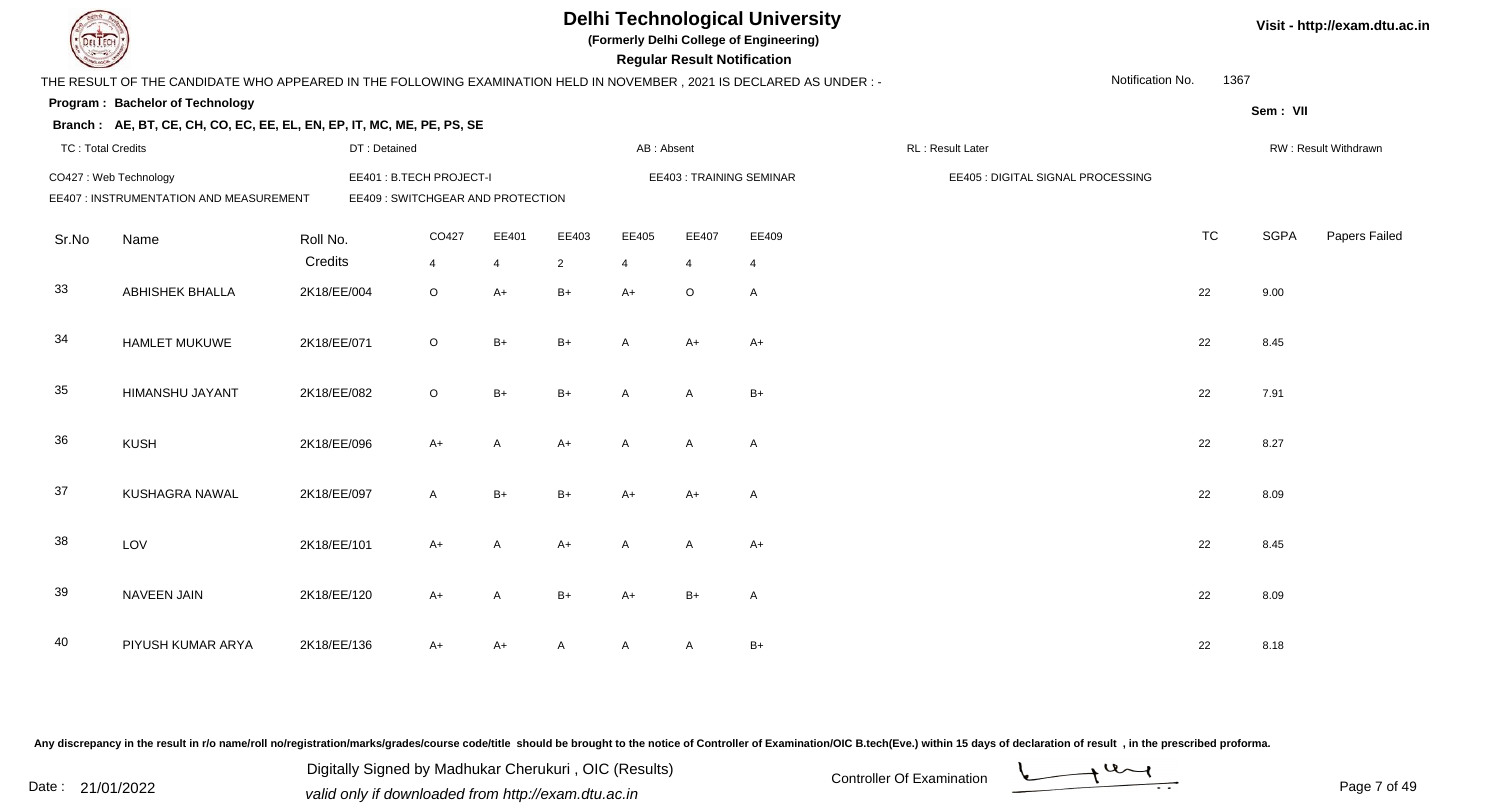**(Formerly Delhi College of Engineering)**

 **Regular Result Notification**

**Visit - http://exam.dtu.ac.in**

| <b>Courses A</b>         |                                                                                                                     |              |                                  |       |         |            | Regular Result Notification |                         |                                   |           |             |                              |
|--------------------------|---------------------------------------------------------------------------------------------------------------------|--------------|----------------------------------|-------|---------|------------|-----------------------------|-------------------------|-----------------------------------|-----------|-------------|------------------------------|
|                          | THE RESULT OF THE CANDIDATE WHO APPEARED IN THE FOLLOWING EXAMINATION HELD IN NOVEMBER, 2021 IS DECLARED AS UNDER:- |              |                                  |       |         |            |                             |                         | Notification No.                  | 1367      |             |                              |
|                          | <b>Program: Bachelor of Technology</b>                                                                              |              |                                  |       |         |            |                             |                         |                                   |           | Sem: VII    |                              |
|                          | Branch: AE, BT, CE, CH, CO, EC, EE, EL, EN, EP, IT, MC, ME, PE, PS, SE                                              |              |                                  |       |         |            |                             |                         |                                   |           |             |                              |
| <b>TC: Total Credits</b> |                                                                                                                     | DT: Detained |                                  |       |         | AB: Absent |                             |                         | RL: Result Later                  |           |             | RW: Result Withdrawn         |
|                          | EC409 : COMPUTER VISION                                                                                             |              | EE401: B.TECH PROJECT-I          |       |         |            |                             | EE403: TRAINING SEMINAR | EE405 : DIGITAL SIGNAL PROCESSING |           |             |                              |
|                          | EE407 : INSTRUMENTATION AND MEASUREMENT                                                                             |              | EE409: SWITCHGEAR AND PROTECTION |       |         |            |                             |                         |                                   |           |             |                              |
| Sr.No                    | Name                                                                                                                | Roll No.     | EC409                            | EE401 | EE403   | EE405      | EE407                       | EE409                   |                                   | <b>TC</b> | <b>SGPA</b> | Papers Failed                |
|                          |                                                                                                                     | Credits      | $\overline{4}$                   |       | 2       |            | 4                           | 4                       |                                   |           |             |                              |
| 41                       | <b>ABIR</b>                                                                                                         | 2K18/EE/006  | F.                               | B     | F       | B          | Е                           |                         |                                   | 8         | 2.18        | EC409EE403,<br>EE407, EE409, |
|                          |                                                                                                                     |              |                                  |       |         |            |                             |                         |                                   |           |             |                              |
| 42                       | MOHAMMAD SABIH                                                                                                      | 2K18/EE/112  | A+                               | A+    | $\circ$ | $\circ$    | A+                          | A+                      |                                   | 22        | 9.27        |                              |
|                          |                                                                                                                     |              |                                  |       |         |            |                             |                         |                                   |           |             |                              |

Any discrepancy in the result in r/o name/roll no/registration/marks/grades/course code/title should be brought to the notice of Controller of Examination/OIC B.tech(Eve.) within 15 days of declaration of result, in the pr

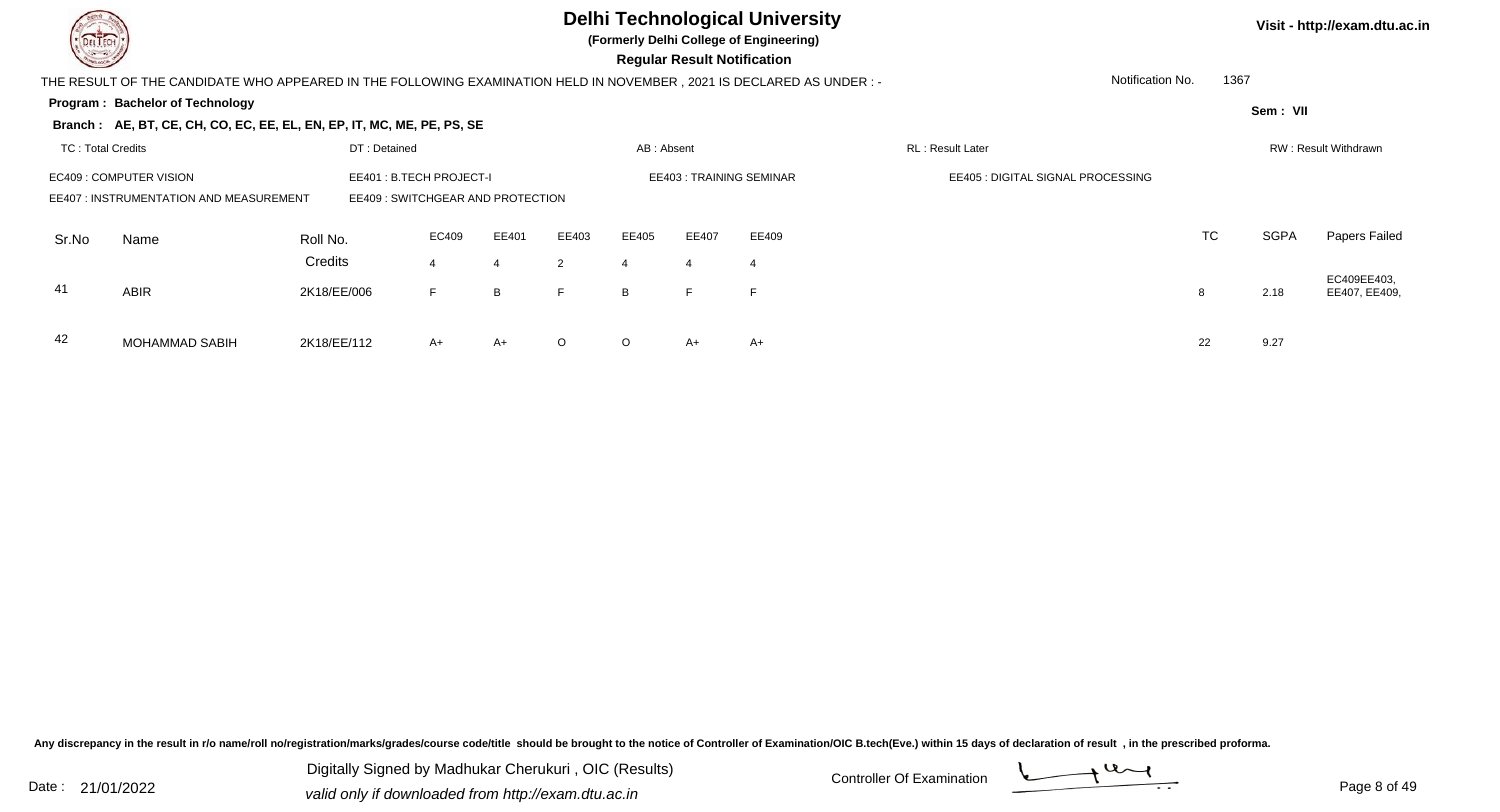|                          |                                                                                                                      |                     |                                                             |                         |                         |                                  |                         | <b>Delhi Technological University</b><br>(Formerly Delhi College of Engineering)<br><b>Regular Result Notification</b> |                                   |                  |           |             | Visit - http://exam.dtu.ac.in |
|--------------------------|----------------------------------------------------------------------------------------------------------------------|---------------------|-------------------------------------------------------------|-------------------------|-------------------------|----------------------------------|-------------------------|------------------------------------------------------------------------------------------------------------------------|-----------------------------------|------------------|-----------|-------------|-------------------------------|
|                          | THE RESULT OF THE CANDIDATE WHO APPEARED IN THE FOLLOWING EXAMINATION HELD IN NOVEMBER, 2021 IS DECLARED AS UNDER :- |                     |                                                             |                         |                         |                                  |                         |                                                                                                                        |                                   | Notification No. | 1367      |             |                               |
|                          | <b>Program: Bachelor of Technology</b>                                                                               |                     |                                                             |                         |                         |                                  |                         |                                                                                                                        |                                   |                  |           | Sem: VII    |                               |
|                          | Branch: AE, BT, CE, CH, CO, EC, EE, EL, EN, EP, IT, MC, ME, PE, PS, SE                                               |                     |                                                             |                         |                         |                                  |                         |                                                                                                                        |                                   |                  |           |             |                               |
| <b>TC: Total Credits</b> |                                                                                                                      | DT: Detained        |                                                             |                         |                         | AB: Absent                       |                         |                                                                                                                        | RL: Result Later                  |                  |           |             | RW: Result Withdrawn          |
|                          | EC423 : Internet and Web Technologies                                                                                |                     | EE401: B.TECH PROJECT-I                                     |                         |                         |                                  |                         | <b>EE403: TRAINING SEMINAR</b>                                                                                         | EE405 : DIGITAL SIGNAL PROCESSING |                  |           |             |                               |
|                          | EE407 : INSTRUMENTATION AND MEASUREMENT                                                                              |                     | EE409: SWITCHGEAR AND PROTECTION                            |                         |                         |                                  |                         |                                                                                                                        |                                   |                  |           |             |                               |
| Sr.No                    | Name                                                                                                                 | Roll No.            | EC423                                                       | EE401                   | EE403                   | EE405                            | EE407                   | EE409                                                                                                                  |                                   |                  | <b>TC</b> | <b>SGPA</b> | Papers Failed                 |
|                          |                                                                                                                      | Credits             | 4                                                           | $\overline{4}$          | $\overline{2}$          | $\overline{4}$                   | $\overline{4}$          | $\overline{4}$                                                                                                         |                                   |                  |           |             |                               |
| 43                       | <b>SAURABH</b>                                                                                                       | 2K17/EE/189         | $B+$                                                        | $A+$                    | $B+$                    | $A+$                             | A                       | $\overline{A}$                                                                                                         |                                   |                  | 22        | 8.09        |                               |
| 44                       | <b>MOHIT KUMAR</b>                                                                                                   | 2K18/EE/114         | B                                                           | $\overline{A}$          | $\mathsf{A}$            | $\circ$                          | $A+$                    | $A+$                                                                                                                   |                                   |                  | 22        | 8.36        |                               |
| 45                       | NAVNEET PRIYADARSHI                                                                                                  | 2K18/EE/123         | $B+$                                                        | $\overline{A}$          | $\mathsf{A}$            | $\circ$                          | $\circ$                 | $\overline{A}$                                                                                                         |                                   |                  | 22        | 8.55        |                               |
| 46                       | PARTH SHARMA                                                                                                         | 2K18/EE/134         | $B+$                                                        | $B+$                    | $\mathsf{A}$            | $\mathsf{A}$                     | $\mathsf{A}$            | $A+$                                                                                                                   |                                   |                  | 22        | 7.82        |                               |
| 47                       | RISHABH KUMAR                                                                                                        | 2K18/EE/163         | $\mathsf{A}$                                                | $A+$                    | $A+$                    | $A+$                             | $A+$                    | $A+$                                                                                                                   |                                   |                  | 22        | 8.82        |                               |
|                          | EC427 : INFORMATION THEORY AND CODING<br>EE407 : INSTRUMENTATION AND MEASUREMENT                                     |                     | EE401: B.TECH PROJECT-I<br>EE409: SWITCHGEAR AND PROTECTION |                         |                         |                                  |                         | EE403: TRAINING SEMINAR                                                                                                | EE405 : DIGITAL SIGNAL PROCESSING |                  |           |             |                               |
| Sr.No                    | Name                                                                                                                 | Roll No.<br>Credits | EC427<br>$\overline{4}$                                     | EE401<br>$\overline{4}$ | EE403<br>$\overline{2}$ | EE405<br>$\overline{\mathbf{A}}$ | EE407<br>$\overline{4}$ | EE409<br>$\overline{4}$                                                                                                |                                   |                  | <b>TC</b> | <b>SGPA</b> | Papers Failed                 |
| 48                       | <b>HARSHIT KUMAR</b>                                                                                                 | 2K18/EE/080         |                                                             | $B+$                    | B                       | A                                | A                       | $\mathsf{A}$                                                                                                           |                                   |                  | 18        | 7.56        |                               |
|                          |                                                                                                                      |                     |                                                             |                         |                         |                                  |                         |                                                                                                                        |                                   |                  |           |             |                               |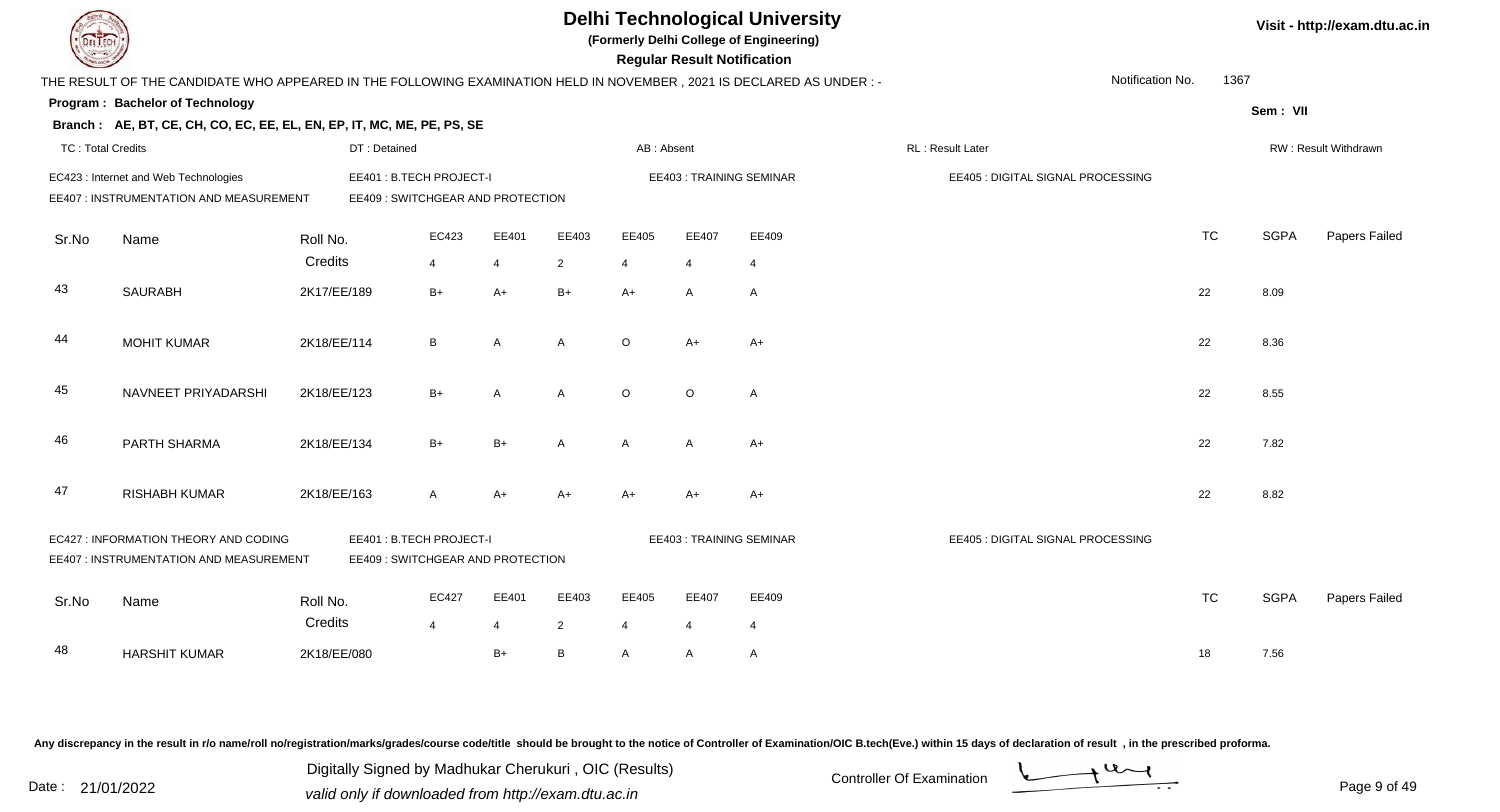**(Formerly Delhi College of Engineering)**

 **Regular Result Notification**

|                          | THE RESULT OF THE CANDIDATE WHO APPEARED IN THE FOLLOWING EXAMINATION HELD IN NOVEMBER, 2021 IS DECLARED AS UNDER :-       |             |                                   |                |                |                |                |                                      |       |                                   |                   | Notification No.                            | 1367           |             |                      |
|--------------------------|----------------------------------------------------------------------------------------------------------------------------|-------------|-----------------------------------|----------------|----------------|----------------|----------------|--------------------------------------|-------|-----------------------------------|-------------------|---------------------------------------------|----------------|-------------|----------------------|
|                          | Program: Bachelor of Technology                                                                                            |             |                                   |                |                |                |                |                                      |       |                                   |                   |                                             |                | Sem: VII    |                      |
|                          | Branch: AE, BT, CE, CH, CO, EC, EE, EL, EN, EP, IT, MC, ME, PE, PS, SE                                                     |             |                                   |                |                |                |                |                                      |       |                                   |                   |                                             |                |             |                      |
| <b>TC: Total Credits</b> |                                                                                                                            |             | DT: Detained                      |                |                |                | AB: Absent     |                                      |       |                                   |                   | RL: Result Later                            |                |             | RW: Result Withdrawn |
|                          | EE395 : Entrepreneurship and Venture Development                                                                           |             | EE401: B.TECH PROJECT-I           |                |                |                |                | <b>EE403: TRAINING SEMINAR</b>       |       |                                   |                   | EE405 : DIGITAL SIGNAL PROCESSING           |                |             |                      |
|                          | EE407 : INSTRUMENTATION AND MEASUREMENT                                                                                    |             | EE409 : SWITCHGEAR AND PROTECTION |                |                |                |                | MOOC401*: Data Structures(COURSERA)* |       |                                   |                   | MOOC403*: Crash Course on Python(COURSERA)* |                |             |                      |
| Sr.No                    | Name                                                                                                                       | Roll No.    |                                   | EE395          | EE401          | EE403          | EE405          | EE407                                | EE409 |                                   | MOOC401* MOOC403* |                                             | <b>TC</b>      | <b>SGPA</b> | Papers Failed        |
|                          |                                                                                                                            | Credits     |                                   | $\overline{4}$ |                | $\overline{2}$ | 4              | $\overline{4}$                       | 4     | $\overline{2}$                    | $\overline{2}$    |                                             |                |             |                      |
| 49                       | <b>AKSHIT GOEL</b>                                                                                                         | 2K18/EE/017 |                                   | $A+$           | A              | $A+$           | $A+$           | A+                                   | $A+$  | A+                                | $A+$              |                                             | 26             | 8.85        |                      |
|                          | EE395 : Entrepreneurship and Venture Development<br>ME427 : OPERATIONS RESEARCH<br>EE407 : INSTRUMENTATION AND MEASUREMENT |             |                                   |                |                |                |                | EE401: B.TECH PROJECT-I              |       |                                   |                   | <b>EE403: TRAINING SEMINAR</b>              |                |             |                      |
|                          | EE405 : DIGITAL SIGNAL PROCESSING                                                                                          |             |                                   |                |                |                |                |                                      |       | EE409 : SWITCHGEAR AND PROTECTION |                   |                                             |                |             |                      |
| Sr.No                    | Name                                                                                                                       | Roll No.    |                                   | EE395          | <b>ME427</b>   | EE401          | EE403          | EE405                                | EE407 | EE409                             |                   |                                             | <b>TC</b>      | <b>SGPA</b> | Papers Failed        |
|                          |                                                                                                                            | Credits     |                                   | $\overline{4}$ | 4              | $\overline{4}$ | $\overline{2}$ | $\overline{4}$                       | 4     | $\overline{4}$                    |                   |                                             |                |             |                      |
| 50                       | <b>ANIKET SHARMA</b>                                                                                                       | 2K18/EE/029 |                                   | $A+$           | B              | $B+$           | A              | A                                    | A     | $B+$                              |                   |                                             | 26             | 7.54        |                      |
|                          | EE401: B.TECH PROJECT-I<br><b>EE403: TRAINING SEMINAR</b>                                                                  |             |                                   |                |                |                |                |                                      |       |                                   |                   |                                             |                |             |                      |
|                          |                                                                                                                            |             |                                   |                |                |                |                |                                      |       |                                   |                   |                                             |                |             |                      |
| Sr.No                    | Name                                                                                                                       | Roll No.    |                                   | EE401          | EE403          |                |                |                                      |       |                                   |                   |                                             | <b>TC</b>      | <b>SGPA</b> | Papers Failed        |
|                          |                                                                                                                            | Credits     |                                   | 4              | $\overline{2}$ |                |                |                                      |       |                                   |                   |                                             |                |             |                      |
| 51                       | <b>HARSH JAIN</b>                                                                                                          | 2K17/EE/88  |                                   | $\mathsf{A}$   | F              |                |                |                                      |       |                                   |                   |                                             | $\overline{4}$ | 5.33        | EE403,               |

Any discrepancy in the result in r/o name/roll no/registration/marks/grades/course code/title should be brought to the notice of Controller of Examination/OIC B.tech(Eve.) within 15 days of declaration of result, in the pr

Date : 21/01/2022 Valid only if downloaded from http://exam.dtu.ac.in<br>Valid only if downloaded from http://exam.dtu.ac.in Digitally Signed by Madhukar Cherukuri , OIC (Results)

**Visit - http://exam.dtu.ac.in**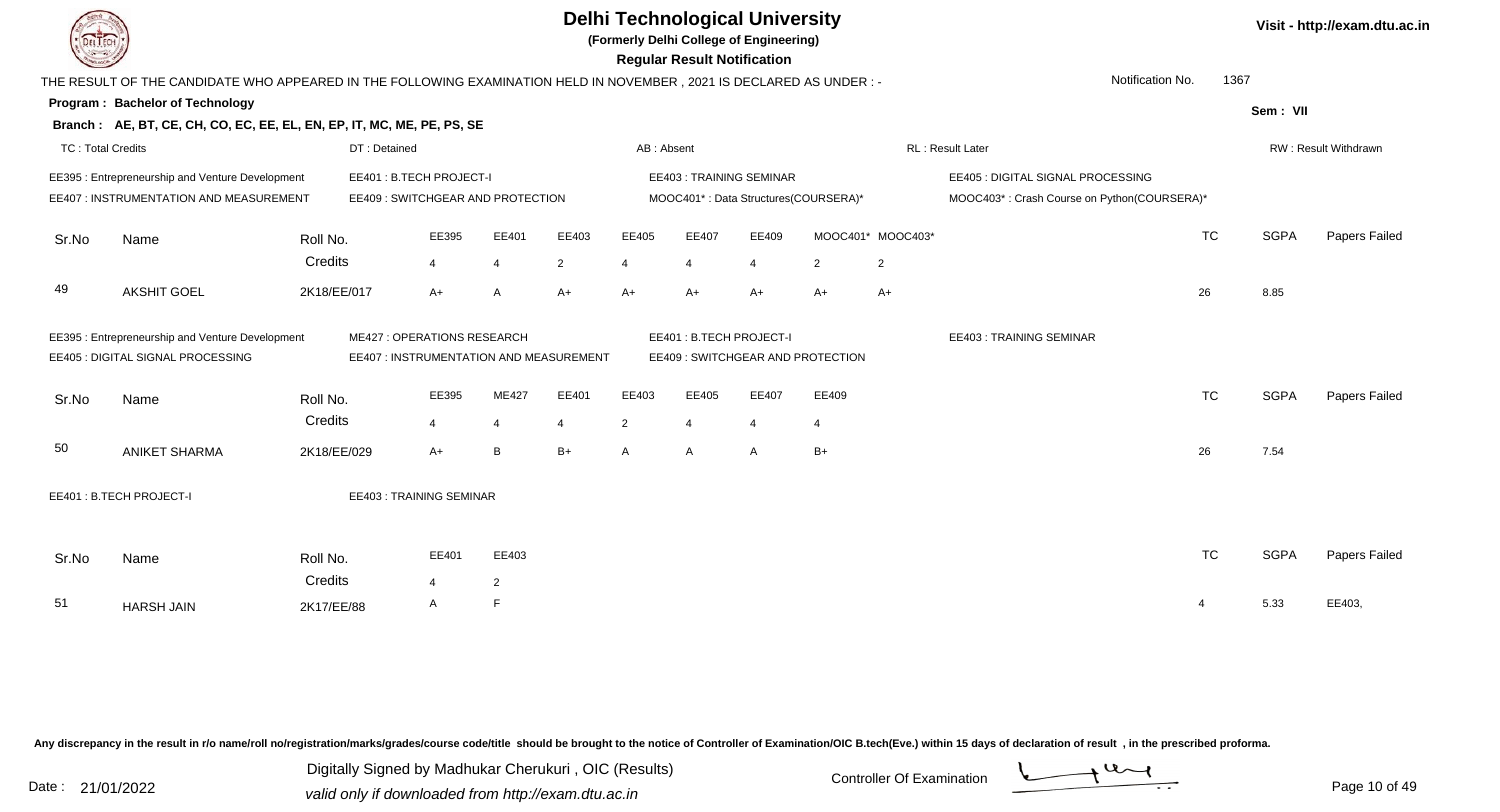

**(Formerly Delhi College of Engineering)**

 **Regular Result Notification**

| <b>Courses Lines</b>     |                                                                                                                      |              |                                        |                |                |                | Regular Result Notification |                                   |                                          |                                         |           |             |                      |
|--------------------------|----------------------------------------------------------------------------------------------------------------------|--------------|----------------------------------------|----------------|----------------|----------------|-----------------------------|-----------------------------------|------------------------------------------|-----------------------------------------|-----------|-------------|----------------------|
|                          | THE RESULT OF THE CANDIDATE WHO APPEARED IN THE FOLLOWING EXAMINATION HELD IN NOVEMBER, 2021 IS DECLARED AS UNDER :- |              |                                        |                |                |                |                             |                                   |                                          | Notification No.                        | 1367      |             |                      |
|                          | Program: Bachelor of Technology                                                                                      |              |                                        |                |                |                |                             |                                   |                                          |                                         |           | Sem: VII    |                      |
|                          | Branch: AE, BT, CE, CH, CO, EC, EE, EL, EN, EP, IT, MC, ME, PE, PS, SE                                               |              |                                        |                |                |                |                             |                                   |                                          |                                         |           |             |                      |
| <b>TC: Total Credits</b> |                                                                                                                      | DT: Detained |                                        |                |                | AB: Absent     |                             |                                   |                                          | RL: Result Later                        |           |             | RW: Result Withdrawn |
|                          | EE401: B.TECH PROJECT-I                                                                                              |              | EE403: TRAINING SEMINAR                |                |                |                |                             | EE405 : DIGITAL SIGNAL PROCESSING |                                          | EE407 : INSTRUMENTATION AND MEASUREMENT |           |             |                      |
|                          | EE409: SWITCHGEAR AND PROTECTION                                                                                     |              | MOOC401*: Algorithm Toolbox(COURSERA)* |                |                |                |                             |                                   | MOOC403*: Algorithm on Graphs(COURSERA)* |                                         |           |             |                      |
| Sr.No                    | Name                                                                                                                 | Roll No.     | EE401                                  | EE403          | EE405          | EE407          | EE409                       |                                   | MOOC401* MOOC403*                        |                                         | <b>TC</b> | <b>SGPA</b> | Papers Failed        |
|                          |                                                                                                                      | Credits      | $\overline{4}$                         | $\overline{2}$ | $\overline{4}$ | $\overline{4}$ | $\overline{4}$              | $\overline{2}$                    | $\overline{2}$                           |                                         |           |             |                      |
| 52                       | AASHUTOSH CHACHAN                                                                                                    | 2K18/EE/001  | $\mathsf{A}$                           | A+             | $A+$           | $A+$           | A                           | $A+$                              | $\mathsf{A}$                             |                                         | 22        | 8.55        |                      |
| 53                       | <b>ABHAY KUMAR</b>                                                                                                   | 2K18/EE/002  | $B+$                                   | A+             | $A+$           | $\circ$        | A                           | $A+$                              | $\mathsf{A}$                             |                                         | 22        | 8.55        |                      |
| 54                       | <b>ABHISHEK SOLANKI</b>                                                                                              | 2K18/EE/005  | $B+$                                   | $A+$           | $A+$           | A+             | $A+$                        | $\overline{A}$                    | $\mathsf{A}$                             |                                         | 22        | 8.45        |                      |
| 55                       | <b>ADIL</b>                                                                                                          | 2K18/EE/007  | $A+$                                   | A              | $A+$           | $\circ$        | A                           | $A+$                              | $A+$                                     |                                         | 22        | 8.91        |                      |
| 56                       | <b>ADITYA</b>                                                                                                        | 2K18/EE/008  | $\mathsf{A}$                           | A              | $A+$           | $\circ$        | $A+$                        | $A+$                              | $A+$                                     |                                         | 22        | 8.91        |                      |
| 57                       | ADITYA BHARGAVA                                                                                                      | 2K18/EE/009  | $A+$                                   | A              | $A+$           | O              | $\circ$                     | $A+$                              | $A+$                                     |                                         | 22        | 9.27        |                      |
| 58                       | <b>ADITYA NAYAL</b>                                                                                                  | 2K18/EE/010  | $\mathsf{A}$                           | A              | $A+$           | A+             | Α                           | A+                                | A+                                       |                                         | 22        | 8.55        |                      |
| 59                       | <b>ADITYA SAROHA</b>                                                                                                 | 2K18/EE/011  | $\circ$                                | $\mathsf{A}$   | $A+$           | $\circ$        | $\circ$                     | $A+$                              | $A+$                                     |                                         | 22        | 9.45        |                      |
| 60                       | ADITYA VIKRAM DANG                                                                                                   | 2K18/EE/013  | $\mathsf{A}$                           | A+             | A              | A              | Α                           | $A+$                              | $A+$                                     |                                         | 22        | 8.27        |                      |

Any discrepancy in the result in r/o name/roll no/registration/marks/grades/course code/title should be brought to the notice of Controller of Examination/OIC B.tech(Eve.) within 15 days of declaration of result, in the pr

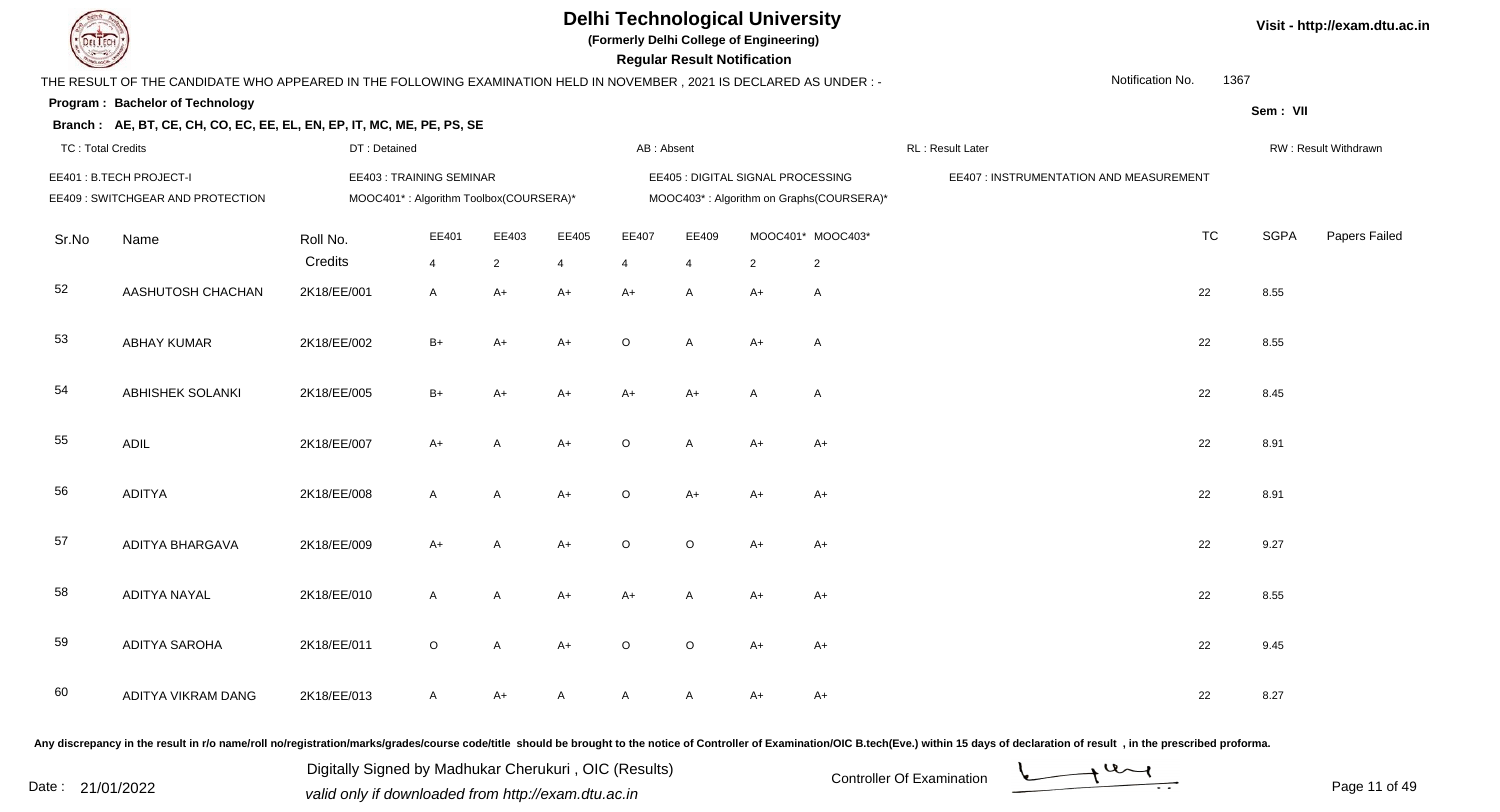

**(Formerly Delhi College of Engineering)**

 **Regular Result Notification**

**Visit - http://exam.dtu.ac.in**

| $\sim$                   |                                                                                                                      |              |                                           |                |              |            | Regular Result Notification       |                |                                          |                                         |                          |             |                      |
|--------------------------|----------------------------------------------------------------------------------------------------------------------|--------------|-------------------------------------------|----------------|--------------|------------|-----------------------------------|----------------|------------------------------------------|-----------------------------------------|--------------------------|-------------|----------------------|
|                          | THE RESULT OF THE CANDIDATE WHO APPEARED IN THE FOLLOWING EXAMINATION HELD IN NOVEMBER, 2021 IS DECLARED AS UNDER :- |              |                                           |                |              |            |                                   |                |                                          |                                         | Notification No.<br>1367 |             |                      |
|                          | Program: Bachelor of Technology                                                                                      |              |                                           |                |              |            |                                   |                |                                          |                                         |                          | Sem: VII    |                      |
| <b>TC: Total Credits</b> | Branch: AE, BT, CE, CH, CO, EC, EE, EL, EN, EP, IT, MC, ME, PE, PS, SE                                               | DT: Detained |                                           |                |              | AB: Absent |                                   |                |                                          | RL : Result Later                       |                          |             | RW: Result Withdrawn |
|                          |                                                                                                                      |              |                                           |                |              |            |                                   |                |                                          |                                         |                          |             |                      |
|                          | EE401: B.TECH PROJECT-I                                                                                              |              | EE403: TRAINING SEMINAR                   |                |              |            | EE405 : DIGITAL SIGNAL PROCESSING |                |                                          | EE407 : INSTRUMENTATION AND MEASUREMENT |                          |             |                      |
|                          | EE409 : SWITCHGEAR AND PROTECTION                                                                                    |              | MOOC401*: Stochastic processes(COURSERA)* |                |              |            |                                   |                | MOOC403*: Algorithmic Toolbox(COURSERA)* |                                         |                          |             |                      |
| Sr.No                    | Name                                                                                                                 | Roll No.     | EE401                                     | EE403          | EE405        | EE407      | EE409                             |                | MOOC401* MOOC403*                        |                                         | <b>TC</b>                | <b>SGPA</b> | Papers Failed        |
|                          |                                                                                                                      | Credits      | $\overline{4}$                            | $\overline{2}$ | 4            | 4          | 4                                 | $\overline{2}$ | $\overline{2}$                           |                                         |                          |             |                      |
| 61                       | <b>AJAY BHATI</b>                                                                                                    | 2K18/EE/014  | $\mathsf{A}$                              | $\mathsf{A}$   | $\mathsf{A}$ | $B+$       | $\mathsf{A}$                      | $A+$           | $A+$                                     |                                         | 22                       | 8.00        |                      |
| 62                       | <b>AJIT KUMAR YADAV</b>                                                                                              | 2K18/EE/015  | $\mathsf{A}$                              | $A+$           | $\mathsf{A}$ | $A+$       | $B+$                              | $A+$           | $A+$                                     |                                         | 22                       | 8.27        |                      |
| 63                       | <b>AKASH SIRRA</b>                                                                                                   | 2K18/EE/016  | $\, {\bf B} \,$                           | $A+$           | $A+$         | $A+$       | $A+$                              | $A+$           | $A+$                                     |                                         | 22                       | 8.45        |                      |
| 64                       | AMAN CHAUDHARY                                                                                                       | 2K18/EE/018  | $\, {\bf B} \,$                           | $A+$           | $A+$         | $A+$       | $A+$                              | $A+$           | $A+$                                     |                                         | 22                       | 8.45        |                      |
| 65                       | <b>AMAN KHARB</b>                                                                                                    | 2K18/EE/019  | $\mathsf B$                               | $\circ$        | $A+$         | $A+$       | $A+$                              | $A+$           | $A+$                                     |                                         | 22                       | 8.55        |                      |
| 66                       | <b>AMAN MEENA</b>                                                                                                    | 2K18/EE/020  | $B+$                                      | A+             | $A+$         | A          | $\mathsf{A}$                      | $A+$           | A                                        |                                         | 22                       | 8.18        |                      |
| 67                       | AMAN SHARMA                                                                                                          | 2K18/EE/021  | $B+$                                      | A+             | $A+$         | $A+$       | $A+$                              | A              | A                                        |                                         | 22                       | 8.45        |                      |
| 68                       | <b>AMAN VIRMANI</b>                                                                                                  | 2K18/EE/022  | $\circ$                                   | $A+$           | $\mathsf{A}$ | $B+$       | B                                 | $A+$           | $A+$                                     |                                         | 22                       | 8.09        |                      |
| 69                       | <b>AMIT GUPTA</b>                                                                                                    | 2K18/EE/023  | A                                         | A+             | $A+$         | $A+$       | B                                 | A              | $\, {\bf B} \,$                          |                                         | 22                       | 7.91        |                      |
|                          |                                                                                                                      |              |                                           |                |              |            |                                   |                |                                          |                                         |                          |             |                      |

Any discrepancy in the result in r/o name/roll no/registration/marks/grades/course code/title should be brought to the notice of Controller of Examination/OIC B.tech(Eve.) within 15 days of declaration of result, in the pr

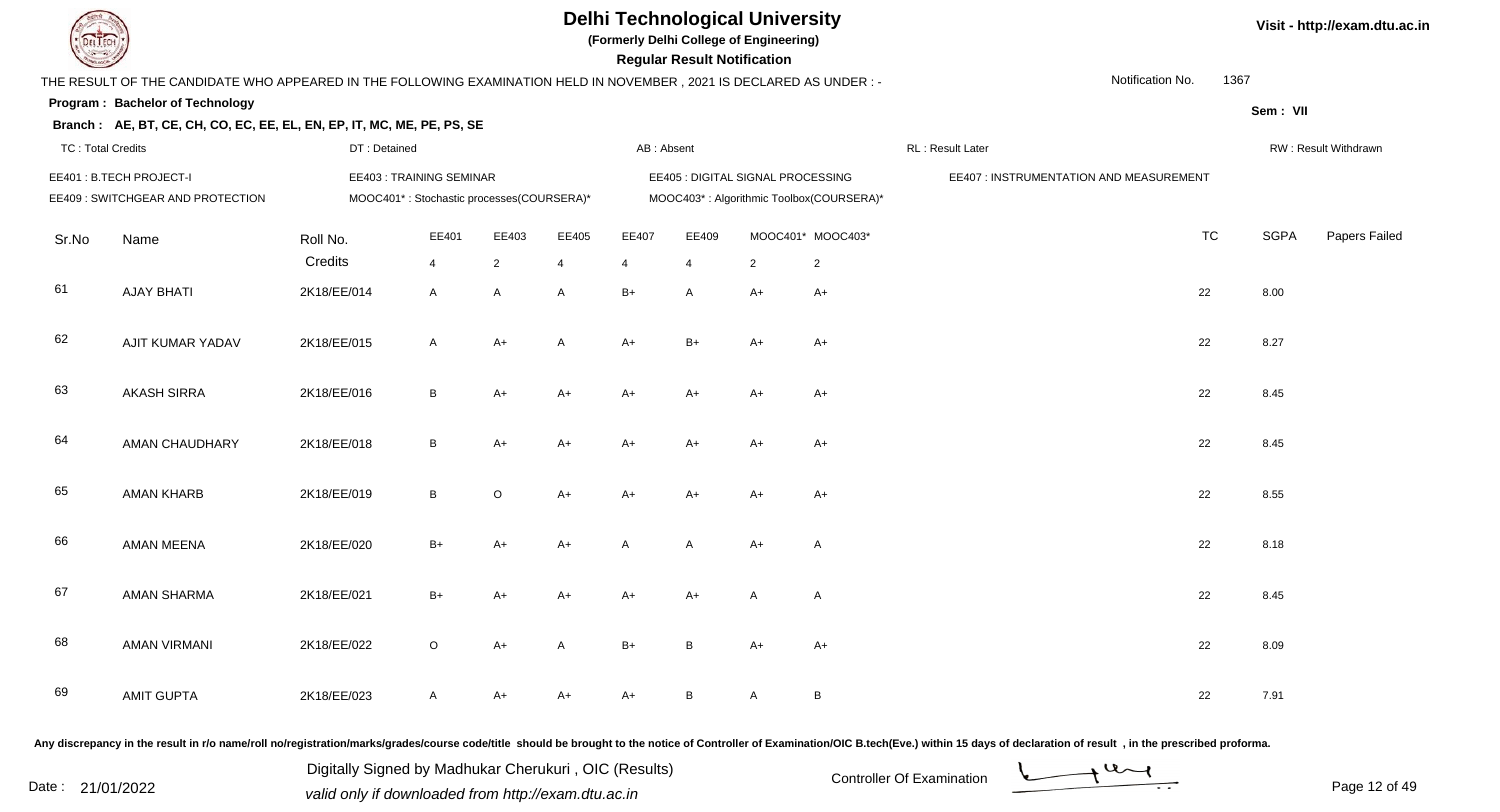

**(Formerly Delhi College of Engineering)**

 **Regular Result Notification**

| $\sim$                                                                                                               |                              |  |
|----------------------------------------------------------------------------------------------------------------------|------------------------------|--|
| THE RESULT OF THE CANDIDATE WHO APPEARED IN THE FOLLOWING EXAMINATION HELD IN NOVEMBER, 2021 IS DECLARED AS UNDER :- | 1367                         |  |
| Program: Bachelor of Technology                                                                                      | Sem: VII                     |  |
| Branch: AE, BT, CE, CH, CO, EC, EE, EL, EN, EP, IT, MC, ME, PE, PS, SE                                               |                              |  |
| <b>TC: Total Credits</b>                                                                                             | RW: Result Withdrawn         |  |
| EE401: B.TECH PROJECT-I                                                                                              |                              |  |
| EE409: SWITCHGEAR AND PROTECTION                                                                                     |                              |  |
| Sr.No                                                                                                                | <b>SGPA</b><br>Papers Failec |  |
|                                                                                                                      |                              |  |
| 70                                                                                                                   | 8.18                         |  |
| 71                                                                                                                   | 9.36                         |  |
| 72                                                                                                                   | 8.82                         |  |
| 73                                                                                                                   | 8.55                         |  |
| 74                                                                                                                   | 8.09                         |  |
| 75                                                                                                                   | 8.27                         |  |
| 76                                                                                                                   | 8.36                         |  |
| 77                                                                                                                   | 8.64                         |  |
| 78                                                                                                                   | 8.36                         |  |
|                                                                                                                      |                              |  |

Any discrepancy in the result in r/o name/roll no/registration/marks/grades/course code/title should be brought to the notice of Controller of Examination/OIC B.tech(Eve.) within 15 days of declaration of result, in the pr

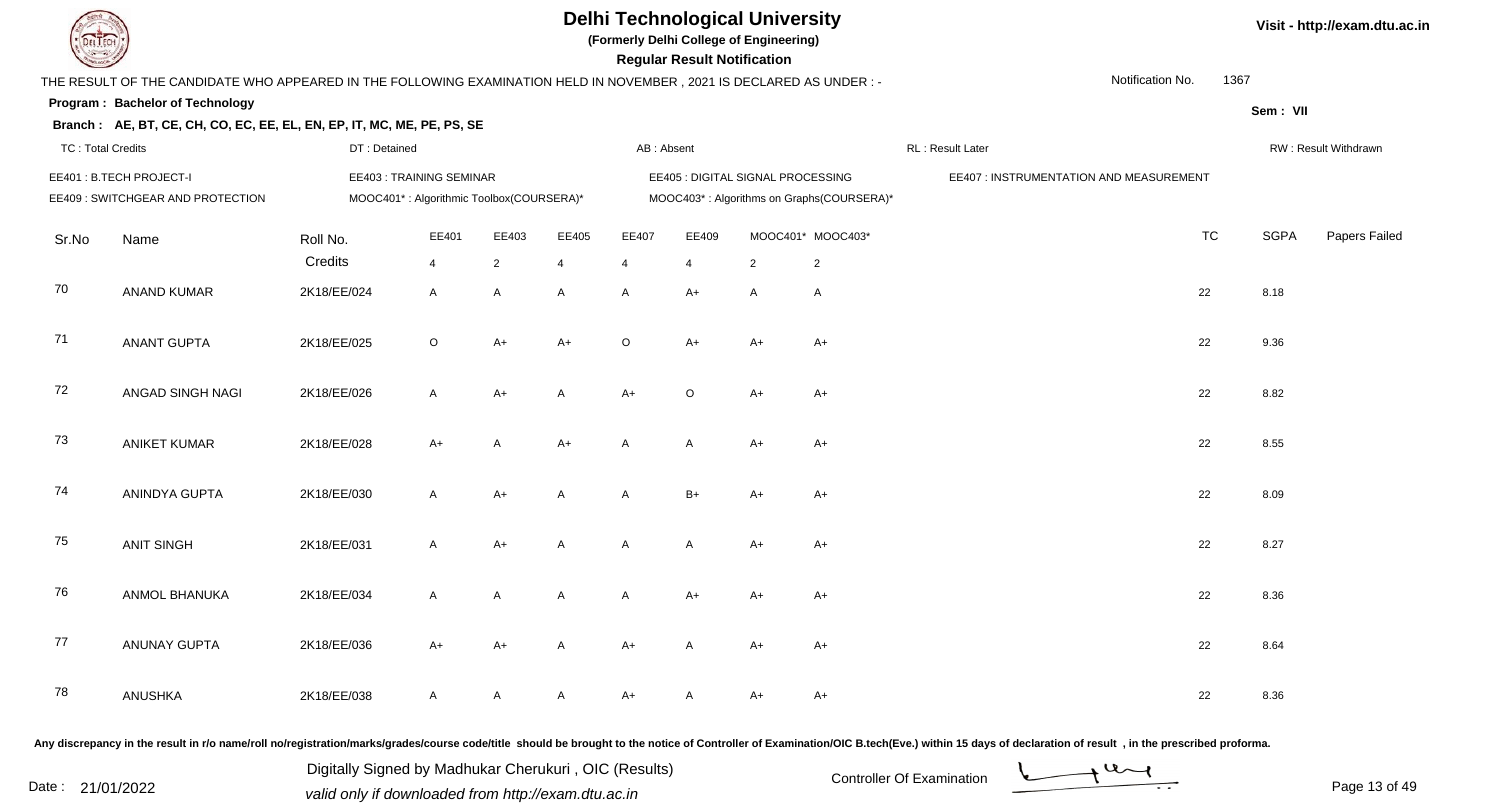| <b>DELTECH</b>           |                                                                                                                      |                                                                        |                |                |                |              | <b>Regular Result Notification</b> | <b>Delhi Technological University</b><br>(Formerly Delhi College of Engineering) |                                          |                                                                                                                                                                                                                                |                  |      |             | Visit - http://exam.dtu.ac.in |
|--------------------------|----------------------------------------------------------------------------------------------------------------------|------------------------------------------------------------------------|----------------|----------------|----------------|--------------|------------------------------------|----------------------------------------------------------------------------------|------------------------------------------|--------------------------------------------------------------------------------------------------------------------------------------------------------------------------------------------------------------------------------|------------------|------|-------------|-------------------------------|
|                          | THE RESULT OF THE CANDIDATE WHO APPEARED IN THE FOLLOWING EXAMINATION HELD IN NOVEMBER, 2021 IS DECLARED AS UNDER: - |                                                                        |                |                |                |              |                                    |                                                                                  |                                          |                                                                                                                                                                                                                                | Notification No. | 1367 |             |                               |
|                          | Program: Bachelor of Technology                                                                                      |                                                                        |                |                |                |              |                                    |                                                                                  |                                          |                                                                                                                                                                                                                                |                  |      | Sem: VII    |                               |
|                          | Branch: AE, BT, CE, CH, CO, EC, EE, EL, EN, EP, IT, MC, ME, PE, PS, SE                                               |                                                                        |                |                |                |              |                                    |                                                                                  |                                          |                                                                                                                                                                                                                                |                  |      |             |                               |
| <b>TC: Total Credits</b> |                                                                                                                      | DT: Detained                                                           |                |                |                | AB: Absent   |                                    |                                                                                  |                                          | RL: Result Later                                                                                                                                                                                                               |                  |      |             | RW: Result Withdrawn          |
|                          | EE401 : B.TECH PROJECT-I<br>EE409 : SWITCHGEAR AND PROTECTION                                                        | EE403: TRAINING SEMINAR<br>MOOC401*: CRASH COURSE ON PYTHON(COURSERA)* |                |                |                |              |                                    | EE405 : DIGITAL SIGNAL PROCESSING                                                | MOOC403*: ALGORITHMIC TOOLBOX(COURSERA)* | EE407 : INSTRUMENTATION AND MEASUREMENT                                                                                                                                                                                        |                  |      |             |                               |
| Sr.No                    | Name                                                                                                                 | Roll No.                                                               | EE401          | EE403          | EE405          | EE407        | EE409                              |                                                                                  | MOOC401* MOOC403*                        |                                                                                                                                                                                                                                | <b>TC</b>        |      | <b>SGPA</b> | Papers Failed                 |
|                          |                                                                                                                      | Credits                                                                | $\overline{4}$ | $\overline{2}$ | $\overline{4}$ | 4            | $\overline{4}$                     | $\overline{2}$                                                                   | $\overline{2}$                           |                                                                                                                                                                                                                                |                  |      |             |                               |
| 79                       | APOORV BANSAL                                                                                                        | 2K18/EE/039                                                            | A              | $A+$           | $A+$           | $A+$         | B                                  | $A+$                                                                             | A+                                       |                                                                                                                                                                                                                                | 22               |      | 8.27        |                               |
| 80                       | APURVA KESHAV                                                                                                        | 2K18/EE/040                                                            | $\overline{A}$ | $A+$           | $A+$           | A            | $\overline{A}$                     | $A+$                                                                             | A+                                       |                                                                                                                                                                                                                                | 22               |      | 8.45        |                               |
| 81                       | <b>ARUN NAIR</b>                                                                                                     | 2K18/EE/043                                                            | $B+$           | $\mathsf{A}$   | $A+$           | A+           | $\overline{A}$                     | $A+$                                                                             | A+                                       |                                                                                                                                                                                                                                | 22               |      | 8.36        |                               |
| 82                       | ARYAMAN DUBEY                                                                                                        | 2K18/EE/044                                                            | $A+$           | $A+$           | A+             | A+           | A                                  | $A+$                                                                             | A+                                       |                                                                                                                                                                                                                                | 22               |      | 8.82        |                               |
| 83                       | <b>ARYAN</b>                                                                                                         | 2K18/EE/045                                                            | $\overline{A}$ | $A+$           | A+             | A+           | A                                  | $A+$                                                                             | A+                                       |                                                                                                                                                                                                                                | 22               |      | 8.64        |                               |
| 84                       | <b>ASHISH KUMAR</b>                                                                                                  | 2K18/EE/047                                                            | $\mathsf{A}$   | $A+$           | A+             | A+           | A+                                 | $A+$                                                                             | A+                                       |                                                                                                                                                                                                                                | 22               |      | 8.82        |                               |
| 85                       | <b>ASHUTOSH BANSAL</b>                                                                                               | 2K18/EE/048                                                            | $\overline{A}$ | A+             |                | B+           | B+                                 | A+                                                                               | A+                                       |                                                                                                                                                                                                                                | 22               |      | 7.91        |                               |
| 86                       | ATUL KUMAR                                                                                                           | 2K18/EE/049                                                            | $\mathsf{A}$   | $\mathsf{A}$   | $A+$           | $A+$         | A                                  | $A+$                                                                             | A+                                       |                                                                                                                                                                                                                                | 22               |      | 8.55        |                               |
| 87                       | AYUSH CHOPRA                                                                                                         | 2K18/EE/050                                                            | $\mathsf{A}$   | $A+$           | A              | $\mathsf{A}$ | $A+$                               | $A+$                                                                             | $\mathsf{B}$                             |                                                                                                                                                                                                                                | 22               |      | 8.18        |                               |
|                          |                                                                                                                      |                                                                        |                |                |                |              |                                    |                                                                                  |                                          | Any discrepancy in the result in r/o name/roll no/registration/marks/grades/course code/title should be brought to the notice of Controller of Examination/OIC B.tech(Eve.) within 15 days of declaration of result , in the p |                  |      |             |                               |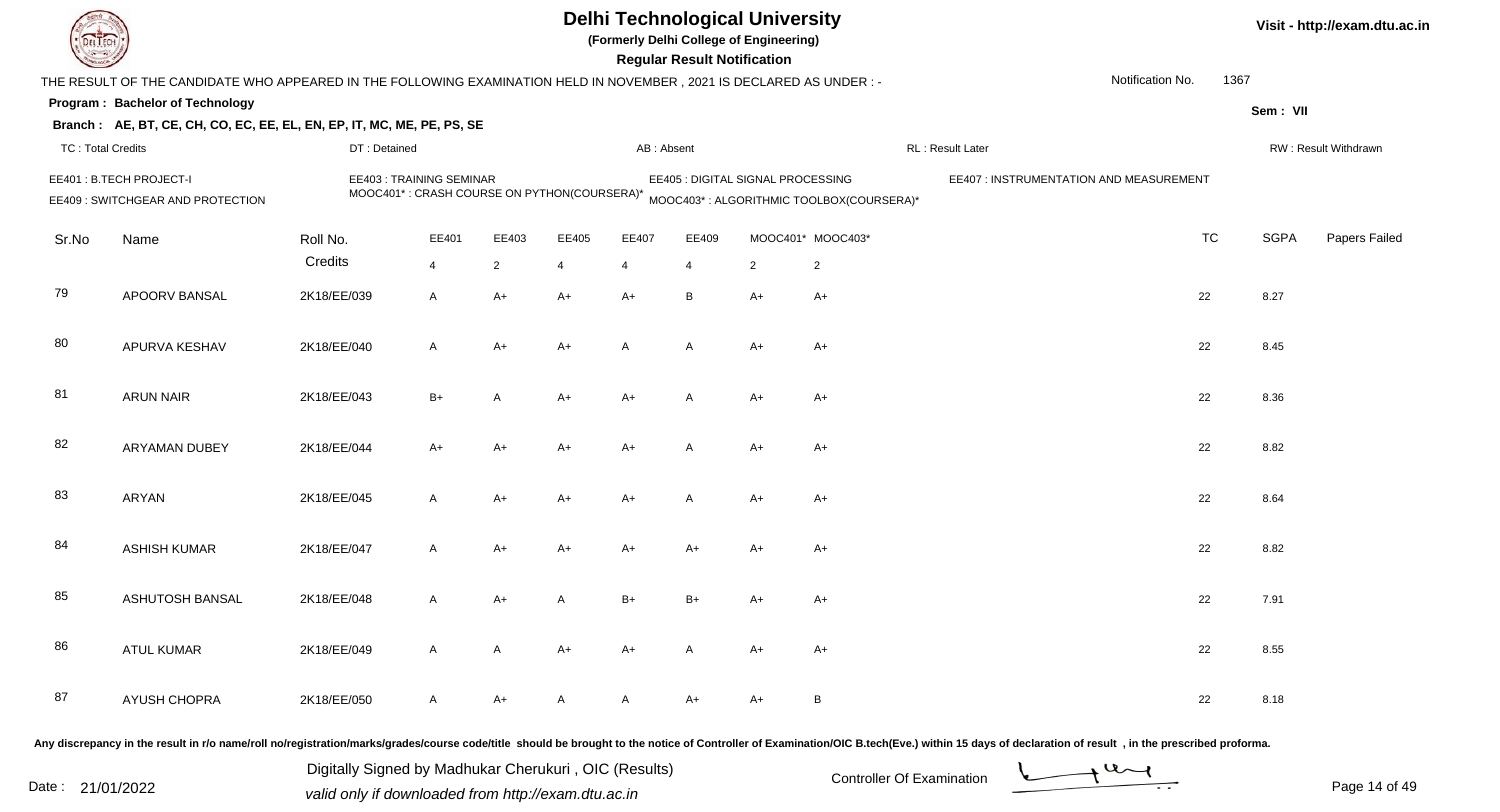

**(Formerly Delhi College of Engineering)**

 **Regular Result Notification**

| <b>Courses Lines</b>     |                                                                                                                      |              |                                                                               |                |                |            | Regular Result Notification |                                                                           |                   |                                         |                          |             |                      |
|--------------------------|----------------------------------------------------------------------------------------------------------------------|--------------|-------------------------------------------------------------------------------|----------------|----------------|------------|-----------------------------|---------------------------------------------------------------------------|-------------------|-----------------------------------------|--------------------------|-------------|----------------------|
|                          | THE RESULT OF THE CANDIDATE WHO APPEARED IN THE FOLLOWING EXAMINATION HELD IN NOVEMBER, 2021 IS DECLARED AS UNDER :- |              |                                                                               |                |                |            |                             |                                                                           |                   |                                         | Notification No.<br>1367 |             |                      |
|                          | Program: Bachelor of Technology                                                                                      |              |                                                                               |                |                |            |                             |                                                                           |                   |                                         |                          | Sem: VII    |                      |
|                          | Branch: AE, BT, CE, CH, CO, EC, EE, EL, EN, EP, IT, MC, ME, PE, PS, SE                                               |              |                                                                               |                |                |            |                             |                                                                           |                   |                                         |                          |             |                      |
| <b>TC: Total Credits</b> |                                                                                                                      | DT: Detained |                                                                               |                |                | AB: Absent |                             |                                                                           |                   | RL: Result Later                        |                          |             | RW: Result Withdrawn |
|                          | EE401: B.TECH PROJECT-I<br>EE409 : SWITCHGEAR AND PROTECTION                                                         |              | <b>EE403: TRAINING SEMINAR</b><br>MOOC401*: Crash Course on Python(COURSERA)* |                |                |            |                             | EE405 : DIGITAL SIGNAL PROCESSING<br>MOOC403*: Data Structures(COURSERA)* |                   | EE407 : INSTRUMENTATION AND MEASUREMENT |                          |             |                      |
| Sr.No                    | Name                                                                                                                 | Roll No.     | EE401                                                                         | EE403          | EE405          | EE407      | EE409                       |                                                                           | MOOC401* MOOC403* |                                         | <b>TC</b>                | <b>SGPA</b> | <b>Papers Failed</b> |
|                          |                                                                                                                      | Credits      | $\overline{4}$                                                                | $\overline{2}$ | $\overline{4}$ | 4          | $\overline{4}$              | $\overline{2}$                                                            | $\overline{2}$    |                                         |                          |             |                      |
|                          |                                                                                                                      |              | $\mathsf{A}$                                                                  | $A+$           | A              | A          | $A+$                        | $A+$                                                                      | B                 |                                         | 22                       | 8.18        |                      |
| 88                       | <b>AZIM FARUKI</b>                                                                                                   | 2K18/EE/052  | $\mathsf{A}$                                                                  | $A+$           | A              | B          | $\mathsf{A}$                | $A+$                                                                      | $A+$              |                                         | 22                       | 7.91        |                      |
| 89                       | <b>BHAVYA SINGHAL</b>                                                                                                | 2K18/EE/054  | $B+$                                                                          | A+             | $A+$           | A          | $B+$                        | $A+$                                                                      | A+                |                                         | 22                       | 8.09        |                      |
| 90                       | CHAITANYA SRIVASTAVA                                                                                                 | 2K18/EE/055  | $B+$                                                                          | A+             | $A+$           | $A+$       | $A+$                        | $A+$                                                                      | $A+$              |                                         | 22                       | 8.64        |                      |
| 91                       | <b>CHETAN PRAKASH</b>                                                                                                | 2K18/EE/057  | $\mathsf{A}$                                                                  | $A+$           | $A+$           | $A+$       | $\circ$                     | $A+$                                                                      | $A+$              |                                         | 22                       | 9.00        |                      |
| 92                       | <b>DEEPAK KUMAR</b>                                                                                                  | 2K18/EE/060  | $\mathsf{A}$                                                                  | $\mathsf{A}$   | $A+$           | $A+$       | $A+$                        | $A+$                                                                      | $A+$              |                                         | 22                       | 8.73        |                      |
| 93                       | <b>DEEPINDER KUMAR</b>                                                                                               | 2K18/EE/061  | $\mathsf{A}$                                                                  | A              | $A+$           | $A+$       | $\circ$                     | $A+$                                                                      | $A+$              |                                         | 22                       | 8.91        |                      |
| 94                       | <b>DHRUV SHARMA</b>                                                                                                  | 2K18/EE/064  | $\mathsf{A}$                                                                  | $A+$           | $A+$           | $A+$       | $B+$                        | $A+$                                                                      | $A+$              |                                         | 22                       | 8.45        |                      |
| 95                       | <b>DIVIJ MALIK</b>                                                                                                   | 2K18/EE/065  | $\mathsf{A}$                                                                  | A+             | $A+$           | A+         | B+                          | $A+$                                                                      | $A+$              |                                         | 22                       | 8.45        |                      |
|                          |                                                                                                                      |              |                                                                               |                |                |            |                             |                                                                           |                   |                                         |                          |             |                      |

Any discrepancy in the result in r/o name/roll no/registration/marks/grades/course code/title should be brought to the notice of Controller of Examination/OIC B.tech(Eve.) within 15 days of declaration of result, in the pr

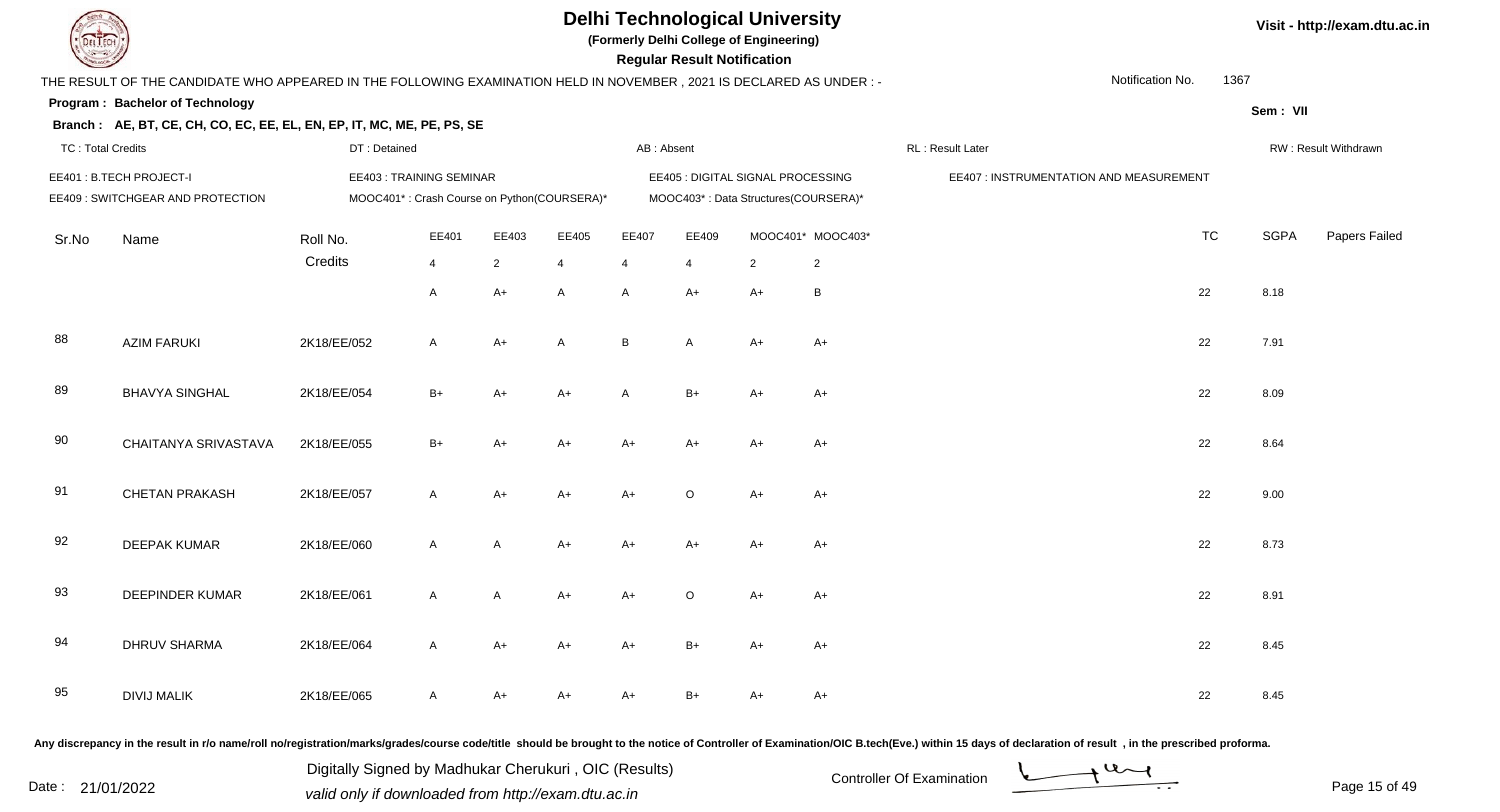

**(Formerly Delhi College of Engineering)**

 **Regular Result Notification**

| <b>Country</b>    |                                                                                                                     |              |                                                         |                |                                                     |                | <b>Regular Result Notification</b> |                                   |                                             |                                         |                  |             |                      |
|-------------------|---------------------------------------------------------------------------------------------------------------------|--------------|---------------------------------------------------------|----------------|-----------------------------------------------------|----------------|------------------------------------|-----------------------------------|---------------------------------------------|-----------------------------------------|------------------|-------------|----------------------|
|                   | THE RESULT OF THE CANDIDATE WHO APPEARED IN THE FOLLOWING EXAMINATION HELD IN NOVEMBER, 2021 IS DECLARED AS UNDER:- |              |                                                         |                |                                                     |                |                                    |                                   |                                             |                                         | Notification No. | 1367        |                      |
|                   | Program: Bachelor of Technology                                                                                     |              |                                                         |                |                                                     |                |                                    |                                   |                                             |                                         |                  | Sem: VII    |                      |
|                   | Branch: AE, BT, CE, CH, CO, EC, EE, EL, EN, EP, IT, MC, ME, PE, PS, SE                                              |              |                                                         |                |                                                     |                |                                    |                                   |                                             |                                         |                  |             |                      |
| TC: Total Credits |                                                                                                                     | DT: Detained |                                                         |                |                                                     | AB: Absent     |                                    |                                   |                                             | RL: Result Later                        |                  |             | RW: Result Withdrawn |
|                   | EE401: B.TECH PROJECT-I<br>EE409 : SWITCHGEAR AND PROTECTION                                                        |              | EE403: TRAINING SEMINAR<br>Generate insights(COURSERA)* |                | MOOC401*: Business intelligence and data analytics: |                |                                    | EE405 : DIGITAL SIGNAL PROCESSING | MOOC403*: Crash Course on Python(COURSERA)* | EE407 : INSTRUMENTATION AND MEASUREMENT |                  |             |                      |
| Sr.No             | Name                                                                                                                | Roll No.     | EE401                                                   | EE403          | EE405                                               | EE407          | EE409                              |                                   | MOOC401* MOOC403*                           |                                         | <b>TC</b>        | <b>SGPA</b> | Papers Failed        |
|                   |                                                                                                                     | Credits      | $\overline{4}$                                          | $\overline{2}$ | 4                                                   | $\overline{4}$ | $\overline{4}$                     | $\overline{2}$                    | $\overline{2}$                              |                                         |                  |             |                      |
| 96                | <b>GAUTAM SINGH</b>                                                                                                 | 2K18/EE/068  | $\mathsf{A}$                                            | A+             | $A+$                                                | $A+$           | A                                  | $A+$                              | $A+$                                        |                                         | 22               | 8.64        |                      |
| 97                | <b>GIBSON MUYEMBE</b>                                                                                               | 2K18/EE/069  | $B+$                                                    | $B+$           | A                                                   | $B+$           | Α                                  | $A+$                              | A                                           |                                         | 22               | 7.64        |                      |
| 98                | <b>GURKIRAT SINGH</b>                                                                                               | 2K18/EE/070  | $\mathsf{A}$                                            | A              | A                                                   | $A+$           | A                                  | $A+$                              | $A+$                                        |                                         | 22               | 8.36        |                      |
| 99                | <b>HARI OM PAL</b>                                                                                                  | 2K18/EE/073  | $\mathsf{A}$                                            | $B+$           | A                                                   | $A+$           | $A+$                               | $A+$                              | A+                                          |                                         | 22               | 8.45        |                      |
| 100               | <b>HARSH</b>                                                                                                        | 2K18/EE/075  | A+                                                      | $A+$           | $A+$                                                | A              | A+                                 | $A+$                              | A+                                          |                                         | 22               | 8.82        |                      |
| 101               | HARSH VARDHAN GAUR                                                                                                  | 2K18/EE/078  | $A+$                                                    | A              | A                                                   | $A+$           | A                                  | $A+$                              | $A+$                                        |                                         | 22               | 8.55        |                      |
| 102               | <b>HARSHIT BHATT</b>                                                                                                | 2K18/EE/079  | $\mathsf{A}$                                            | A              | $A+$                                                | A              | $\circ$                            | $A+$                              | $A+$                                        |                                         | 22               | 8.73        |                      |
| 103               | HITESH THAREJA                                                                                                      | 2K18/EE/084  | $\circ$                                                 | $A+$           | $A+$                                                | A+             | A+                                 | $A+$                              | $A+$                                        |                                         | 22               | 9.18        |                      |
| 104               | <b>HRITHIK TANWAR</b>                                                                                               | 2K18/EE/085  | A                                                       | A+             | A                                                   | A              | Α                                  | A                                 | $A+$                                        |                                         | 22               | 8.18        |                      |
|                   |                                                                                                                     |              |                                                         |                |                                                     |                |                                    |                                   |                                             |                                         |                  |             |                      |

Any discrepancy in the result in r/o name/roll no/registration/marks/grades/course code/title should be brought to the notice of Controller of Examination/OIC B.tech(Eve.) within 15 days of declaration of result, in the pr

Date : 21/01/2022 Valid only if downloaded from http://exam.dtu.ac.in<br>
Date : 21/01/2022 valid only if downloaded from http://exam.dtu.ac.in

Digitally Signed by Madhukar Cherukuri , OIC (Results)

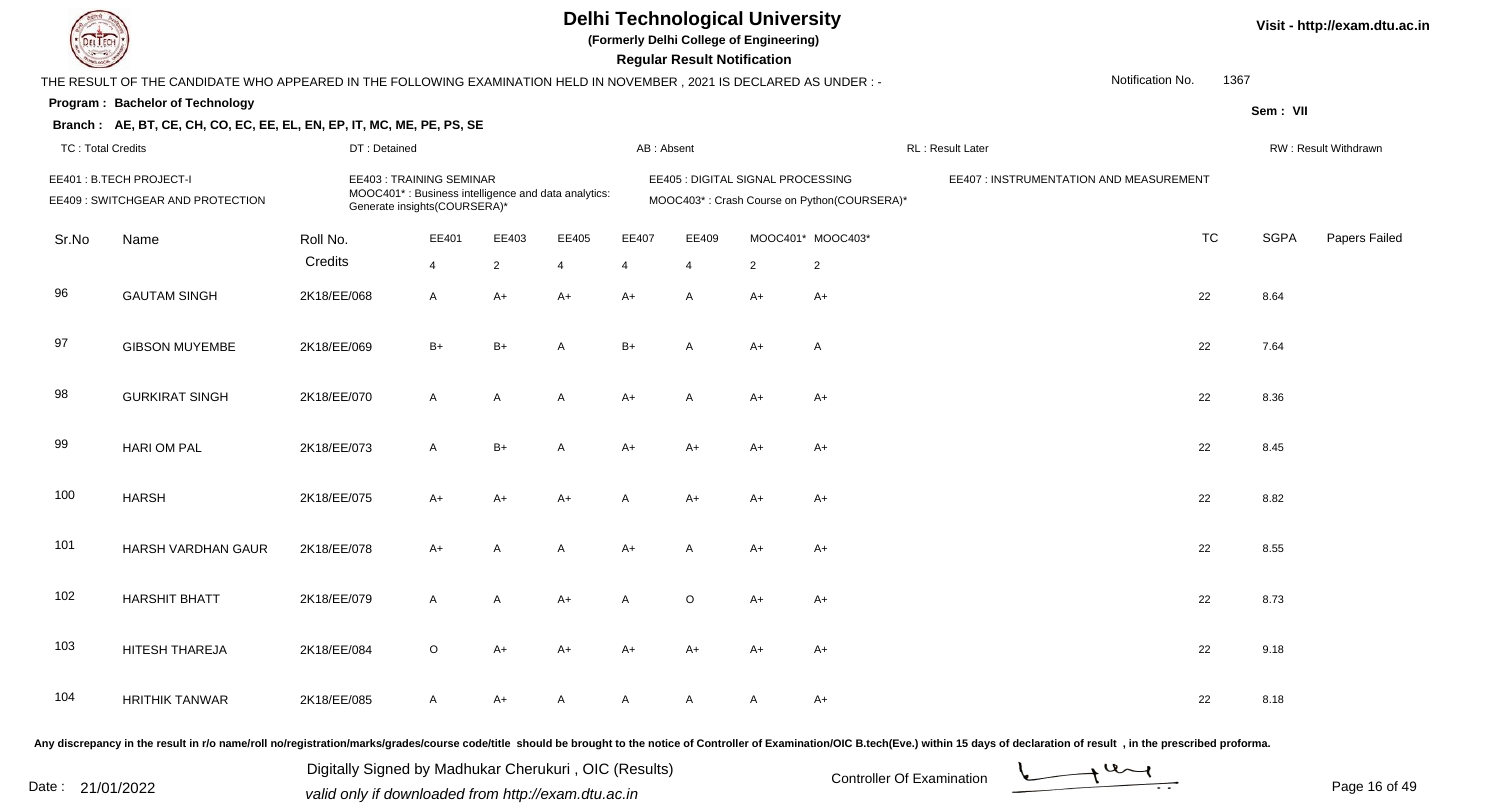

**(Formerly Delhi College of Engineering)**

 **Regular Result Notification**

|                          | THE RESULT OF THE CANDIDATE WHO APPEARED IN THE FOLLOWING EXAMINATION HELD IN NOVEMBER, 2021 IS DECLARED AS UNDER :- |              |                                                                               |                |                |                |                |                                                                   |                                                     | Notification No.                        | 1367      |             |                      |
|--------------------------|----------------------------------------------------------------------------------------------------------------------|--------------|-------------------------------------------------------------------------------|----------------|----------------|----------------|----------------|-------------------------------------------------------------------|-----------------------------------------------------|-----------------------------------------|-----------|-------------|----------------------|
|                          | Program: Bachelor of Technology                                                                                      |              |                                                                               |                |                |                |                |                                                                   |                                                     |                                         |           | Sem: VII    |                      |
|                          | Branch: AE, BT, CE, CH, CO, EC, EE, EL, EN, EP, IT, MC, ME, PE, PS, SE                                               |              |                                                                               |                |                |                |                |                                                                   |                                                     |                                         |           |             |                      |
| <b>TC: Total Credits</b> |                                                                                                                      | DT: Detained |                                                                               |                |                | AB: Absent     |                |                                                                   |                                                     | RL : Result Later                       |           |             | RW: Result Withdrawn |
|                          | EE401 : B.TECH PROJECT-I<br>EE409 : SWITCHGEAR AND PROTECTION                                                        |              | <b>EE403: TRAINING SEMINAR</b><br>MOOC401*: Crash course on Python(COURSERA)* |                |                |                |                | EE405 : DIGITAL SIGNAL PROCESSING<br>Generate insights(COURSERA)* | MOOC403*: Business intelligence and data analytics: | EE407 : INSTRUMENTATION AND MEASUREMENT |           |             |                      |
| Sr.No                    | Name                                                                                                                 | Roll No.     | EE401                                                                         | EE403          | EE405          | EE407          | EE409          |                                                                   | MOOC401* MOOC403*                                   |                                         | <b>TC</b> | <b>SGPA</b> | Papers Failec        |
|                          |                                                                                                                      | Credits      | $\overline{4}$                                                                | $\overline{2}$ | $\overline{4}$ | $\overline{4}$ | $\overline{4}$ | $\overline{2}$                                                    | $\overline{2}$                                      |                                         |           |             |                      |
|                          |                                                                                                                      |              | A                                                                             | $A+$           | A              | $\mathsf{A}$   | A              | A                                                                 | $A+$                                                | 22                                      |           | 8.18        |                      |
| 105                      | <b>ISHAN BUDHIRAJA</b>                                                                                               | 2K18/EE/087  | A                                                                             | $B+$           | A              | $A+$           | A              | $A+$                                                              | $A+$                                                | 22                                      |           | 8.27        |                      |
| 106                      | <b>KARAN SEHGAL</b>                                                                                                  | 2K18/EE/089  | $\circ$                                                                       | $\circ$        | A+             | $A+$           | $\circ$        | $A+$                                                              | A+                                                  | 22                                      |           | 9.45        |                      |
| 107                      | <b>KARAN VAITY</b>                                                                                                   | 2K18/EE/090  | A                                                                             | Α              | $A+$           | $A+$           | $\circ$        | $A+$                                                              | $A+$                                                | 22                                      |           | 8.91        |                      |
| 108                      | KESHAV                                                                                                               | 2K18/EE/091  | $\circ$                                                                       | $A+$           | $A+$           | Α              | $\circ$        | $A+$                                                              | A+                                                  | 22                                      |           | 9.18        |                      |
| 109                      | <b>KRISH MODI</b>                                                                                                    | 2K18/EE/093  | $\mathsf O$                                                                   | $A+$           | $A+$           | $A+$           | $A+$           | $A+$                                                              | $A+$                                                | 22                                      |           | 9.18        |                      |
| 110                      | <b>KRISHNA SHARMA</b>                                                                                                | 2K18/EE/094  | $B+$                                                                          | E              | A              | $A+$           | $A+$           | $A+$                                                              | $A+$                                                | 20                                      |           | 7.64        | EE403,               |
| 111                      | <b>LALIT TATU</b>                                                                                                    | 2K18/EE/099  | $\mathsf P$                                                                   | B              | A              | $\, {\sf B}$   | $B+$           | $A+$                                                              | $A+$                                                | 22                                      |           | 6.73        |                      |
| 112                      | <b>MANIK VERMA</b>                                                                                                   | 2K18/EE/107  | $\circ$                                                                       | $A+$           | $\circ$        | Α              | A+             | A+                                                                | $A+$                                                | 22                                      |           | 9.18        |                      |

Any discrepancy in the result in r/o name/roll no/registration/marks/grades/course code/title should be brought to the notice of Controller of Examination/OIC B.tech(Eve.) within 15 days of declaration of result, in the pr

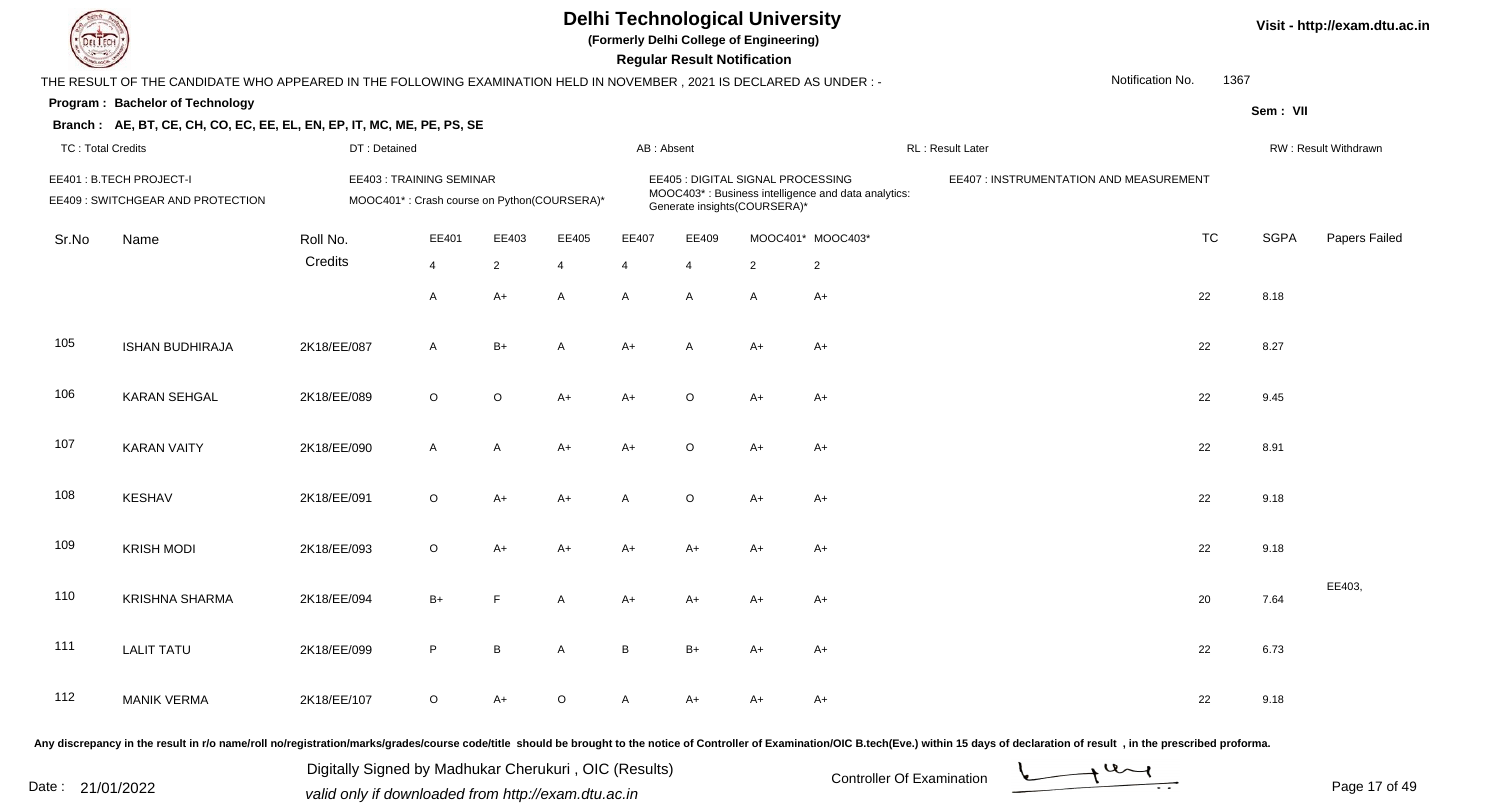**(Formerly Delhi College of Engineering)**

 **Regular Result Notification**

**Visit - http://exam.dtu.ac.in**

| $\sim$                   |                                                                                                                      |              |                                                                        |                |                |                | n <del>c</del> yular n <del>c</del> sult notification |                                   |                                                    |                                         |           |             |                      |
|--------------------------|----------------------------------------------------------------------------------------------------------------------|--------------|------------------------------------------------------------------------|----------------|----------------|----------------|-------------------------------------------------------|-----------------------------------|----------------------------------------------------|-----------------------------------------|-----------|-------------|----------------------|
|                          | THE RESULT OF THE CANDIDATE WHO APPEARED IN THE FOLLOWING EXAMINATION HELD IN NOVEMBER, 2021 IS DECLARED AS UNDER :- |              |                                                                        |                |                |                |                                                       |                                   |                                                    | Notification No.                        | 1367      |             |                      |
|                          | Program: Bachelor of Technology                                                                                      |              |                                                                        |                |                |                |                                                       |                                   |                                                    |                                         |           | Sem: VII    |                      |
|                          | Branch: AE, BT, CE, CH, CO, EC, EE, EL, EN, EP, IT, MC, ME, PE, PS, SE                                               |              |                                                                        |                |                |                |                                                       |                                   |                                                    |                                         |           |             |                      |
| <b>TC: Total Credits</b> |                                                                                                                      | DT: Detained |                                                                        |                |                | AB: Absent     |                                                       |                                   |                                                    | RL: Result Later                        |           |             | RW: Result Withdrawn |
|                          | EE401: B.TECH PROJECT-I<br>EE409: SWITCHGEAR AND PROTECTION                                                          |              | EE403: TRAINING SEMINAR<br>MOOC401*: Crash Course on Python(COURSERA)* |                |                |                |                                                       | EE405 : DIGITAL SIGNAL PROCESSING | MOOC403*: Introduction to Deep Learning(COURSERA)* | EE407 : INSTRUMENTATION AND MEASUREMENT |           |             |                      |
| Sr.No                    | Name                                                                                                                 | Roll No.     | EE401                                                                  | EE403          | EE405          | EE407          | EE409                                                 |                                   | MOOC401* MOOC403*                                  |                                         | <b>TC</b> | <b>SGPA</b> | Papers Failed        |
|                          |                                                                                                                      | Credits      | $\overline{4}$                                                         | $\overline{2}$ | $\overline{4}$ | $\overline{4}$ | $\overline{4}$                                        | $\overline{2}$                    | $\overline{2}$                                     |                                         |           |             |                      |
|                          |                                                                                                                      |              | $\circ$                                                                | $A+$           | $\mathsf O$    | A              | $A+$                                                  | $A+$                              | $A+$                                               |                                         | 22        | 9.18        |                      |
| 113                      | MIHIR RANJAN                                                                                                         | 2K18/EE/111  | $\mathsf O$                                                            | B              | $A+$           | $A+$           | $A+$                                                  | $A+$                              | $A+$                                               |                                         | 22        | 8.91        |                      |
| 114                      | <b>MOHIT KUMAR</b>                                                                                                   | 2K18/EE/113  | $\, {\sf B}$                                                           | $B+$           | $\mathsf{A}$   | B              | $B+$                                                  | $\mathsf{A}$                      | $A+$                                               |                                         | 22        | 7.09        |                      |
| 115                      | NAMAN TANEJA                                                                                                         | 2K18/EE/118  | $\mathsf{A}$                                                           | $\mathsf{A}$   | $A+$           | A              | A                                                     | A+                                | $A+$                                               |                                         | 22        | 8.36        |                      |
| 116                      | NAVJOT SINGH                                                                                                         | 2K18/EE/121  | $\mathsf{A}$                                                           | A              | $A+$           | $A+$           | $\overline{A}$                                        | $A+$                              | $A+$                                               |                                         | 22        | 8.55        |                      |
| 117                      | NEERAJ KUMAR                                                                                                         | 2K18/EE/124  | $\mathsf C$                                                            | $\, {\sf B}$   | $B+$           | $B+$           | $B+$                                                  | A+                                | $A+$                                               |                                         | 22        | 6.91        |                      |
| 118                      | NILABH JHA                                                                                                           | 2K18/EE/127  | $A+$                                                                   | $B+$           | $A+$           | $A+$           | $A+$                                                  | $A+$                              | $A+$                                               |                                         | 22        | 8.82        |                      |
| 119                      | <b>NISHANT KUMAR</b>                                                                                                 | 2K18/EE/129  | $\mathsf{A}$                                                           | A              | $\mathsf{A}$   | $A+$           | $A+$                                                  | $A+$                              | $A+$                                               |                                         | 22        | 8.55        |                      |
| 120                      | PARAS H.S                                                                                                            | 2K18/EE/133  | $A+$                                                                   | A              | $A+$           | $A+$           | $A+$                                                  | $A+$                              | $A+$                                               |                                         | 22        | 8.91        |                      |

Any discrepancy in the result in r/o name/roll no/registration/marks/grades/course code/title should be brought to the notice of Controller of Examination/OIC B.tech(Eve.) within 15 days of declaration of result, in the pr

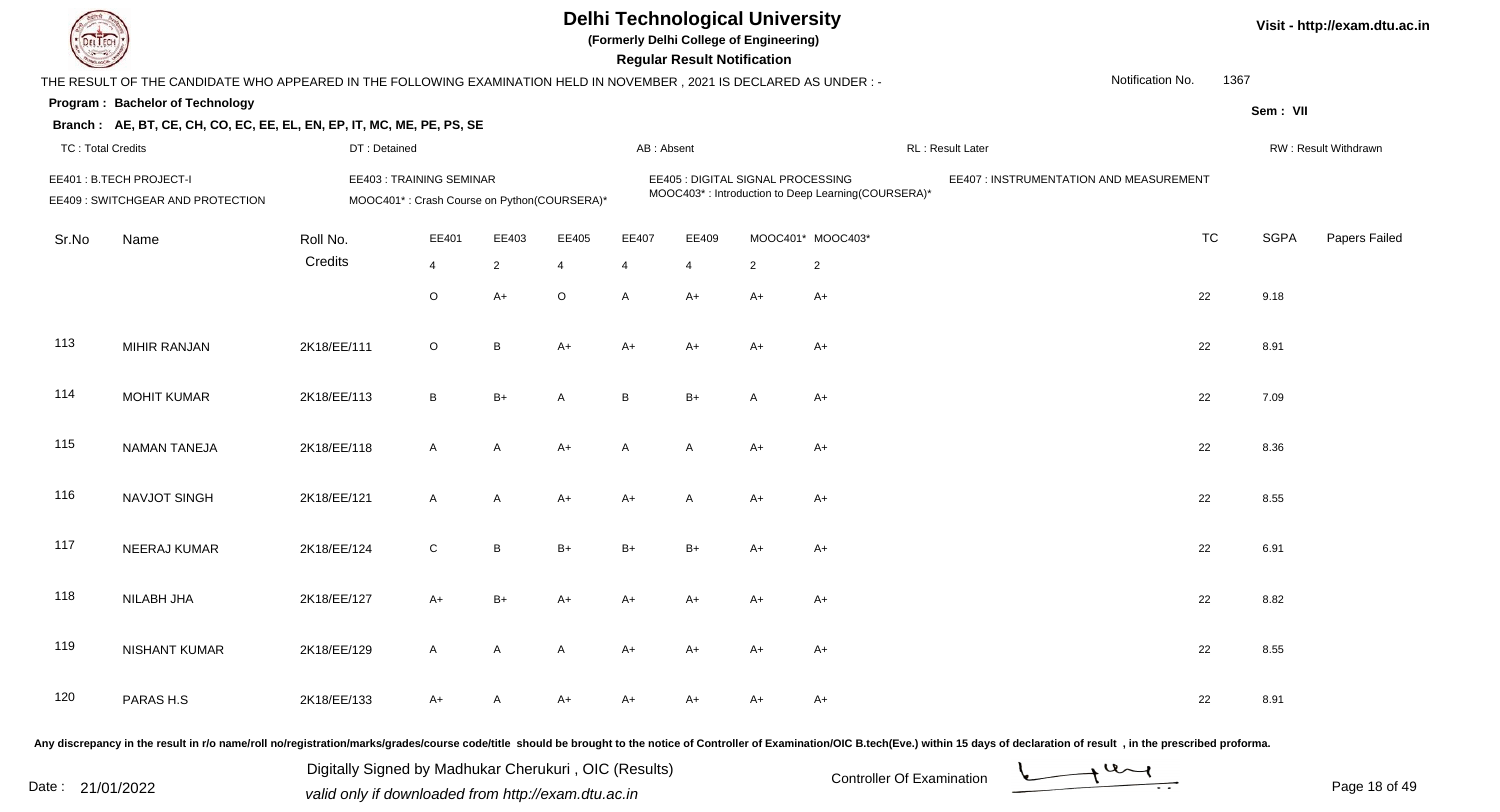| DEL TECH                 |                                                                                                                      |                                                                                                                             |                |                |         |            | <b>Regular Result Notification</b> | <b>Delhi Technological University</b><br>(Formerly Delhi College of Engineering) |                                                                                                                                          |                                                                                                                                                                                                                                |                  |           |             | Visit - http://exam.dtu.ac.in |
|--------------------------|----------------------------------------------------------------------------------------------------------------------|-----------------------------------------------------------------------------------------------------------------------------|----------------|----------------|---------|------------|------------------------------------|----------------------------------------------------------------------------------|------------------------------------------------------------------------------------------------------------------------------------------|--------------------------------------------------------------------------------------------------------------------------------------------------------------------------------------------------------------------------------|------------------|-----------|-------------|-------------------------------|
|                          | THE RESULT OF THE CANDIDATE WHO APPEARED IN THE FOLLOWING EXAMINATION HELD IN NOVEMBER, 2021 IS DECLARED AS UNDER: - |                                                                                                                             |                |                |         |            |                                    |                                                                                  |                                                                                                                                          |                                                                                                                                                                                                                                | Notification No. | 1367      |             |                               |
|                          | Program: Bachelor of Technology                                                                                      |                                                                                                                             |                |                |         |            |                                    |                                                                                  |                                                                                                                                          |                                                                                                                                                                                                                                |                  |           | Sem: VII    |                               |
|                          | Branch: AE, BT, CE, CH, CO, EC, EE, EL, EN, EP, IT, MC, ME, PE, PS, SE                                               |                                                                                                                             |                |                |         |            |                                    |                                                                                  |                                                                                                                                          |                                                                                                                                                                                                                                |                  |           |             |                               |
| <b>TC: Total Credits</b> |                                                                                                                      | DT: Detained                                                                                                                |                |                |         | AB: Absent |                                    |                                                                                  |                                                                                                                                          | RL: Result Later                                                                                                                                                                                                               |                  |           |             | RW: Result Withdrawn          |
|                          | EE401 : B.TECH PROJECT-I<br>EE409: SWITCHGEAR AND PROTECTION                                                         | EE403 : TRAINING SEMINAR<br>MOOC401* : Data Structures by University of California San<br>Diego & HSE University(COURSERA)* |                |                |         |            |                                    |                                                                                  | EE405 : DIGITAL SIGNAL PROCESSING<br>MOOC403* : Algorithmic Toolbox by University of California<br>San Diego & HSE University(COURSERA)* | EE407 : INSTRUMENTATION AND MEASUREMENT                                                                                                                                                                                        |                  |           |             |                               |
| Sr.No                    | Name                                                                                                                 | Roll No.                                                                                                                    | EE401          | EE403          | EE405   | EE407      | EE409                              |                                                                                  | MOOC401* MOOC403*                                                                                                                        |                                                                                                                                                                                                                                |                  | <b>TC</b> | <b>SGPA</b> | Papers Failed                 |
|                          |                                                                                                                      | Credits                                                                                                                     | $\overline{4}$ | $\overline{2}$ | 4       | 4          | $\overline{4}$                     | $\overline{2}$                                                                   | $\overline{2}$                                                                                                                           |                                                                                                                                                                                                                                |                  |           |             |                               |
|                          |                                                                                                                      |                                                                                                                             | $A+$           | A              | $A+$    | A+         | A+                                 | $A+$                                                                             | A+                                                                                                                                       |                                                                                                                                                                                                                                | 22               |           | 8.91        |                               |
| 121                      | PRANSHU KUKRETI                                                                                                      | 2K18/EE/141                                                                                                                 | A+             | $\circ$        | A+      | $A+$       | A+                                 | $A+$                                                                             | A+                                                                                                                                       |                                                                                                                                                                                                                                | 22               |           | 9.09        |                               |
| 122                      | PURU VERMA                                                                                                           | 2K18/EE/151                                                                                                                 | $A+$           | $A+$           | $\circ$ | O          | A+                                 | $A+$                                                                             | A+                                                                                                                                       |                                                                                                                                                                                                                                | 22               |           | 9.36        |                               |
| 123                      | RAGHAV SHEKHAR                                                                                                       | 2K18/EE/153                                                                                                                 | $\circ$        | $A+$           | $\circ$ | A          | A+                                 | $A+$                                                                             | A+                                                                                                                                       |                                                                                                                                                                                                                                | 22               |           | 9.18        |                               |
| 124                      | <b>RAM SURI</b>                                                                                                      | 2K18/EE/155                                                                                                                 | $A+$           | $A+$           | A+      | O          | $A+$                               | A+                                                                               | A+                                                                                                                                       |                                                                                                                                                                                                                                | 22               |           | 9.18        |                               |
| 125                      | RISHIKESH MEENA                                                                                                      | 2K18/EE/165                                                                                                                 | $B+$           | A              | A+      | A+         | A+                                 | A+                                                                               | A+                                                                                                                                       |                                                                                                                                                                                                                                | 22               |           | 8.55        |                               |
| 126                      | RISHIKESH MEENA                                                                                                      | 2K18/EE/166                                                                                                                 | $A+$           | A+             | A+      | A+         | A+                                 | A+                                                                               | A+                                                                                                                                       |                                                                                                                                                                                                                                | 22               |           | 9.00        |                               |
| 127                      | <b>RITIK GUSAIN</b>                                                                                                  | 2K18/EE/167                                                                                                                 | $B+$           | A+             | A+      | A+         | A+                                 | $A+$                                                                             | A+                                                                                                                                       |                                                                                                                                                                                                                                | 22               |           | 8.64        |                               |
| 128                      | <b>RITWIK SHARMA</b>                                                                                                 | 2K18/EE/169                                                                                                                 | B+             | $A+$           | A       | A+         | A+                                 | $A+$                                                                             | A+                                                                                                                                       |                                                                                                                                                                                                                                | 22               |           | 8.45        |                               |
|                          |                                                                                                                      |                                                                                                                             |                |                |         |            |                                    |                                                                                  |                                                                                                                                          | Any discrepancy in the result in r/o name/roll no/registration/marks/grades/course code/title should be brought to the notice of Controller of Examination/OIC B.tech(Eve.) within 15 days of declaration of result , in the p |                  |           |             |                               |

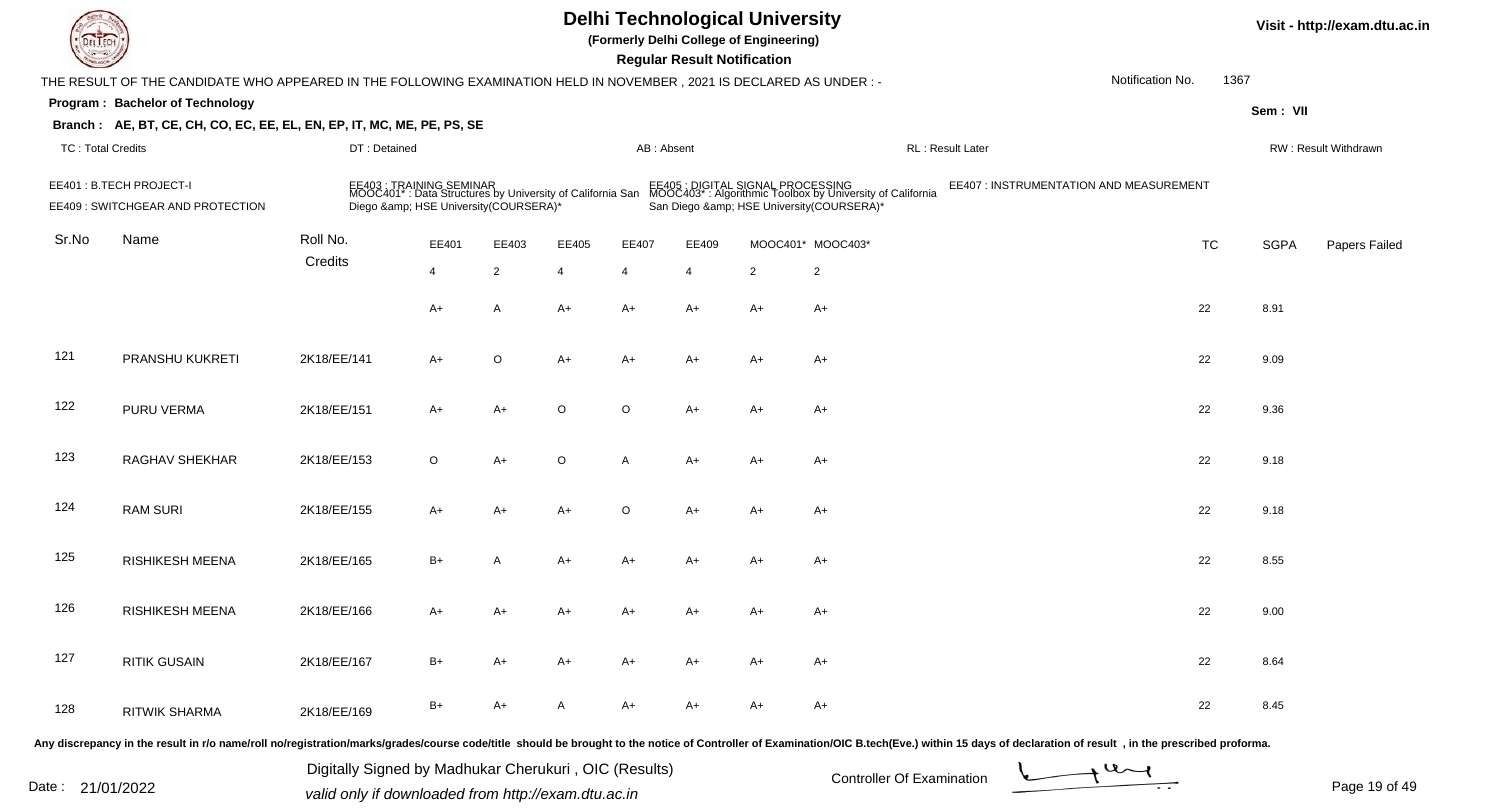

**(Formerly Delhi College of Engineering)**

 **Regular Result Notification**

| <b>Contract of the Contract of the Contract of The Contract of The Contract of The Contract of The Contract of The Contract of The Contract of The Contract of The Contract of The Contract of The Contract of The Contract of T</b> |                                                                                                                     |              |                                             |                |                |            | Regular Result Notification |                                     |                   |                                         |           |             |                      |
|--------------------------------------------------------------------------------------------------------------------------------------------------------------------------------------------------------------------------------------|---------------------------------------------------------------------------------------------------------------------|--------------|---------------------------------------------|----------------|----------------|------------|-----------------------------|-------------------------------------|-------------------|-----------------------------------------|-----------|-------------|----------------------|
|                                                                                                                                                                                                                                      | THE RESULT OF THE CANDIDATE WHO APPEARED IN THE FOLLOWING EXAMINATION HELD IN NOVEMBER, 2021 IS DECLARED AS UNDER:- |              |                                             |                |                |            |                             |                                     |                   | Notification No.                        | 1367      |             |                      |
|                                                                                                                                                                                                                                      | Program: Bachelor of Technology                                                                                     |              |                                             |                |                |            |                             |                                     |                   |                                         |           | Sem: VII    |                      |
|                                                                                                                                                                                                                                      | Branch: AE, BT, CE, CH, CO, EC, EE, EL, EN, EP, IT, MC, ME, PE, PS, SE                                              |              |                                             |                |                |            |                             |                                     |                   |                                         |           |             |                      |
| <b>TC: Total Credits</b>                                                                                                                                                                                                             |                                                                                                                     | DT: Detained |                                             |                |                | AB: Absent |                             |                                     |                   | RL: Result Later                        |           |             | RW: Result Withdrawn |
|                                                                                                                                                                                                                                      | EE401: B.TECH PROJECT-I                                                                                             |              | EE403: TRAINING SEMINAR                     |                |                |            |                             | EE405 : DIGITAL SIGNAL PROCESSING   |                   | EE407 : INSTRUMENTATION AND MEASUREMENT |           |             |                      |
|                                                                                                                                                                                                                                      | EE409 : SWITCHGEAR AND PROTECTION                                                                                   |              | MOOC401*: Crash Course on Python(COURSERA)* |                |                |            |                             | MOOC403*: Data Structure(COURSERA)* |                   |                                         |           |             |                      |
| Sr.No                                                                                                                                                                                                                                | Name                                                                                                                | Roll No.     | EE401                                       | EE403          | EE405          | EE407      | EE409                       |                                     | MOOC401* MOOC403* |                                         | <b>TC</b> | <b>SGPA</b> | <b>Papers Failed</b> |
|                                                                                                                                                                                                                                      |                                                                                                                     | Credits      | $\overline{4}$                              | $\overline{2}$ | $\overline{4}$ | 4          | $\overline{4}$              | $\overline{2}$                      | $\overline{2}$    |                                         |           |             |                      |
|                                                                                                                                                                                                                                      |                                                                                                                     |              | $B+$                                        | A+             | A              | A+         | A+                          | $A+$                                | $A+$              |                                         | 22        | 8.45        |                      |
| 129                                                                                                                                                                                                                                  | <b>ROHAN VASHIST</b>                                                                                                | 2K18/EE/171  | $A+$                                        | A              | $A+$           | $A+$       | $A+$                        | $A+$                                | $A+$              |                                         | 22        | 8.91        |                      |
| 130                                                                                                                                                                                                                                  | ROHIT DABAS                                                                                                         | 2K18/EE/172  | $B+$                                        | $A+$           | A              | $A+$       | $A+$                        | $A+$                                | $A+$              |                                         | 22        | 8.45        |                      |
| 131                                                                                                                                                                                                                                  | ROHIT KUMAR GUPTA                                                                                                   | 2K18/EE/173  | $\, {\sf B}$                                | A              | $B+$           | B          | $\, {\bf B}$                | $A+$                                | $A+$              |                                         | 22        | 6.91        |                      |
| 132                                                                                                                                                                                                                                  | <b>RUCHIKA</b>                                                                                                      | 2K18/EE/174  | $B+$                                        | A+             | A              | $A+$       | A+                          | $A+$                                | $A+$              |                                         | 22        | 8.45        |                      |
| 133                                                                                                                                                                                                                                  | <b>RUPESH KUMAR</b>                                                                                                 | 2K18/EE/175  | $B+$                                        | A              | A              | $A+$       | A+                          | $A+$                                | $A+$              |                                         | 22        | 8.36        |                      |
| 134                                                                                                                                                                                                                                  | SACHIN KUMAR RAI                                                                                                    | 2K18/EE/176  | $B+$                                        | A+             | A              | A          | A+                          | $A+$                                | $A+$              |                                         | 22        | 8.27        |                      |
| 135                                                                                                                                                                                                                                  | SAKSHAM GERA                                                                                                        | 2K18/EE/179  | $\circ$                                     | A+             | $A+$           | A+         | A+                          | $A+$                                | $A+$              |                                         | 22        | 9.18        |                      |
| 136                                                                                                                                                                                                                                  | SAMARVEER SINGH                                                                                                     | 2K18/EE/180  | $B+$                                        | A+             | A+             | A+         | A                           | A+                                  | $A+$              |                                         | 22        | 8.45        |                      |

Any discrepancy in the result in r/o name/roll no/registration/marks/grades/course code/title should be brought to the notice of Controller of Examination/OIC B.tech(Eve.) within 15 days of declaration of result, in the pr

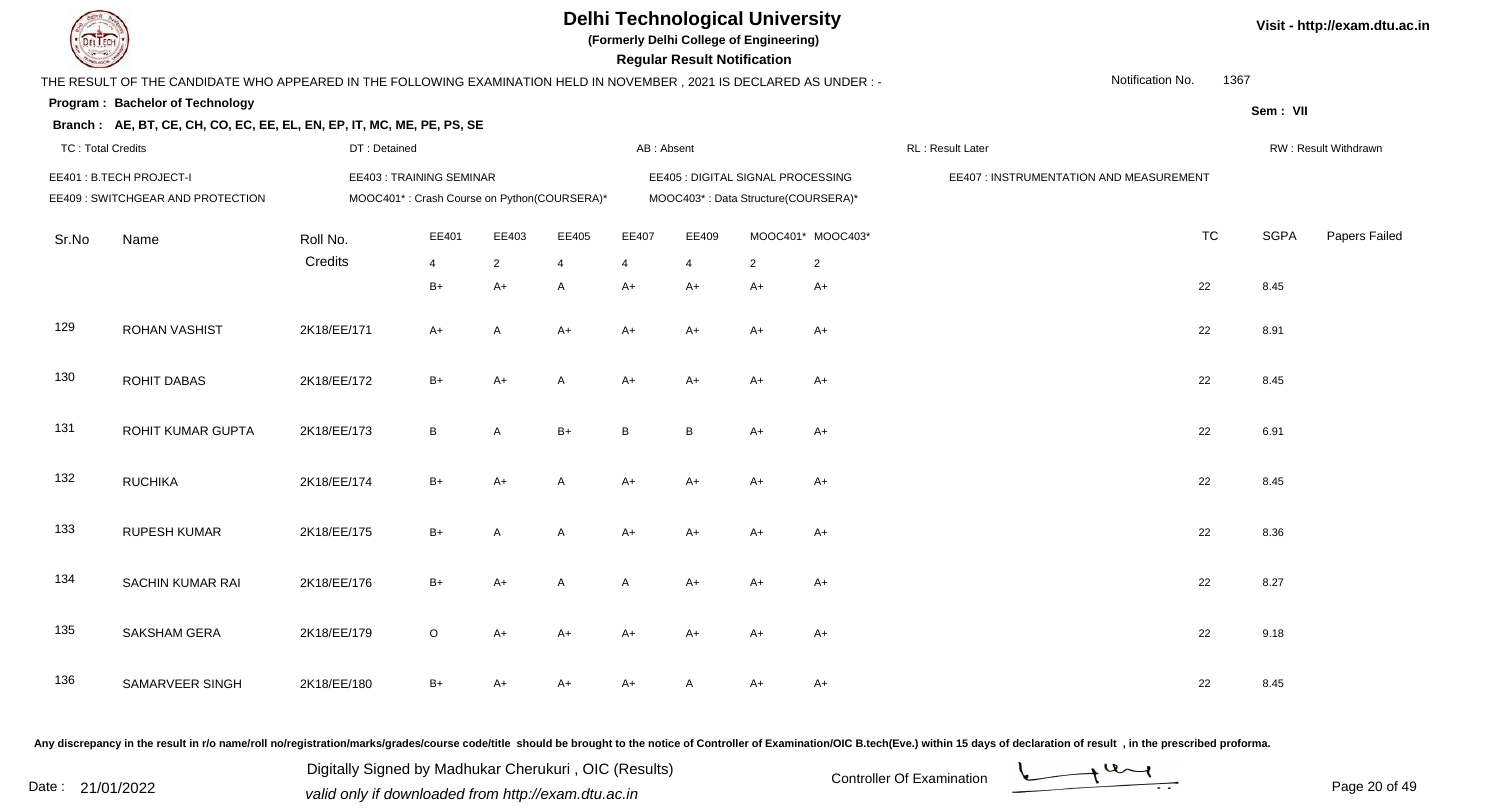

**(Formerly Delhi College of Engineering)**

 **Regular Result Notification**

|                          | THE RESULT OF THE CANDIDATE WHO APPEARED IN THE FOLLOWING EXAMINATION HELD IN NOVEMBER, 2021 IS DECLARED AS UNDER :- |              |                                             |                |                |              |                |                                      |                   |                                         | Notification No. | 1367        |                      |
|--------------------------|----------------------------------------------------------------------------------------------------------------------|--------------|---------------------------------------------|----------------|----------------|--------------|----------------|--------------------------------------|-------------------|-----------------------------------------|------------------|-------------|----------------------|
|                          | Program: Bachelor of Technology                                                                                      |              |                                             |                |                |              |                |                                      |                   |                                         |                  | Sem: VII    |                      |
|                          | Branch: AE, BT, CE, CH, CO, EC, EE, EL, EN, EP, IT, MC, ME, PE, PS, SE                                               |              |                                             |                |                |              |                |                                      |                   |                                         |                  |             |                      |
| <b>TC: Total Credits</b> |                                                                                                                      | DT: Detained |                                             |                |                | AB: Absent   |                |                                      |                   | RL: Result Later                        |                  |             | RW: Result Withdrawn |
|                          | EE401: B.TECH PROJECT-I                                                                                              |              | EE403: TRAINING SEMINAR                     |                |                |              |                | EE405 : DIGITAL SIGNAL PROCESSING    |                   | EE407 : INSTRUMENTATION AND MEASUREMENT |                  |             |                      |
|                          | EE409 : SWITCHGEAR AND PROTECTION                                                                                    |              | MOOC401*: Crash Course on Python(COURSERA)* |                |                |              |                | MOOC403*: Data Structures(COURSERA)* |                   |                                         |                  |             |                      |
|                          |                                                                                                                      |              | EE401                                       | EE403          | EE405          | EE407        | EE409          |                                      | MOOC401* MOOC403* |                                         | <b>TC</b>        | <b>SGPA</b> | Papers Failed        |
| Sr.No                    | Name                                                                                                                 | Roll No.     |                                             |                |                |              |                |                                      |                   |                                         |                  |             |                      |
|                          |                                                                                                                      | Credits      | 4                                           | $\overline{2}$ | $\overline{4}$ | 4            | $\overline{4}$ | $\overline{2}$                       | $\overline{2}$    |                                         |                  |             |                      |
| 137                      | <b>SAMYAK JAIN</b>                                                                                                   | 2K18/EE/181  | B                                           | $A+$           | $B+$           | $\mathsf{A}$ | $A+$           | $A+$                                 | $A+$              |                                         | 22               | 7.91        |                      |
|                          |                                                                                                                      |              |                                             |                |                |              |                |                                      |                   |                                         |                  |             |                      |
| 138                      | SANKALP                                                                                                              | 2K18/EE/182  | $B+$                                        | $A+$           | $\circ$        | $\circ$      | $A+$           | $A+$                                 | $A+$              |                                         | 22               | 9.00        |                      |
|                          |                                                                                                                      |              |                                             |                |                |              |                |                                      |                   |                                         |                  |             |                      |
| 139                      | <b>SANSKRITI</b>                                                                                                     | 2K18/EE/183  | $A+$                                        | A              | $A+$           | $\circ$      | $A+$           | A+                                   | $A+$              |                                         | 22               | 9.09        |                      |
|                          |                                                                                                                      |              |                                             |                |                |              |                |                                      |                   |                                         |                  |             |                      |
| 140                      | <b>SARTHAK DIMRI</b>                                                                                                 | 2K18/EE/184  | $A+$                                        | A              | $\mathsf{A}$   | A            | A              | A                                    | $A+$              |                                         | 22               | 8.27        |                      |
|                          |                                                                                                                      |              |                                             |                |                |              |                |                                      |                   |                                         |                  |             |                      |
| 141                      | SATYARTH KETAN                                                                                                       | 2K18/EE/185  | A                                           | $A+$           | $A+$           | $\mathsf{A}$ | $B+$           | E                                    | F                 |                                         | 18               | 6.64        | MOOC401*,            |
|                          |                                                                                                                      |              |                                             |                |                |              |                |                                      |                   |                                         |                  |             | MOOC403*,            |
| 142                      | <b>SAUMYA SWARUP</b>                                                                                                 | 2K18/EE/186  | $A+$                                        | $A+$           | $A+$           | $\circ$      | $A+$           | $A+$                                 | $A+$              |                                         | 22               | 9.18        |                      |
|                          |                                                                                                                      |              |                                             |                |                |              |                |                                      |                   |                                         |                  |             |                      |
| 143                      | SHAILESH SINGH DHANGAL 2K18/EE/187                                                                                   |              | B                                           | $A+$           | $A+$           | $A+$         | $\circ$        | $A+$                                 | $A+$              |                                         | 22               | 8.64        |                      |
|                          |                                                                                                                      |              |                                             |                |                |              |                |                                      |                   |                                         |                  |             |                      |
| 144                      | SHASHANK BHARDWAJ                                                                                                    | 2K18/EE/188  | $A+$                                        | A+             | $\mathsf{A}$   | $A+$         | A              | $A+$                                 | $\mathsf F$       |                                         | 20               | 7.82        |                      |
|                          |                                                                                                                      |              |                                             |                |                |              |                |                                      |                   |                                         |                  |             | MOOC403*,            |
| 145                      |                                                                                                                      |              |                                             |                |                |              |                |                                      |                   |                                         |                  |             |                      |
|                          | SHEETAL CHOUDHARY                                                                                                    | 2K18/EE/189  | $\mathsf{A}$                                | $\circ$        | $A+$           | $\circ$      | A+             | A+                                   | $A+$              |                                         | 22               | 9.09        |                      |

Any discrepancy in the result in r/o name/roll no/registration/marks/grades/course code/title should be brought to the notice of Controller of Examination/OIC B.tech(Eve.) within 15 days of declaration of result, in the pr

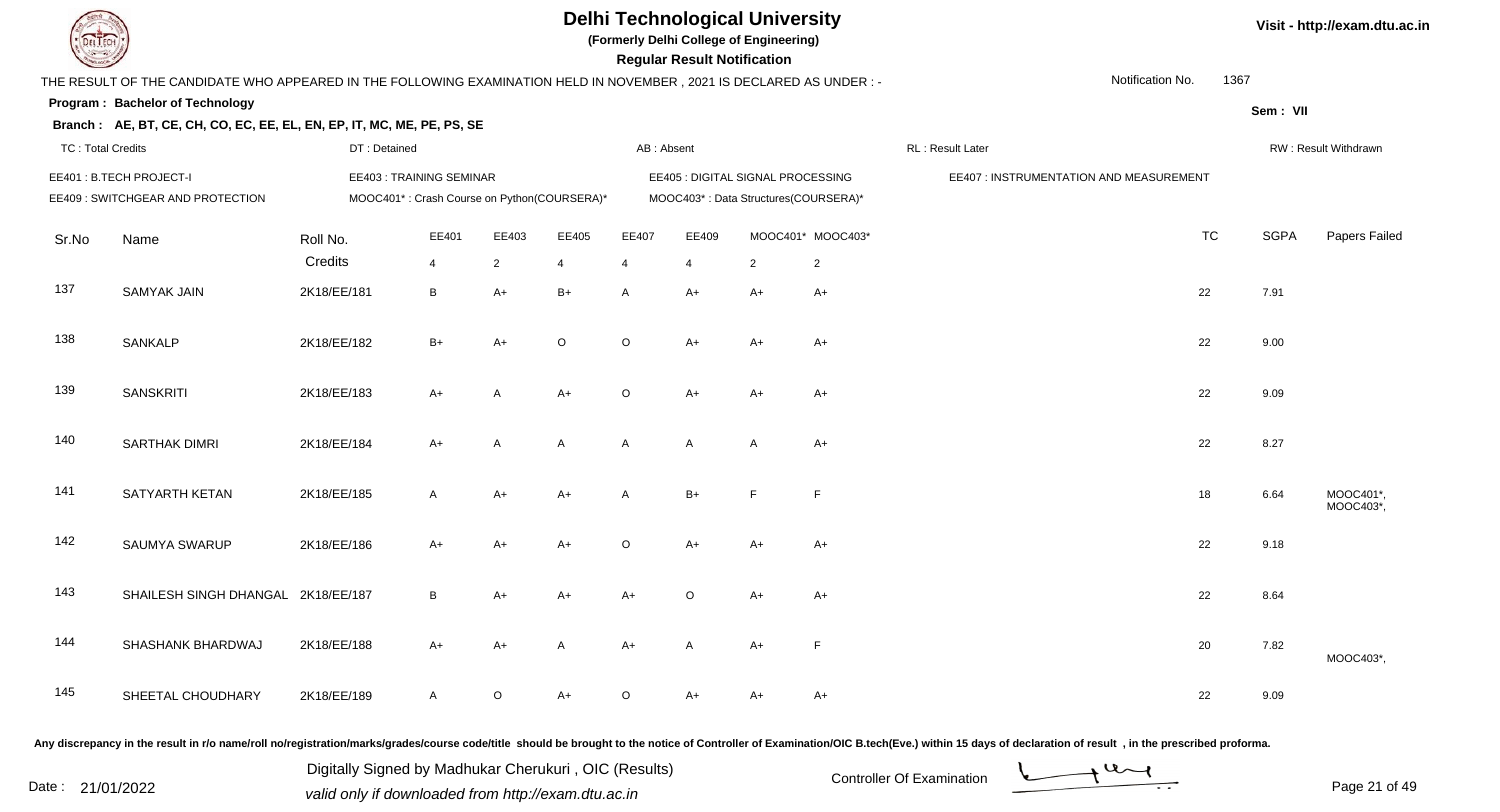

**(Formerly Delhi College of Engineering)**

 **Regular Result Notification**

|                          | THE RESULT OF THE CANDIDATE WHO APPEARED IN THE FOLLOWING EXAMINATION HELD IN NOVEMBER, 2021 IS DECLARED AS UNDER :- |                     |                                                                        |                         |                         |                         |                         |                                                                    |                                     | Notification No.                        | 1367      |             |                      |
|--------------------------|----------------------------------------------------------------------------------------------------------------------|---------------------|------------------------------------------------------------------------|-------------------------|-------------------------|-------------------------|-------------------------|--------------------------------------------------------------------|-------------------------------------|-----------------------------------------|-----------|-------------|----------------------|
|                          | Program: Bachelor of Technology                                                                                      |                     |                                                                        |                         |                         |                         |                         |                                                                    |                                     |                                         |           | Sem: VII    |                      |
| <b>TC: Total Credits</b> | Branch: AE, BT, CE, CH, CO, EC, EE, EL, EN, EP, IT, MC, ME, PE, PS, SE                                               | DT: Detained        |                                                                        |                         |                         | AB: Absent              |                         |                                                                    |                                     | RL: Result Later                        |           |             | RW: Result Withdrawn |
|                          | EE401: B.TECH PROJECT-I<br>EE409 : SWITCHGEAR AND PROTECTION                                                         |                     | EE403: TRAINING SEMINAR<br>MOOC401*: Crash Course on Python(COURSERA)* |                         |                         |                         | Essentials(COURSERA)*   | EE405 : DIGITAL SIGNAL PROCESSING<br>MOOC403*: Database Management |                                     | EE407 : INSTRUMENTATION AND MEASUREMENT |           |             |                      |
| Sr.No                    | Name                                                                                                                 | Roll No.<br>Credits | EE401<br>$\overline{4}$                                                | EE403<br>$\overline{2}$ | EE405<br>$\overline{4}$ | EE407<br>$\overline{4}$ | EE409<br>$\overline{4}$ | $\overline{2}$                                                     | MOOC401* MOOC403*<br>$\overline{2}$ |                                         | <b>TC</b> | <b>SGPA</b> | Papers Failec        |
| 146                      | SHIVA GUPTA                                                                                                          | 2K18/EE/191         | $A+$                                                                   | $B+$                    | $A+$                    | Α                       | $A+$                    | $A+$                                                               | $A+$                                |                                         | 22        | 8.64        |                      |
| 147                      | <b>SHIVAM KUMAR</b>                                                                                                  | 2K18/EE/193         | $A+$                                                                   | $B+$                    | $A+$                    | $\overline{A}$          | $A+$                    | $A+$                                                               | $A+$                                |                                         | 22        | 8.64        |                      |
| 148                      | SHIVAM SHAURYA                                                                                                       | 2K18/EE/194         | $\circ$                                                                | A                       | $A+$                    | $A+$                    | $\overline{A}$          | F                                                                  | $A+$                                |                                         | 20        | 8.09        | MOOC401*,            |
| 149                      | <b>SHIVANI</b>                                                                                                       | 2K18/EE/195         | A                                                                      | B                       | $\mathsf{A}$            | $A+$                    | $\circ$                 | $A+$                                                               | A+                                  |                                         | 22        | 8.55        |                      |
| 150                      | SHOEB MEHMOOD KHAN                                                                                                   | 2K18/EE/196         | $B+$                                                                   | E                       | $\mathsf{A}$            | $B+$                    | $B+$                    | $A+$                                                               | $A+$                                |                                         | 20        | 6.91        | EE403,               |
| 151                      | SHUBHAM SANDAL                                                                                                       | 2K18/EE/197         | $\sf B$                                                                | $B+$                    | $\mathsf{A}$            | $\overline{A}$          | $A+$                    | $A+$                                                               | $A+$                                |                                         | 22        | 7.91        |                      |
| 152                      | SHUBHAM VERMA                                                                                                        | 2K18/EE/198         | $B+$                                                                   | A                       | A                       | Α                       | $A+$                    | $A+$                                                               | $A+$                                |                                         | 22        | 8.18        |                      |
| 153                      | SHUBHANSHU JAIN                                                                                                      | 2K18/EE/199         | $\mathsf{A}$                                                           | $B+$                    | $A+$                    | $\overline{A}$          | $\overline{A}$          | $A+$                                                               | A+                                  |                                         | 22        | 8.27        |                      |
| 154                      | SIDDHARTH                                                                                                            | 2K18/EE/201         | $A+$                                                                   | C                       | $\circ$                 | Α                       | $A+$                    | $A+$                                                               | $A+$                                |                                         | 22        | 8.64        |                      |

Any discrepancy in the result in r/o name/roll no/registration/marks/grades/course code/title should be brought to the notice of Controller of Examination/OIC B.tech(Eve.) within 15 days of declaration of result, in the pr

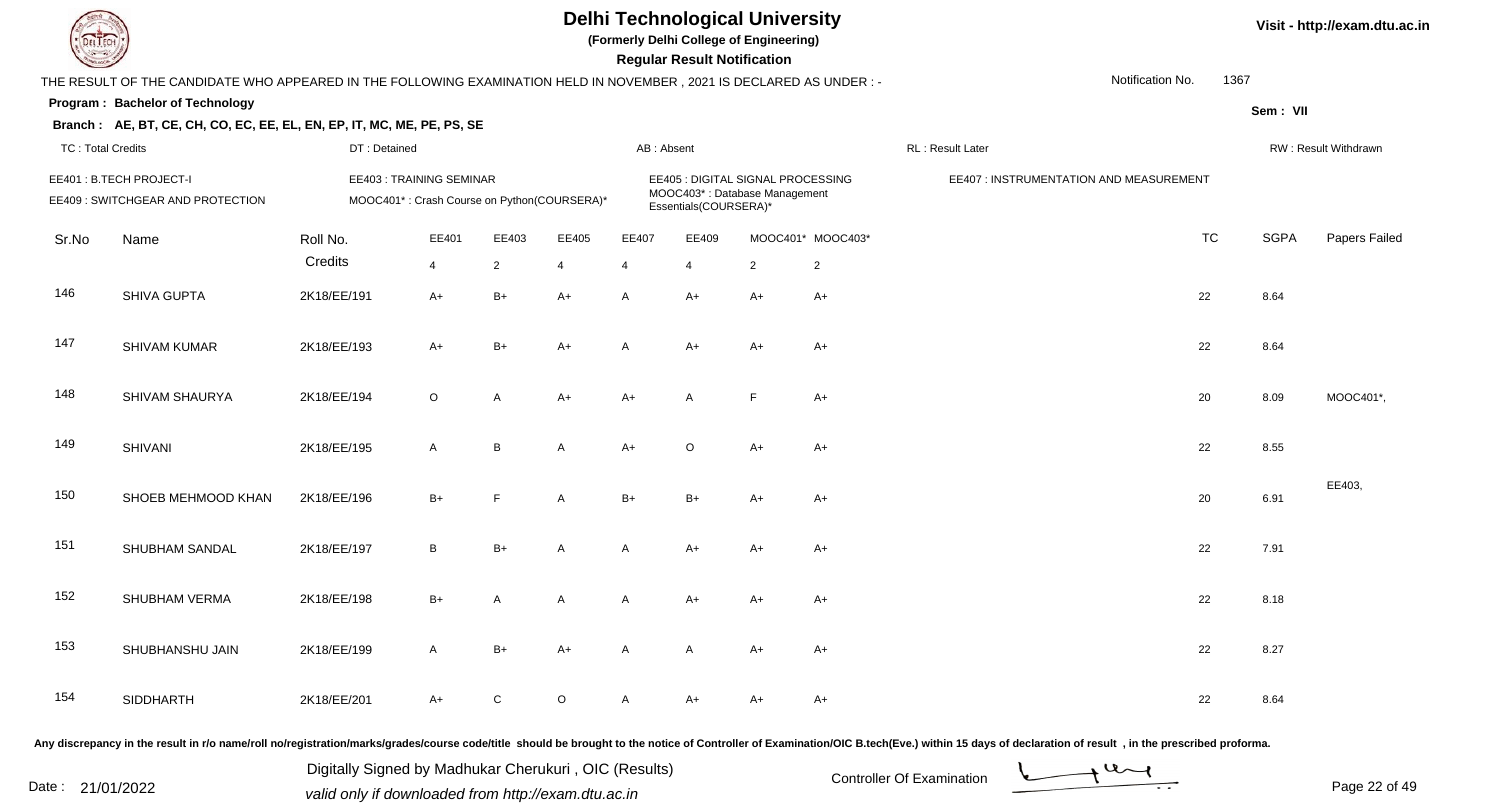

**(Formerly Delhi College of Engineering)**

 **Regular Result Notification**

| $\overline{\phantom{a}}$ |                                                                                                                     |              |                                       |                |                |             | noguiai nosuit notiiloation. |                                   |                                          |                                         |           |             |                      |
|--------------------------|---------------------------------------------------------------------------------------------------------------------|--------------|---------------------------------------|----------------|----------------|-------------|------------------------------|-----------------------------------|------------------------------------------|-----------------------------------------|-----------|-------------|----------------------|
|                          | THE RESULT OF THE CANDIDATE WHO APPEARED IN THE FOLLOWING EXAMINATION HELD IN NOVEMBER, 2021 IS DECLARED AS UNDER:- |              |                                       |                |                |             |                              |                                   |                                          | Notification No.                        | 1367      |             |                      |
|                          | Program: Bachelor of Technology                                                                                     |              |                                       |                |                |             |                              |                                   |                                          |                                         |           | Sem: VII    |                      |
|                          | Branch: AE, BT, CE, CH, CO, EC, EE, EL, EN, EP, IT, MC, ME, PE, PS, SE                                              |              |                                       |                |                |             |                              |                                   |                                          |                                         |           |             |                      |
| <b>TC: Total Credits</b> |                                                                                                                     | DT: Detained |                                       |                |                | AB: Absent  |                              |                                   |                                          | RL: Result Later                        |           |             | RW: Result Withdrawn |
|                          | EE401: B.TECH PROJECT-I                                                                                             |              | EE403: TRAINING SEMINAR               |                |                |             |                              | EE405 : DIGITAL SIGNAL PROCESSING |                                          | EE407 : INSTRUMENTATION AND MEASUREMENT |           |             |                      |
|                          | EE409 : SWITCHGEAR AND PROTECTION                                                                                   |              | MOOC401*: Machine Learning(COURSERA)* |                |                |             |                              |                                   | MOOC403*: Algorithmic Toolbox(COURSERA)* |                                         |           |             |                      |
|                          |                                                                                                                     |              |                                       |                |                |             |                              |                                   |                                          |                                         |           |             |                      |
| Sr.No                    | Name                                                                                                                | Roll No.     | EE401                                 | EE403          | EE405          | EE407       | EE409                        |                                   | MOOC401* MOOC403*                        |                                         | <b>TC</b> | <b>SGPA</b> | Papers Failed        |
|                          |                                                                                                                     | Credits      | 4                                     | $\overline{2}$ | $\overline{4}$ | 4           | 4                            | $\overline{2}$                    | $\overline{2}$                           |                                         |           |             |                      |
|                          |                                                                                                                     |              | $A+$                                  | C              | $\circ$        | A           |                              | $A+$                              | $A+$                                     |                                         | 22        | 8.64        |                      |
|                          |                                                                                                                     |              |                                       |                |                |             | $A+$                         |                                   |                                          |                                         |           |             |                      |
|                          |                                                                                                                     |              |                                       |                |                |             |                              |                                   |                                          |                                         |           |             |                      |
| 155                      | SIDDHARTH                                                                                                           | 2K18/EE/202  | $\mathsf{A}$                          | C              | $A+$           | $A+$        | $A+$                         | $A+$                              | $A+$                                     |                                         | 22        | 8.45        |                      |
|                          |                                                                                                                     |              |                                       |                |                |             |                              |                                   |                                          |                                         |           |             |                      |
| 156                      | SIDDHARTH CHOWDHARY                                                                                                 | 2K18/EE/203  | $A+$                                  | C              | $A+$           | Α           | A                            | $A+$                              | A+                                       |                                         | 22        | 8.27        |                      |
|                          |                                                                                                                     |              |                                       |                |                |             |                              |                                   |                                          |                                         |           |             |                      |
| 157                      | SIDDHARTH KALSON                                                                                                    | 2K18/EE/204  | $B+$                                  | В              | $\mathsf O$    | $\mathsf O$ | A                            | $A+$                              | A                                        |                                         | 22        | 8.45        |                      |
|                          |                                                                                                                     |              |                                       |                |                |             |                              |                                   |                                          |                                         |           |             |                      |
| 158                      | SIDDHARTH RANJAN KAR                                                                                                | 2K18/EE/205  | $B+$                                  | A              | $\mathsf O$    | $A+$        | A                            | $A+$                              | $A+$                                     |                                         | 22        | 8.55        |                      |
|                          |                                                                                                                     |              |                                       |                |                |             |                              |                                   |                                          |                                         |           |             |                      |
| 159                      | SNEHA SOOD                                                                                                          | 2K18/EE/206  |                                       |                |                |             | $\circ$                      |                                   |                                          |                                         | 22        | 9.18        |                      |
|                          |                                                                                                                     |              | $A+$                                  | A+             | $A+$           | $A+$        |                              | $A+$                              | $A+$                                     |                                         |           |             |                      |
|                          |                                                                                                                     |              |                                       |                |                |             |                              |                                   |                                          |                                         |           |             |                      |
| 160                      | SRIJAN CHOUDHARY                                                                                                    | 2K18/EE/210  | $B+$                                  | $B+$           | $A+$           | $A+$        | A+                           | $A+$                              | $A+$                                     |                                         | 22        | 8.45        |                      |
|                          |                                                                                                                     |              |                                       |                |                |             |                              |                                   |                                          |                                         |           |             |                      |
| 161                      | SRISHTI KUMARI                                                                                                      | 2K18/EE/211  | $\mathsf{A}$                          | $A+$           | $\circ$        | $\circ$     | $A+$                         | $A+$                              | $A+$                                     |                                         | 22        | 9.18        |                      |
|                          |                                                                                                                     |              |                                       |                |                |             |                              |                                   |                                          |                                         |           |             |                      |
| 162                      | <b>SUBHAN RAZA</b>                                                                                                  | 2K18/EE/212  | $B+$                                  | A+             | A              | A           | A                            | $A+$                              | A+                                       |                                         | 22        | 8.09        |                      |
|                          |                                                                                                                     |              |                                       |                |                |             |                              |                                   |                                          |                                         |           |             |                      |

Any discrepancy in the result in r/o name/roll no/registration/marks/grades/course code/title should be brought to the notice of Controller of Examination/OIC B.tech(Eve.) within 15 days of declaration of result, in the pr

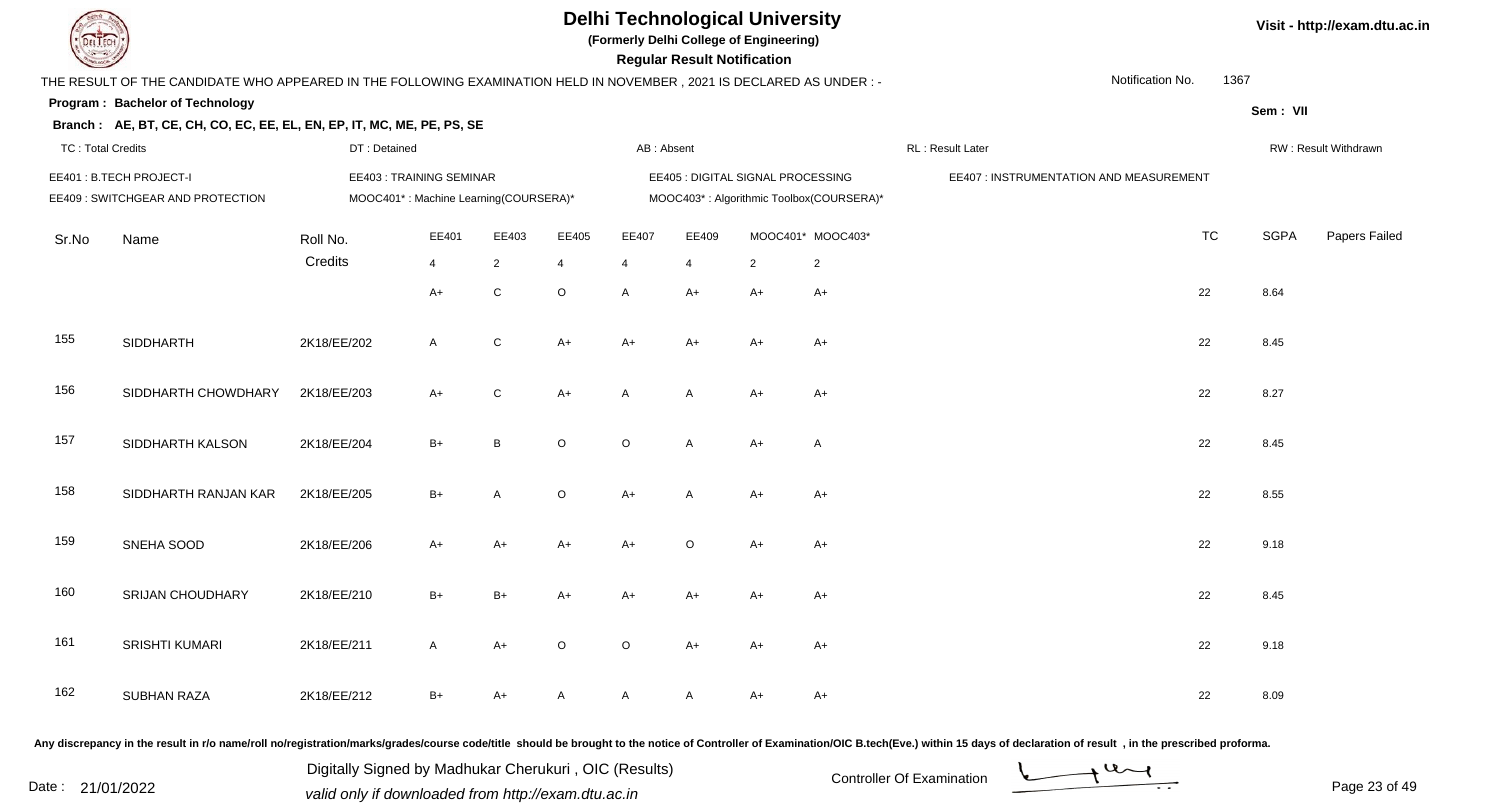

**(Formerly Delhi College of Engineering)**

 **Regular Result Notification**

|                          | THE RESULT OF THE CANDIDATE WHO APPEARED IN THE FOLLOWING EXAMINATION HELD IN NOVEMBER, 2021 IS DECLARED AS UNDER:- |              |                                                                         |                |                |            |                |                                                                            |                   | Notification No.                        | 1367      |             |                      |
|--------------------------|---------------------------------------------------------------------------------------------------------------------|--------------|-------------------------------------------------------------------------|----------------|----------------|------------|----------------|----------------------------------------------------------------------------|-------------------|-----------------------------------------|-----------|-------------|----------------------|
|                          | Program: Bachelor of Technology<br>Branch: AE, BT, CE, CH, CO, EC, EE, EL, EN, EP, IT, MC, ME, PE, PS, SE           |              |                                                                         |                |                |            |                |                                                                            |                   |                                         |           | Sem: VII    |                      |
| <b>TC: Total Credits</b> |                                                                                                                     | DT: Detained |                                                                         |                |                | AB: Absent |                |                                                                            |                   | RL : Result Later                       |           |             | RW: Result Withdrawn |
|                          | EE401: B.TECH PROJECT-I<br>EE409 : SWITCHGEAR AND PROTECTION                                                        |              | EE403 : TRAINING SEMINAR<br>MOOC401*: Crash Course on Python(COURSERA)* |                |                |            |                | EE405 : DIGITAL SIGNAL PROCESSING<br>MOOC403*: Basic Statistics(COURSERA)* |                   | EE407 : INSTRUMENTATION AND MEASUREMENT |           |             |                      |
| Sr.No                    | Name                                                                                                                | Roll No.     | EE401                                                                   | EE403          | EE405          | EE407      | EE409          |                                                                            | MOOC401* MOOC403* |                                         | <b>TC</b> | <b>SGPA</b> | Papers Failed        |
|                          |                                                                                                                     | Credits      | $\overline{4}$                                                          | $\overline{2}$ | $\overline{4}$ | 4          | $\overline{4}$ | $\overline{2}$                                                             | $\overline{2}$    |                                         |           |             |                      |
| 163                      | <b>SUPRATEEK</b>                                                                                                    | 2K18/EE/214  | $\circ$                                                                 | $B+$           | $A+$           | $A+$       | $A+$           | $A+$                                                                       | $A+$              |                                         | 22        | 9.00        |                      |
| 164                      | SUSHRUT MANU SINGH                                                                                                  | 2K18/EE/215  | $\circ$                                                                 | $\circ$        | $A+$           | $\circ$    | $A+$           | $A+$                                                                       | $A+$              |                                         | 22        | 9.45        |                      |
| 165                      | SYED TAQWA KIRMANI                                                                                                  | 2K18/EE/217  | $\circ$                                                                 | $B+$           | $\circ$        | $\circ$    | $\circ$        | $A+$                                                                       | $A+$              |                                         | 22        | 9.55        |                      |
| 166                      | <b>TANISH DEOSARIA</b>                                                                                              | 2K18/EE/219  | $B+$                                                                    | $B+$           | $A+$           | A          | $A+$           | $A+$                                                                       | $A+$              |                                         | 22        | 8.27        |                      |
| 167                      | <b>TANMAYA JAIN</b>                                                                                                 | 2K18/EE/220  | $A+$                                                                    | A              | $A+$           | $A+$       | $A+$           | $A+$                                                                       | $A+$              |                                         | 22        | 8.91        |                      |
| 168                      | <b>TARUN DABAS</b>                                                                                                  | 2K18/EE/221  | $B+$                                                                    | $B+$           | $A+$           | Α          | A              | $A+$                                                                       | $A+$              |                                         | 22        | 8.09        |                      |
| 169                      | <b>TARUN GAURAV</b>                                                                                                 | 2K18/EE/222  | $\circ$                                                                 | $B+$           | $\circ$        | $\circ$    | $A+$           | $A+$                                                                       | $A+$              |                                         | 22        | 9.36        |                      |
| 170                      | <b>TARUN SHARMA</b>                                                                                                 | 2K18/EE/223  | A                                                                       | A              | $A+$           | A          | A              | $A+$                                                                       | $A+$              |                                         | 22        | 8.36        |                      |
| 171                      | <b>TUSHANT YADAV</b>                                                                                                | 2K18/EE/224  | A                                                                       |                | $A+$           |            | A+             | A+                                                                         | F                 |                                         | 20        | 7.73        | MOOC403*,            |
|                          |                                                                                                                     |              |                                                                         |                |                |            |                |                                                                            |                   |                                         |           |             |                      |

Any discrepancy in the result in r/o name/roll no/registration/marks/grades/course code/title should be brought to the notice of Controller of Examination/OIC B.tech(Eve.) within 15 days of declaration of result, in the pr

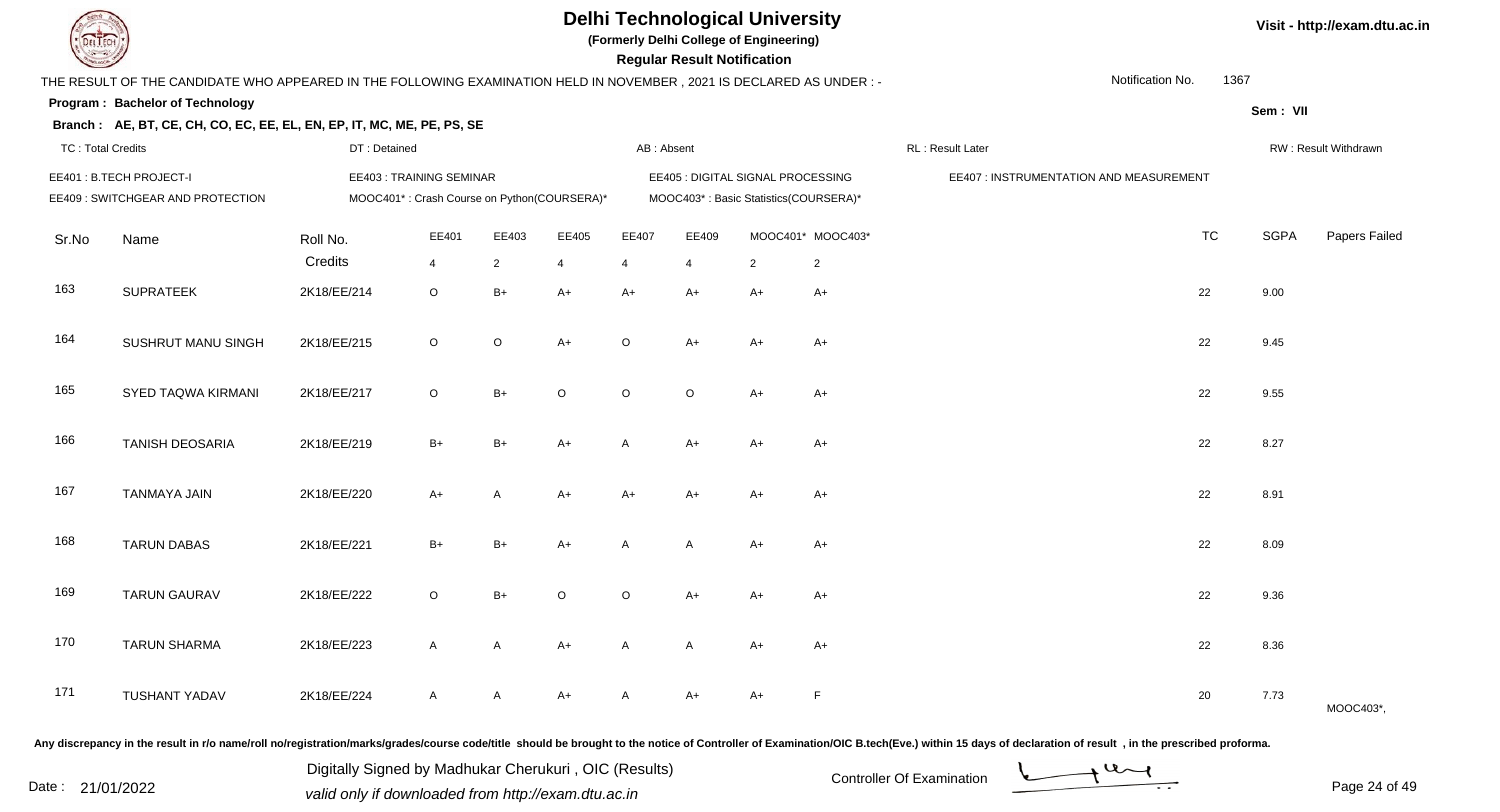

**(Formerly Delhi College of Engineering)**

 **Regular Result Notification**

|                          | THE RESULT OF THE CANDIDATE WHO APPEARED IN THE FOLLOWING EXAMINATION HELD IN NOVEMBER, 2021 IS DECLARED AS UNDER :- |                 |                                                                              |                |                |              |                |                                                                            |                   | Notification No.                        | 1367      |             |                      |
|--------------------------|----------------------------------------------------------------------------------------------------------------------|-----------------|------------------------------------------------------------------------------|----------------|----------------|--------------|----------------|----------------------------------------------------------------------------|-------------------|-----------------------------------------|-----------|-------------|----------------------|
|                          | Program: Bachelor of Technology                                                                                      |                 |                                                                              |                |                |              |                |                                                                            |                   |                                         |           | Sem: VII    |                      |
|                          | Branch: AE, BT, CE, CH, CO, EC, EE, EL, EN, EP, IT, MC, ME, PE, PS, SE                                               |                 |                                                                              |                |                |              |                |                                                                            |                   |                                         |           |             |                      |
| <b>TC: Total Credits</b> |                                                                                                                      | DT: Detained    |                                                                              |                |                | AB: Absent   |                |                                                                            |                   | RL : Result Later                       |           |             | RW: Result Withdrawn |
|                          | EE401: B.TECH PROJECT-I<br>EE409 : SWITCHGEAR AND PROTECTION                                                         | Cars(COURSERA)* | <b>EE403: TRAINING SEMINAR</b><br>MOOC401*: Motion Planning for Self-Driving |                |                |              |                | EE405 : DIGITAL SIGNAL PROCESSING<br>MOOC403*: Basic Statistics(COURSERA)* |                   | EE407 : INSTRUMENTATION AND MEASUREMENT |           |             |                      |
| Sr.No                    | Name                                                                                                                 | Roll No.        | EE401                                                                        | EE403          | EE405          | EE407        | EE409          |                                                                            | MOOC401* MOOC403* |                                         | <b>TC</b> | <b>SGPA</b> | Papers Failed        |
|                          |                                                                                                                      | Credits         | $\overline{4}$                                                               | $\overline{2}$ | $\overline{4}$ | 4            | $\overline{4}$ | $\overline{2}$                                                             | $\overline{2}$    |                                         |           |             |                      |
| 172                      | TUSHAR CHOUDHARY                                                                                                     | 2K18/EE/225     | $A+$                                                                         | A              | A              | $B+$         | A              | $A+$                                                                       | $A+$              |                                         | 22        | 8.18        |                      |
| 173                      | <b>TUSHAR DIXIT</b>                                                                                                  | 2K18/EE/226     | $\mathsf{A}$                                                                 | $B+$           | $A+$           | A+           | A+             | A+                                                                         | A+                |                                         | 22        | 8.64        |                      |
| 174                      | <b>UJJWAL</b>                                                                                                        | 2K18/EE/229     | $A+$                                                                         | $\mathsf{A}$   | $A+$           | $\mathsf{A}$ | $A+$           | $A+$                                                                       | $A+$              |                                         | 22        | 8.73        |                      |
| 175                      | <b>UMESH JARWAL</b>                                                                                                  | 2K18/EE/230     | $A+$                                                                         | $B+$           | $\mathsf{A}$   | $A+$         | $A+$           | $A+$                                                                       | $A+$              |                                         | 22        | 8.64        |                      |
| 176                      | <b>VAIBHAV BANGIA</b>                                                                                                | 2K18/EE/232     | $B+$                                                                         | B              | $A+$           | A+           | A              | A                                                                          | $A+$              |                                         | 22        | 8.09        |                      |
| 177                      | <b>VAISHALI SHARMA</b>                                                                                               | 2K18/EE/233     | $\mathsf{A}$                                                                 | $A+$           | $A+$           | A+           | O              | $A+$                                                                       | A+                |                                         | 22        | 9.00        |                      |
| 178                      | <b>VIVEK KUMAR</b>                                                                                                   | 2K18/EE/246     | $\mathsf{A}$                                                                 | $B+$           | $A+$           | A            | A+             | F                                                                          | $A+$              |                                         | 20        | 7.64        | MOOC401*,            |
| 179                      | YASH DAGAR                                                                                                           | 2K18/EE/248     | $\, {\bf B} \,$                                                              | $A+$           | $A+$           | $\mathsf{A}$ | A              | $A+$                                                                       | $A+$              |                                         | 22        | 8.09        |                      |
| 180                      | YATHARTH AHUJA                                                                                                       | 2K18/EE/249     | $A+$                                                                         | $A+$           | $A+$           | A            | A              | $A+$                                                                       | $A+$              |                                         | 22        | 8.64        |                      |

Any discrepancy in the result in r/o name/roll no/registration/marks/grades/course code/title should be brought to the notice of Controller of Examination/OIC B.tech(Eve.) within 15 days of declaration of result, in the pr

Date : 21/01/2022 Valid only if downloaded from http://exam.dtu.ac.in<br>Valid only if downloaded from http://exam.dtu.ac.in

Digitally Signed by Madhukar Cherukuri , OIC (Results)

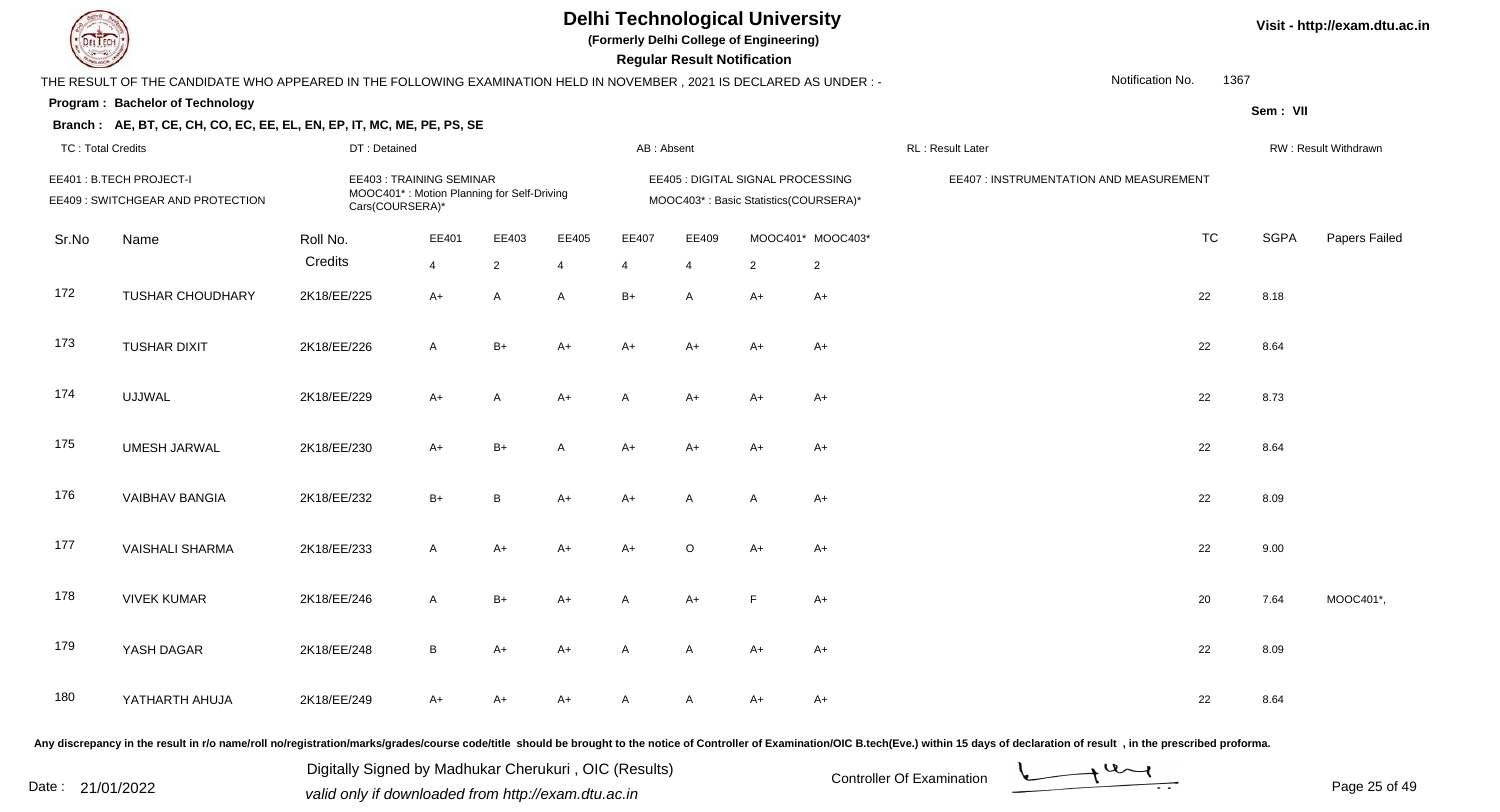|                          |                                                                                                                      |              |                                                                            |                |                |              | <b>Regular Result Notification</b> | <b>Delhi Technological University</b><br>(Formerly Delhi College of Engineering) |                   |                                         |                |             | Visit - http://exam.dtu.ac.in |
|--------------------------|----------------------------------------------------------------------------------------------------------------------|--------------|----------------------------------------------------------------------------|----------------|----------------|--------------|------------------------------------|----------------------------------------------------------------------------------|-------------------|-----------------------------------------|----------------|-------------|-------------------------------|
|                          | THE RESULT OF THE CANDIDATE WHO APPEARED IN THE FOLLOWING EXAMINATION HELD IN NOVEMBER, 2021 IS DECLARED AS UNDER :- |              |                                                                            |                |                |              |                                    |                                                                                  |                   | Notification No.                        | 1367           |             |                               |
|                          | <b>Program: Bachelor of Technology</b>                                                                               |              |                                                                            |                |                |              |                                    |                                                                                  |                   |                                         |                |             |                               |
|                          | Branch: AE, BT, CE, CH, CO, EC, EE, EL, EN, EP, IT, MC, ME, PE, PS, SE                                               |              |                                                                            |                |                |              |                                    |                                                                                  |                   |                                         |                | Sem: VII    |                               |
| <b>TC: Total Credits</b> |                                                                                                                      | DT: Detained |                                                                            |                |                | AB: Absent   |                                    |                                                                                  |                   | <b>RL: Result Later</b>                 |                |             | RW: Result Withdrawn          |
|                          | EE401: B.TECH PROJECT-I<br>EE409: SWITCHGEAR AND PROTECTION                                                          |              | <b>EE403: TRAINING SEMINAR</b><br>MOOC401*: Algorithmic Toolbox(COURSERA)* |                |                |              | Learning(COURSERA)*                | EE405 : DIGITAL SIGNAL PROCESSING<br>MOOC403*: Practical Reinforcement           |                   | EE407 : INSTRUMENTATION AND MEASUREMENT |                |             |                               |
| Sr.No                    | Name                                                                                                                 | Roll No.     | EE401                                                                      | EE403          | EE405          | EE407        | EE409                              |                                                                                  | MOOC401* MOOC403* |                                         | <b>TC</b>      | <b>SGPA</b> | Papers Failed                 |
|                          |                                                                                                                      | Credits      | 4                                                                          | $\overline{2}$ | $\overline{4}$ | 4            | 4                                  | $\overline{2}$                                                                   | $\overline{c}$    |                                         |                |             |                               |
|                          |                                                                                                                      |              | $A+$                                                                       | $A+$           | A+             | $\mathsf{A}$ | A                                  | A+                                                                               | A+                |                                         | 22             | 8.64        |                               |
| 181                      | YUVRAJ SINGH SIROHI                                                                                                  | 2K18/EE/251  | $B+$                                                                       | B              | A              | A            | $B+$                               | $A+$                                                                             | A+                |                                         | 22             | 7.64        |                               |
|                          | EE405 : DIGITAL SIGNAL PROCESSING                                                                                    |              |                                                                            |                |                |              |                                    |                                                                                  |                   |                                         |                |             |                               |
| Sr.No                    | Name                                                                                                                 | Roll No.     | EE405                                                                      |                |                |              |                                    |                                                                                  |                   |                                         | <b>TC</b>      | <b>SGPA</b> | Papers Failed                 |
|                          |                                                                                                                      | Credits      | 4                                                                          |                |                |              |                                    |                                                                                  |                   |                                         |                |             |                               |
| 182                      | <b>LAKSHAY YADAV</b>                                                                                                 | 2K18/EE/098  | A                                                                          |                |                |              |                                    |                                                                                  |                   |                                         | $\overline{4}$ | 8.00        |                               |
|                          | EN417: ENVIRONMENTAL RISK ASSESMENT<br>EE407 : INSTRUMENTATION AND MEASUREMENT                                       |              | EE401: B.TECH PROJECT-I<br>EE409: SWITCHGEAR AND PROTECTION                |                |                |              |                                    | <b>EE403: TRAINING SEMINAR</b>                                                   |                   | EE405 : DIGITAL SIGNAL PROCESSING       |                |             |                               |
| Sr.No                    | Name                                                                                                                 | Roll No.     | <b>EN417</b>                                                               | EE401          | EE403          | EE405        | EE407                              | EE409                                                                            |                   |                                         | <b>TC</b>      | <b>SGPA</b> | Papers Failed                 |
|                          |                                                                                                                      | Credits      | 4                                                                          | $\overline{4}$ | $\overline{2}$ | 4            | 4                                  | $\overline{4}$                                                                   |                   |                                         |                |             |                               |
| 183                      | RAHUL JAISWAL                                                                                                        | 2K18/EE/154  | $A+$                                                                       | A              | A              | $A+$         | A+                                 | A+                                                                               |                   |                                         | 22             | 8.73        |                               |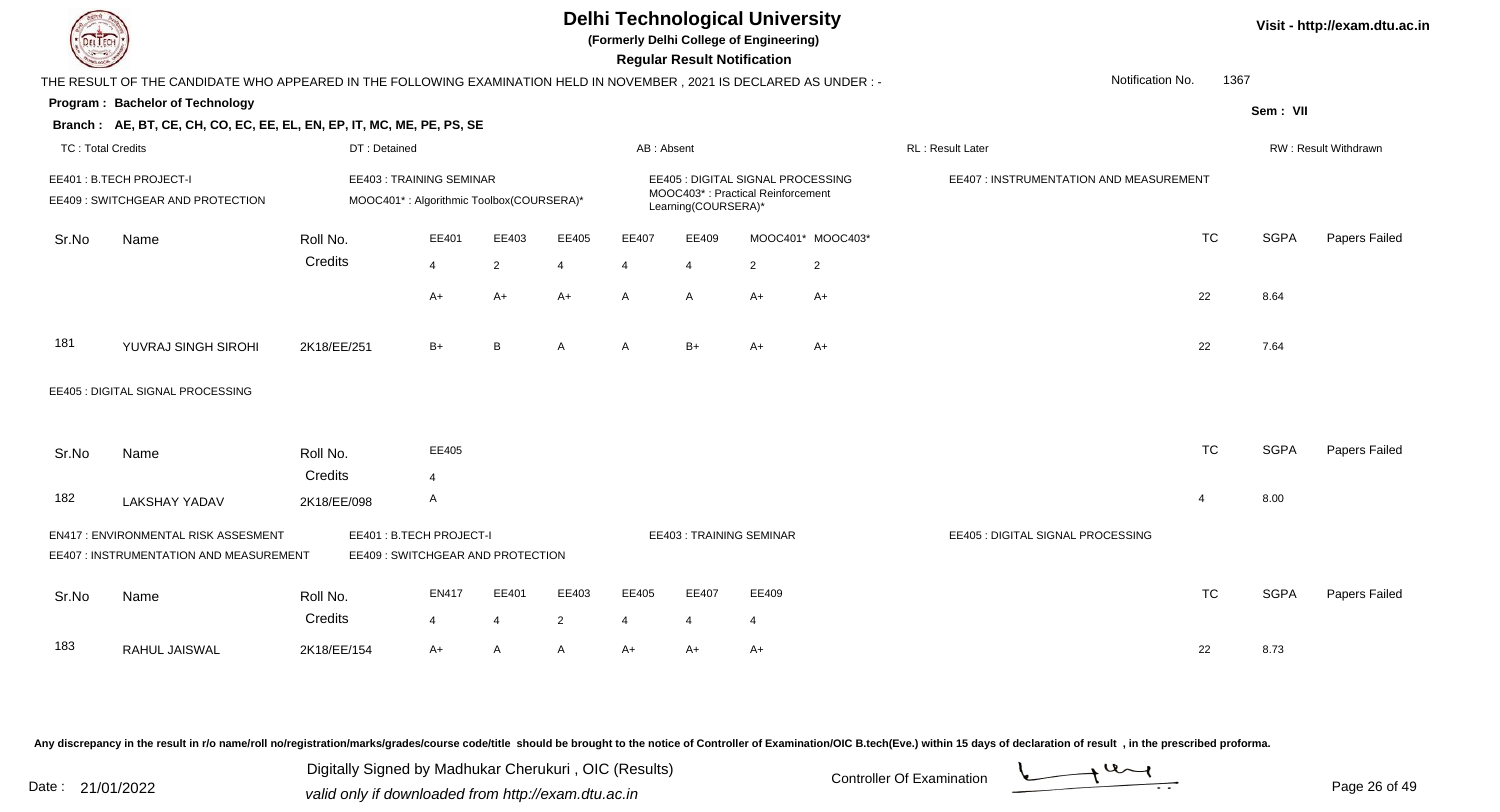| <b>DELTECH</b>                         |             |                                                                                                                                                                                |                |                                                                                                                              |                                                                      |                |                |                                                                                                                                                                                                                                                                                                             |           |                                                                                            | Visit - http://exam.dtu.ac.in |
|----------------------------------------|-------------|--------------------------------------------------------------------------------------------------------------------------------------------------------------------------------|----------------|------------------------------------------------------------------------------------------------------------------------------|----------------------------------------------------------------------|----------------|----------------|-------------------------------------------------------------------------------------------------------------------------------------------------------------------------------------------------------------------------------------------------------------------------------------------------------------|-----------|--------------------------------------------------------------------------------------------|-------------------------------|
|                                        |             |                                                                                                                                                                                |                |                                                                                                                              |                                                                      |                |                |                                                                                                                                                                                                                                                                                                             |           |                                                                                            |                               |
| <b>Program: Bachelor of Technology</b> |             |                                                                                                                                                                                |                |                                                                                                                              |                                                                      |                |                |                                                                                                                                                                                                                                                                                                             |           |                                                                                            |                               |
|                                        |             |                                                                                                                                                                                |                |                                                                                                                              |                                                                      |                |                |                                                                                                                                                                                                                                                                                                             |           |                                                                                            |                               |
| <b>TC: Total Credits</b>               |             |                                                                                                                                                                                |                |                                                                                                                              |                                                                      |                |                | RL: Result Later                                                                                                                                                                                                                                                                                            |           |                                                                                            | RW: Result Withdrawn          |
|                                        |             |                                                                                                                                                                                |                |                                                                                                                              |                                                                      |                |                |                                                                                                                                                                                                                                                                                                             |           |                                                                                            |                               |
|                                        |             |                                                                                                                                                                                |                |                                                                                                                              |                                                                      |                |                |                                                                                                                                                                                                                                                                                                             |           |                                                                                            |                               |
|                                        | Roll No.    | EP419                                                                                                                                                                          | EE401          | EE403                                                                                                                        | EE405                                                                | EE407          | EE409          |                                                                                                                                                                                                                                                                                                             | <b>TC</b> | <b>SGPA</b>                                                                                | Papers Failed                 |
|                                        | Credits     | $\overline{4}$                                                                                                                                                                 | $\overline{4}$ | $\overline{2}$                                                                                                               | 4                                                                    | $\overline{4}$ | $\overline{4}$ |                                                                                                                                                                                                                                                                                                             |           |                                                                                            |                               |
| UMRIT ANASTHASIA MARIE                 | 2K18/EE/116 | A                                                                                                                                                                              | $\, {\sf B}$   | $B+$                                                                                                                         | $A+$                                                                 | A+             | A              |                                                                                                                                                                                                                                                                                                             | 22        | 7.91                                                                                       |                               |
| <b>RITIKA</b>                          | 2K18/EE/168 | $A+$                                                                                                                                                                           | B              | A                                                                                                                            | $B+$                                                                 | A              | $\overline{A}$ |                                                                                                                                                                                                                                                                                                             | 22        | 7.64                                                                                       |                               |
|                                        |             |                                                                                                                                                                                |                |                                                                                                                              |                                                                      |                |                |                                                                                                                                                                                                                                                                                                             |           |                                                                                            |                               |
|                                        |             |                                                                                                                                                                                |                |                                                                                                                              |                                                                      |                |                |                                                                                                                                                                                                                                                                                                             |           |                                                                                            |                               |
| Name                                   | Roll No.    | EP423                                                                                                                                                                          | EE401          | EE403                                                                                                                        | EE405                                                                | EE407          | EE409          |                                                                                                                                                                                                                                                                                                             | <b>TC</b> | <b>SGPA</b>                                                                                | Papers Failed                 |
|                                        | Credits     | 4                                                                                                                                                                              | 4              | $\overline{2}$                                                                                                               | 4                                                                    | $\overline{4}$ | $\overline{4}$ |                                                                                                                                                                                                                                                                                                             |           |                                                                                            |                               |
| NIKHIL KUMAR MAURYA                    | 2K18/EE/126 | A                                                                                                                                                                              | $\overline{A}$ | A                                                                                                                            | $A+$                                                                 | A+             | $B+$           |                                                                                                                                                                                                                                                                                                             | 22        | 8.18                                                                                       |                               |
| <b>SOURAV KUMAR</b>                    | 2K18/EE/207 | $A+$                                                                                                                                                                           | $\overline{B}$ | $A+$                                                                                                                         |                                                                      |                | $A+$           |                                                                                                                                                                                                                                                                                                             | 22        | 8.09                                                                                       |                               |
|                                        | Name        | EP419 : INTRODUCTION TO AUTOMATION AND MOTION<br>EE407 : INSTRUMENTATION AND MEASUREMENT<br>EP423 : SPACE AND ATMOSPHERIC SCIENCE-I<br>EE407 : INSTRUMENTATION AND MEASUREMENT | DT: Detained   | Branch: AE, BT, CE, CH, CO, EC, EE, EL, EN, EP, IT, MC, ME, PE, PS, SE<br>EE401: B.TECH PROJECT-I<br>EE401: B.TECH PROJECT-I | EE409: SWITCHGEAR AND PROTECTION<br>EE409: SWITCHGEAR AND PROTECTION |                | AB: Absent     | <b>Delhi Technological University</b><br>(Formerly Delhi College of Engineering)<br><b>Regular Result Notification</b><br>THE RESULT OF THE CANDIDATE WHO APPEARED IN THE FOLLOWING EXAMINATION HELD IN NOVEMBER, 2021 IS DECLARED AS UNDER :-<br><b>EE403: TRAINING SEMINAR</b><br>EE403: TRAINING SEMINAR |           | Notification No.<br>EE405 : DIGITAL SIGNAL PROCESSING<br>EE405 : DIGITAL SIGNAL PROCESSING | 1367<br>Sem: VII              |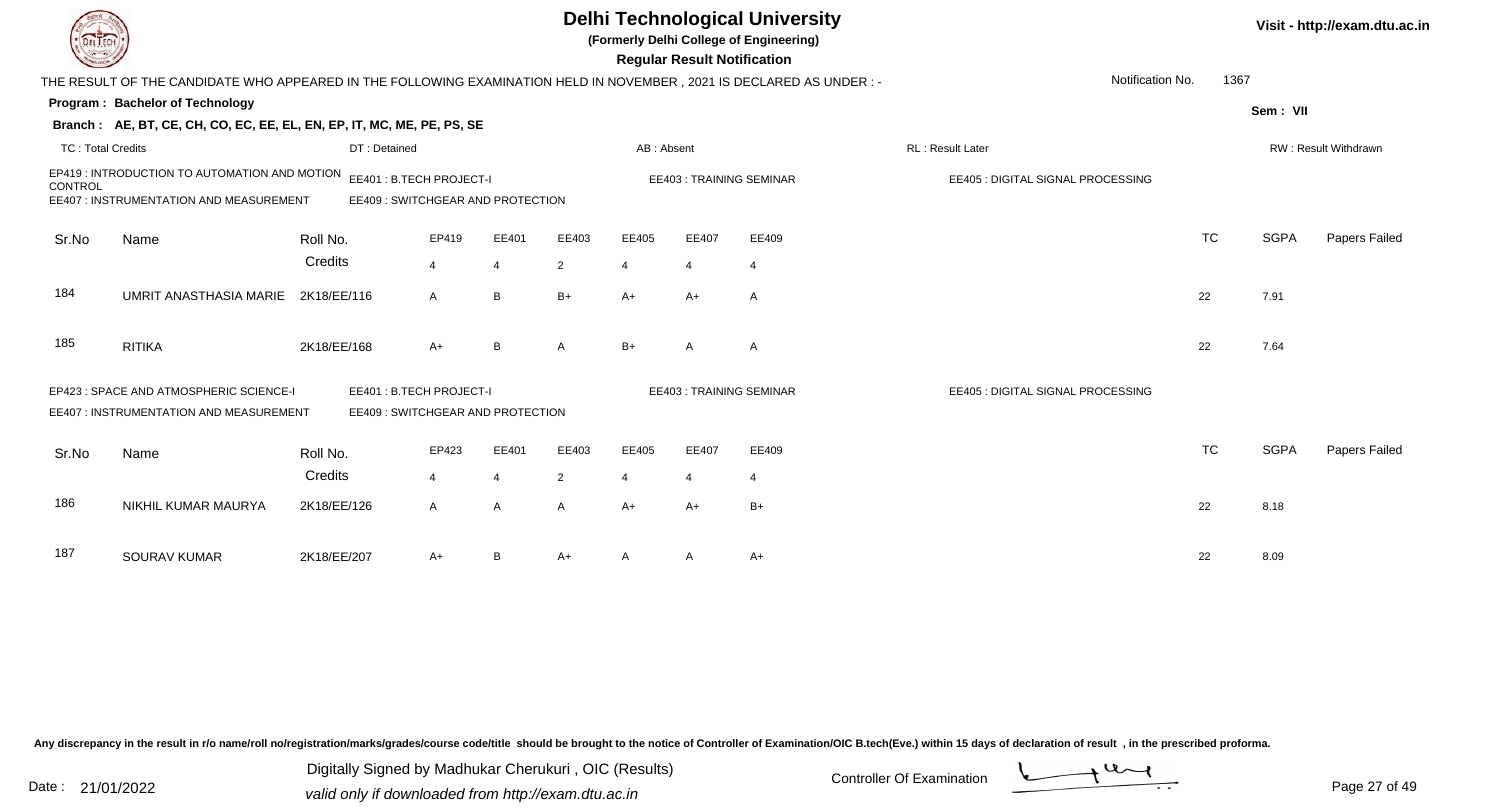|                          |                                                                                                                        |             |                         |                |                                  |                |                       | <b>Regular Result Notification</b> | <b>Delhi Technological University</b><br>(Formerly Delhi College of Engineering) |                                   |           |             | Visit - http://exam.dtu.ac.in |
|--------------------------|------------------------------------------------------------------------------------------------------------------------|-------------|-------------------------|----------------|----------------------------------|----------------|-----------------------|------------------------------------|----------------------------------------------------------------------------------|-----------------------------------|-----------|-------------|-------------------------------|
|                          | THE RESULT OF THE CANDIDATE WHO APPEARED IN THE FOLLOWING EXAMINATION HELD IN NOVEMBER , 2021 IS DECLARED AS UNDER : - |             |                         |                |                                  |                |                       |                                    |                                                                                  | Notification No.                  | 1367      |             |                               |
|                          | Program: Bachelor of Technology                                                                                        |             |                         |                |                                  |                |                       |                                    |                                                                                  |                                   |           | Sem: VII    |                               |
|                          | Branch: AE, BT, CE, CH, CO, EC, EE, EL, EN, EP, IT, MC, ME, PE, PS, SE                                                 |             |                         |                |                                  |                |                       |                                    |                                                                                  |                                   |           |             |                               |
| <b>TC: Total Credits</b> |                                                                                                                        |             | DT: Detained            |                |                                  |                | AB: Absent            |                                    |                                                                                  | <b>RL: Result Later</b>           |           |             | RW: Result Withdrawn          |
|                          | IT425 : NATURAL LANGUAGE PROCESSING                                                                                    |             | EE401: B.TECH PROJECT-I |                |                                  |                |                       |                                    | EE403: TRAINING SEMINAR                                                          | EE405 : DIGITAL SIGNAL PROCESSING |           |             |                               |
|                          | EE407 : INSTRUMENTATION AND MEASUREMENT                                                                                |             |                         |                | EE409: SWITCHGEAR AND PROTECTION |                |                       |                                    |                                                                                  |                                   |           |             |                               |
| Sr.No                    | Name                                                                                                                   | Roll No.    |                         | <b>IT425</b>   | EE401                            | EE403          | EE405                 | EE407                              | EE409                                                                            |                                   | <b>TC</b> | <b>SGPA</b> | Papers Failed                 |
|                          |                                                                                                                        | Credits     |                         | 4              | $\overline{4}$                   | 2              | $\boldsymbol{\Delta}$ | $\overline{4}$                     | $\overline{4}$                                                                   |                                   |           |             |                               |
| 188                      | <b>VEDANT YADAV</b>                                                                                                    | 2K18/EE/237 |                         | A              | $B+$                             | B              | $A+$                  | A                                  | A                                                                                |                                   | 22        | 7.82        |                               |
| WARFARE                  | IT427 : INTRUSION DETECTION AND INFORMATION<br>EE407 : INSTRUMENTATION AND MEASUREMENT                                 |             | EE401: B.TECH PROJECT-I |                | EE409: SWITCHGEAR AND PROTECTION |                |                       |                                    | <b>EE403: TRAINING SEMINAR</b>                                                   | EE405 : DIGITAL SIGNAL PROCESSING |           |             |                               |
| Sr.No                    | Name                                                                                                                   | Roll No.    |                         | <b>IT427</b>   | EE401                            | EE403          | EE405                 | EE407                              | EE409                                                                            |                                   | <b>TC</b> | <b>SGPA</b> | Papers Failed                 |
|                          |                                                                                                                        | Credits     |                         | $\overline{4}$ | 4                                | $\overline{2}$ | $\overline{4}$        | $\overline{4}$                     | $\overline{4}$                                                                   |                                   |           |             |                               |
| 189                      | <b>ADITYA RECKWAR</b>                                                                                                  | 2K16/EE/146 |                         | $A+$           | B                                | A              | $A+$                  | A                                  | A                                                                                |                                   | 22        | 8.00        |                               |
| 190                      | <b>VARUN SIRPAL</b>                                                                                                    | 2K18/EE/235 |                         | $\circ$        | A+                               |                |                       | $A+$                               | $\mathsf{A}$                                                                     |                                   | 22        | 8.73        |                               |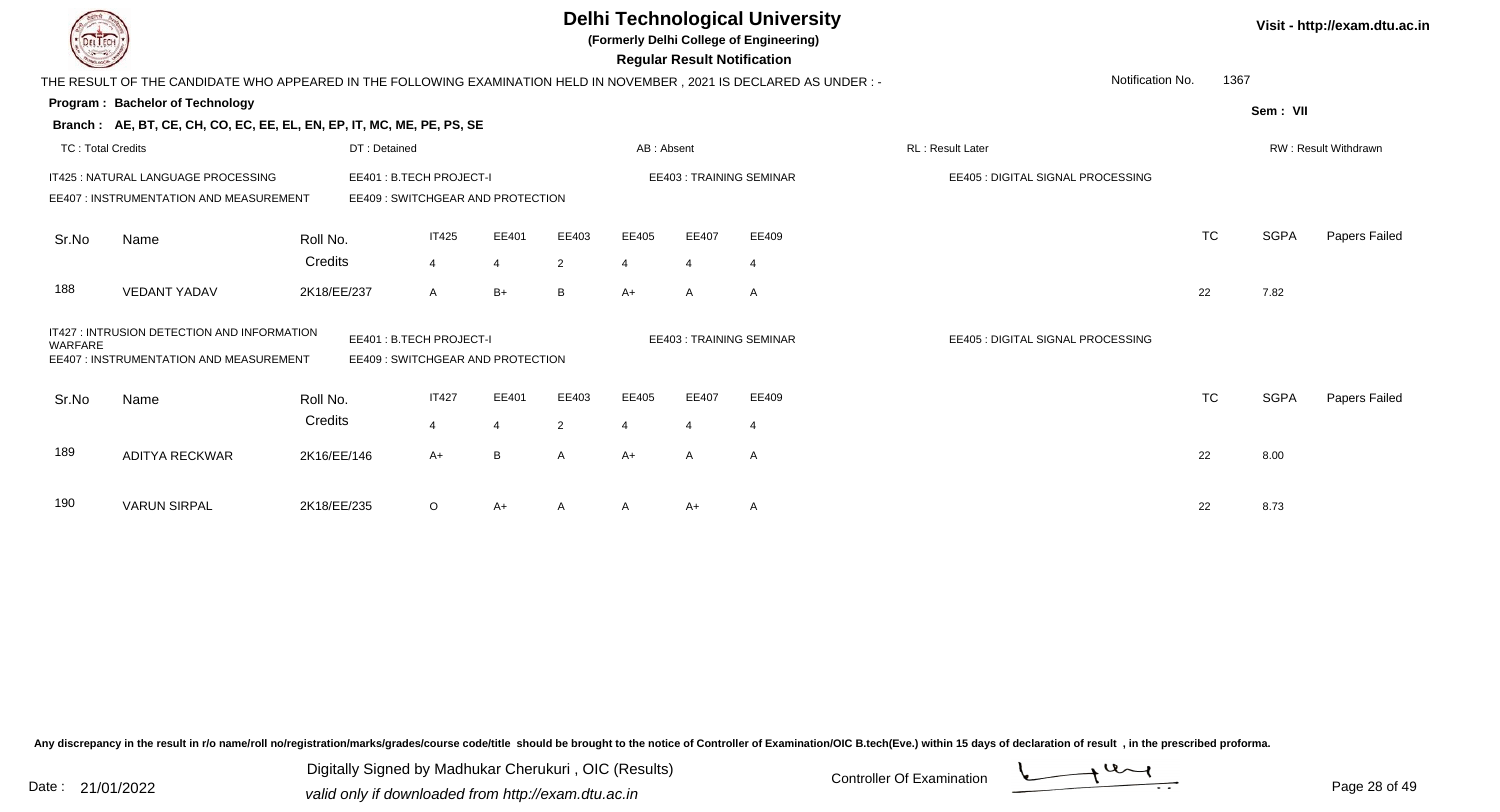| <b>LIECH</b>             |                                                                                                                      |                        |                                                              |                     |                        |                        | <b>Regular Result Notification</b> | <b>Delhi Technological University</b><br>(Formerly Delhi College of Engineering) |                                   |           |             | Visit - http://exam.dtu.ac.in |
|--------------------------|----------------------------------------------------------------------------------------------------------------------|------------------------|--------------------------------------------------------------|---------------------|------------------------|------------------------|------------------------------------|----------------------------------------------------------------------------------|-----------------------------------|-----------|-------------|-------------------------------|
|                          | THE RESULT OF THE CANDIDATE WHO APPEARED IN THE FOLLOWING EXAMINATION HELD IN NOVEMBER, 2021 IS DECLARED AS UNDER :- |                        |                                                              |                     |                        |                        |                                    |                                                                                  | Notification No.                  | 1367      |             |                               |
|                          | Program: Bachelor of Technology                                                                                      |                        |                                                              |                     |                        |                        |                                    |                                                                                  |                                   |           | Sem: VII    |                               |
|                          | Branch: AE, BT, CE, CH, CO, EC, EE, EL, EN, EP, IT, MC, ME, PE, PS, SE                                               |                        |                                                              |                     |                        |                        |                                    |                                                                                  |                                   |           |             |                               |
| <b>TC: Total Credits</b> |                                                                                                                      | DT: Detained           |                                                              |                     |                        | AB: Absent             |                                    |                                                                                  | RL: Result Later                  |           |             | RW: Result Withdrawn          |
|                          | MC411 : Data Warehousing & Data Mining<br>EE407 : INSTRUMENTATION AND MEASUREMENT                                    |                        | EE401: B.TECH PROJECT-I<br>EE409 : SWITCHGEAR AND PROTECTION |                     |                        |                        |                                    | <b>EE403: TRAINING SEMINAR</b>                                                   | EE405 : DIGITAL SIGNAL PROCESSING |           |             |                               |
| Sr.No                    | Name                                                                                                                 | Roll No.               | MC411                                                        | EE401               | EE403                  | EE405                  | EE407                              | EE409                                                                            |                                   | <b>TC</b> | <b>SGPA</b> | Papers Failed                 |
| 191                      | PRITIKA MEENA                                                                                                        | Credits<br>2K18/EE/144 | $\overline{4}$<br>$A+$                                       | $\overline{4}$<br>A | $\overline{2}$<br>$A+$ | $\overline{4}$<br>$A+$ | $\overline{4}$<br>A                | $\overline{4}$<br>$\mathsf{A}$                                                   |                                   | 22        | 8.45        |                               |
| 192                      | <b>VIBHAW AHIRWAR</b>                                                                                                | 2K18/EE/238            | $A+$                                                         | A                   | $\mathsf{C}$           | $\overline{A}$         | $\overline{A}$                     | $\mathsf{A}$                                                                     |                                   | 22        | 7.91        |                               |
| 193                      | VIPESH DUNKWAL                                                                                                       | 2K18/EE/244            | $A+$                                                         | В                   | A                      | $A+$                   | $\overline{A}$                     | A                                                                                |                                   | 22        | 8.00        |                               |
| 194                      | <b>VIVEK YADAV</b>                                                                                                   | 2K18/EE/247            | A+                                                           | B                   | $\mathsf{C}$           | $\mathsf{A}$           | $B+$                               | A                                                                                |                                   | 22        | 7.36        |                               |
| ME413: METROLOGY         | EE407 : INSTRUMENTATION AND MEASUREMENT                                                                              |                        | EE401: B.TECH PROJECT-I<br>EE409: SWITCHGEAR AND PROTECTION  |                     |                        |                        |                                    | <b>EE403: TRAINING SEMINAR</b>                                                   | EE405 : DIGITAL SIGNAL PROCESSING |           |             |                               |
| Sr.No                    | Name                                                                                                                 | Roll No.               | ME413                                                        | EE401               | EE403                  | EE405                  | EE407                              | EE409                                                                            |                                   | <b>TC</b> | <b>SGPA</b> | Papers Failed                 |
|                          |                                                                                                                      | Credits                | $\overline{4}$                                               | $\overline{4}$      | $\overline{2}$         | $\overline{4}$         | $\overline{4}$                     | 4                                                                                |                                   |           |             |                               |
| 195                      | <b>HARDIK</b>                                                                                                        | 2K18/EE/072            | $A+$                                                         | A                   | A                      | $\mathsf{A}$           | A                                  | $\mathsf{A}$                                                                     |                                   | 22        | 8.18        |                               |
| 196                      | <b>HARSH LOHIA</b>                                                                                                   | 2K18/EE/077            | A+                                                           | A+                  | B+                     | A                      | A                                  | A                                                                                |                                   | 22        | 8.27        |                               |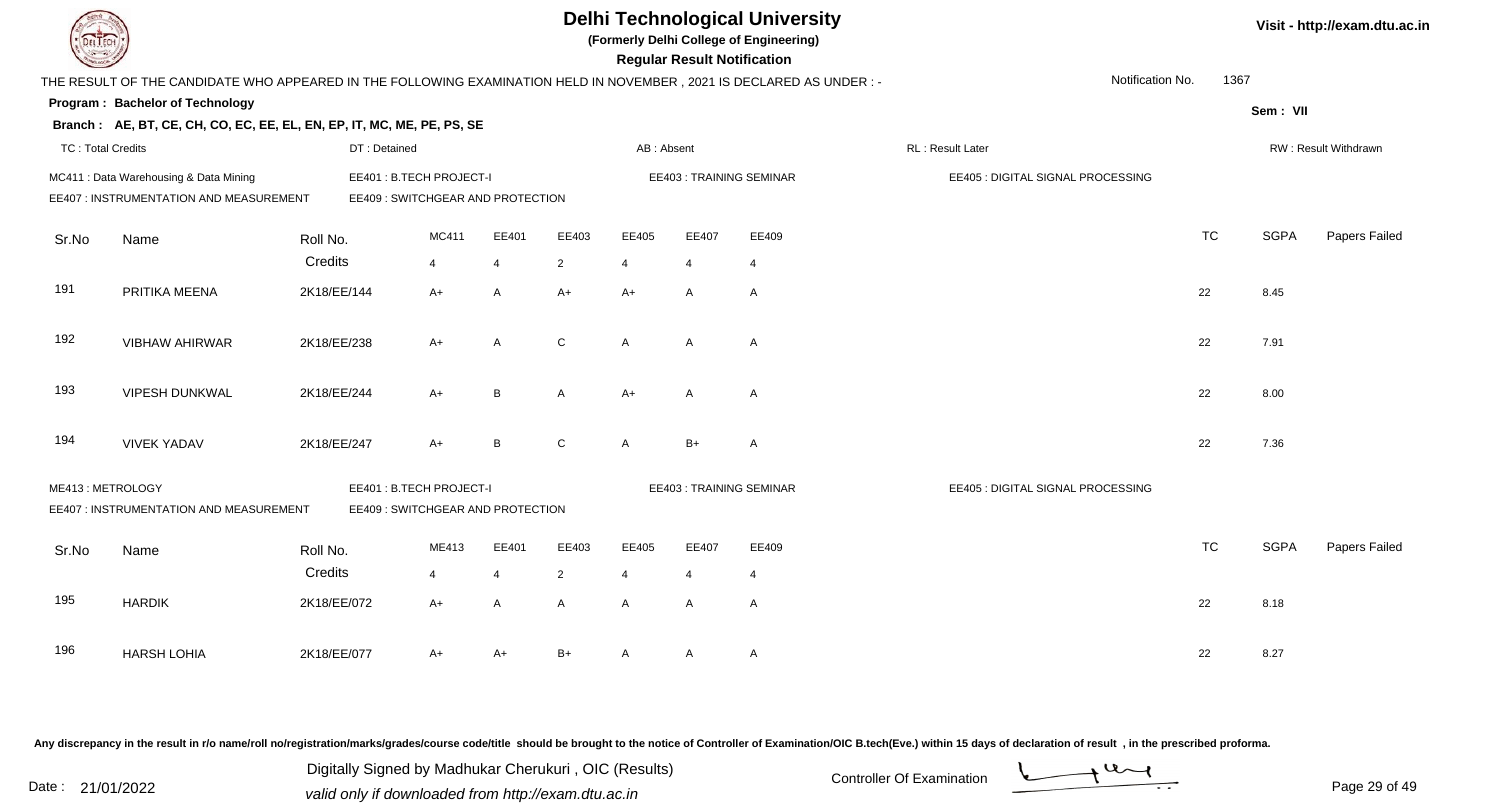| DEL TECH                 |                                                                                                                      |              |                                                               |                |                |              | <b>Regular Result Notification</b> | <b>Delhi Technological University</b><br>(Formerly Delhi College of Engineering) |                                   |           |             | Visit - http://exam.dtu.ac.in |
|--------------------------|----------------------------------------------------------------------------------------------------------------------|--------------|---------------------------------------------------------------|----------------|----------------|--------------|------------------------------------|----------------------------------------------------------------------------------|-----------------------------------|-----------|-------------|-------------------------------|
|                          | THE RESULT OF THE CANDIDATE WHO APPEARED IN THE FOLLOWING EXAMINATION HELD IN NOVEMBER, 2021 IS DECLARED AS UNDER :- |              |                                                               |                |                |              |                                    |                                                                                  | Notification No.                  | 1367      |             |                               |
|                          | Program: Bachelor of Technology                                                                                      |              |                                                               |                |                |              |                                    |                                                                                  |                                   |           | Sem: VII    |                               |
|                          | Branch: AE, BT, CE, CH, CO, EC, EE, EL, EN, EP, IT, MC, ME, PE, PS, SE                                               |              |                                                               |                |                |              |                                    |                                                                                  |                                   |           |             |                               |
| <b>TC: Total Credits</b> |                                                                                                                      | DT: Detained |                                                               |                |                | AB: Absent   |                                    |                                                                                  | RL: Result Later                  |           |             | RW: Result Withdrawn          |
|                          | ME415: PROJECT MANAGEMENT<br>EE407 : INSTRUMENTATION AND MEASUREMENT                                                 |              | EE401 : B.TECH PROJECT-I<br>EE409 : SWITCHGEAR AND PROTECTION |                |                |              |                                    | <b>EE403: TRAINING SEMINAR</b>                                                   | EE405 : DIGITAL SIGNAL PROCESSING |           |             |                               |
|                          |                                                                                                                      |              |                                                               |                |                |              |                                    |                                                                                  |                                   |           |             |                               |
| Sr.No                    | Name                                                                                                                 | Roll No.     | ME415                                                         | EE401          | EE403          | EE405        | EE407                              | EE409                                                                            |                                   | <b>TC</b> | <b>SGPA</b> | Papers Failed                 |
|                          |                                                                                                                      | Credits      | 4                                                             | $\overline{4}$ | $\overline{2}$ | 4            | 4                                  | $\overline{4}$                                                                   |                                   |           |             |                               |
| 197                      | <b>ANKIT SHARMA</b>                                                                                                  | 2K18/EE/032  | $\circ$                                                       | A              | $A+$           | $A+$         | $A+$                               | $A+$                                                                             |                                   | 22        | 9.00        |                               |
| 198                      | <b>RIYA GUPTA</b>                                                                                                    | 2K18/EE/170  | $A+$                                                          | $B+$           | $A+$           | $\mathsf{A}$ | $A+$                               | Α                                                                                |                                   | 22        | 8.27        |                               |
|                          | ME419: ROBOTICS & AUTOMATION                                                                                         |              | EE401: B.TECH PROJECT-I                                       |                |                |              |                                    | <b>EE403: TRAINING SEMINAR</b>                                                   | EE405 : DIGITAL SIGNAL PROCESSING |           |             |                               |
|                          | EE407 : INSTRUMENTATION AND MEASUREMENT                                                                              |              | EE409 : SWITCHGEAR AND PROTECTION                             |                |                |              |                                    |                                                                                  |                                   |           |             |                               |
| Sr.No                    | Name                                                                                                                 | Roll No.     | ME419                                                         | EE401          | EE403          | EE405        | EE407                              | EE409                                                                            |                                   | <b>TC</b> | <b>SGPA</b> | Papers Failed                 |
|                          |                                                                                                                      | Credits      | $\overline{4}$                                                | $\overline{4}$ | $\overline{2}$ | 4            | $\overline{4}$                     | $\overline{4}$                                                                   |                                   |           |             |                               |
| 199                      | <b>ABHINN KUMAR</b>                                                                                                  | 2K18/EE/003  | B                                                             | A              | $B+$           | $B+$         | B                                  | $B+$                                                                             |                                   | 22        | 6.82        |                               |
| 200                      | DIVYANSHU GADHWAL                                                                                                    | 2K18/EE/066  | $A+$                                                          | $A+$           | A              | A+           | $\circ$                            | A                                                                                |                                   | 22        | 8.91        |                               |
|                          |                                                                                                                      |              |                                                               |                |                |              |                                    |                                                                                  |                                   |           |             |                               |
| 201                      | <b>MADHUR GUPTA</b>                                                                                                  | 2K18/EE/103  | A                                                             | $A+$           | B+             |              | $\circ$                            | $\mathsf{A}$                                                                     |                                   | 22        | 8.45        |                               |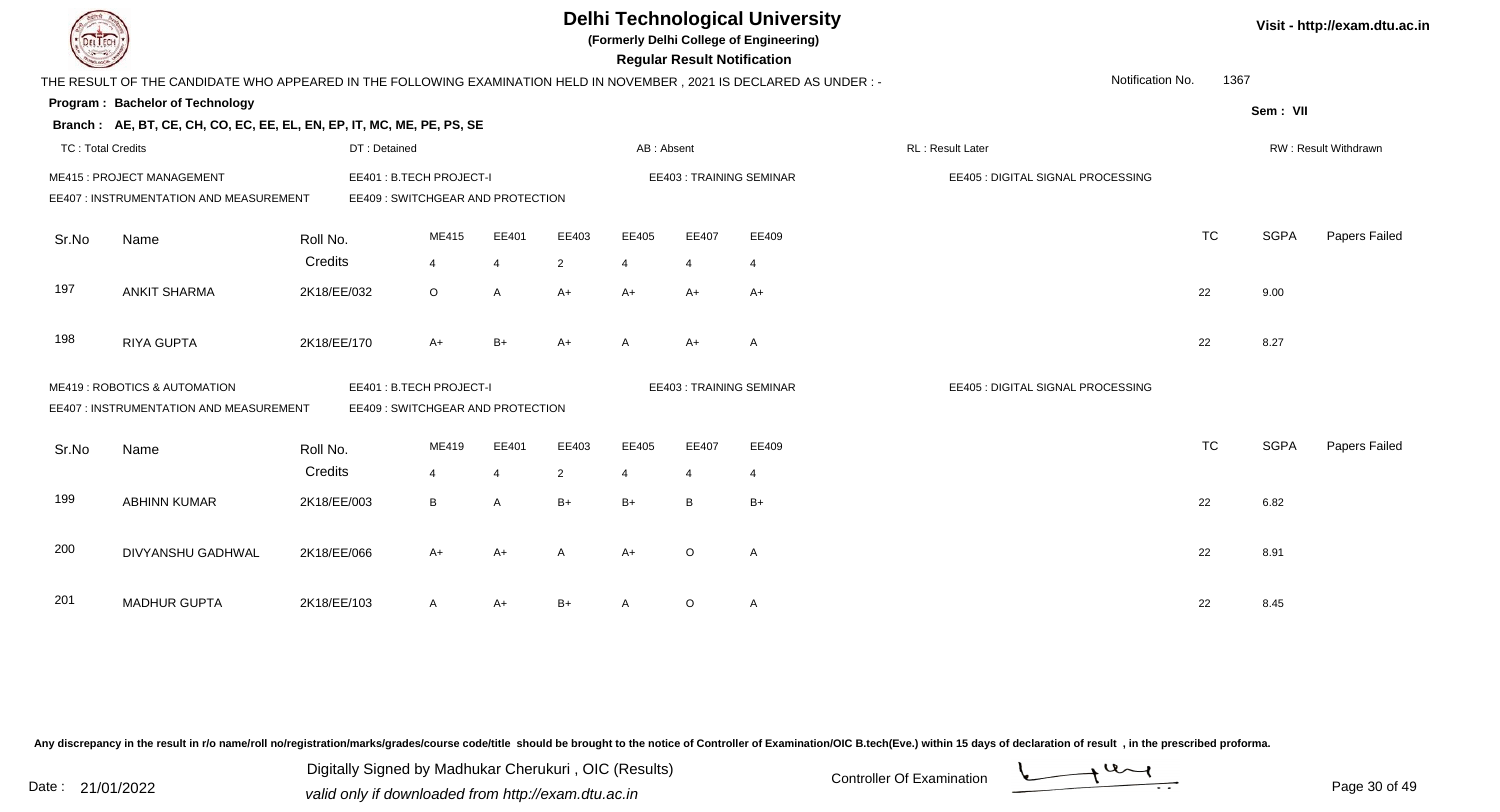|                          |                                                                                                                                             |              |       |                |                |                       |                                   | <b>Delhi Technological University</b><br>(Formerly Delhi College of Engineering)<br><b>Regular Result Notification</b> |                                   |                          |             | Visit - http://exam.dtu.ac.in       |
|--------------------------|---------------------------------------------------------------------------------------------------------------------------------------------|--------------|-------|----------------|----------------|-----------------------|-----------------------------------|------------------------------------------------------------------------------------------------------------------------|-----------------------------------|--------------------------|-------------|-------------------------------------|
|                          | THE RESULT OF THE CANDIDATE WHO APPEARED IN THE FOLLOWING EXAMINATION HELD IN NOVEMBER, 2021 IS DECLARED AS UNDER:-                         |              |       |                |                |                       |                                   |                                                                                                                        |                                   | 1367<br>Notification No. |             |                                     |
|                          | Program: Bachelor of Technology                                                                                                             |              |       |                |                |                       |                                   |                                                                                                                        |                                   |                          | Sem: VII    |                                     |
|                          | Branch: AE, BT, CE, CH, CO, EC, EE, EL, EN, EP, IT, MC, ME, PE, PS, SE                                                                      |              |       |                |                |                       |                                   |                                                                                                                        |                                   |                          |             |                                     |
| <b>TC: Total Credits</b> |                                                                                                                                             | DT: Detained |       |                |                | AB: Absent            |                                   |                                                                                                                        | RL: Result Later                  |                          |             | RW: Result Withdrawn                |
|                          | <b>ME427: OPERATIONS RESEARCH</b><br>EE401: B.TECH PROJECT-I<br>EE407 : INSTRUMENTATION AND MEASUREMENT<br>EE409: SWITCHGEAR AND PROTECTION |              |       |                |                |                       |                                   | EE403: TRAINING SEMINAR                                                                                                | EE405 : DIGITAL SIGNAL PROCESSING |                          |             |                                     |
| Sr.No                    | Name                                                                                                                                        | Roll No.     | ME427 | EE401          | EE403          | EE405                 | EE407                             | EE409                                                                                                                  |                                   | <b>TC</b>                | <b>SGPA</b> | Papers Failed                       |
|                          |                                                                                                                                             | Credits      | 4     | $\overline{4}$ | $\overline{2}$ | $\boldsymbol{\Delta}$ | $\overline{4}$                    | $\overline{4}$                                                                                                         |                                   |                          |             |                                     |
| 202                      | <b>TANMAYA GARG</b>                                                                                                                         | 2K17/EE/219  | P     | A              | F.             | A                     | $B+$                              | A                                                                                                                      |                                   | 20                       | 6.36        | EE403,                              |
|                          | <b>ME427: OPERATIONS RESEARCH</b><br>EE401 : B.TECH PROJECT-I<br>EE409: SWITCHGEAR AND PROTECTION                                           |              |       |                |                |                       | EE405 : DIGITAL SIGNAL PROCESSING | EE407 : INSTRUMENTATION AND MEASUREMENT                                                                                |                                   |                          |             |                                     |
| Sr.No                    | Name                                                                                                                                        | Roll No.     | ME427 | EE401          | EE405          | EE407                 | EE409                             |                                                                                                                        |                                   | <b>TC</b>                | <b>SGPA</b> | Papers Failed                       |
|                          |                                                                                                                                             | Credits      | 4     | 4              | $\overline{4}$ | $\overline{4}$        | 4                                 |                                                                                                                        |                                   |                          |             |                                     |
| 203                      | <b>TUSHAR MANATWAL</b>                                                                                                                      | 2K18/EE/227  | E     |                | E              | E                     | F                                 |                                                                                                                        |                                   | 0                        | 0.00        | ME427EE401, EE405,<br>EE407, EE409. |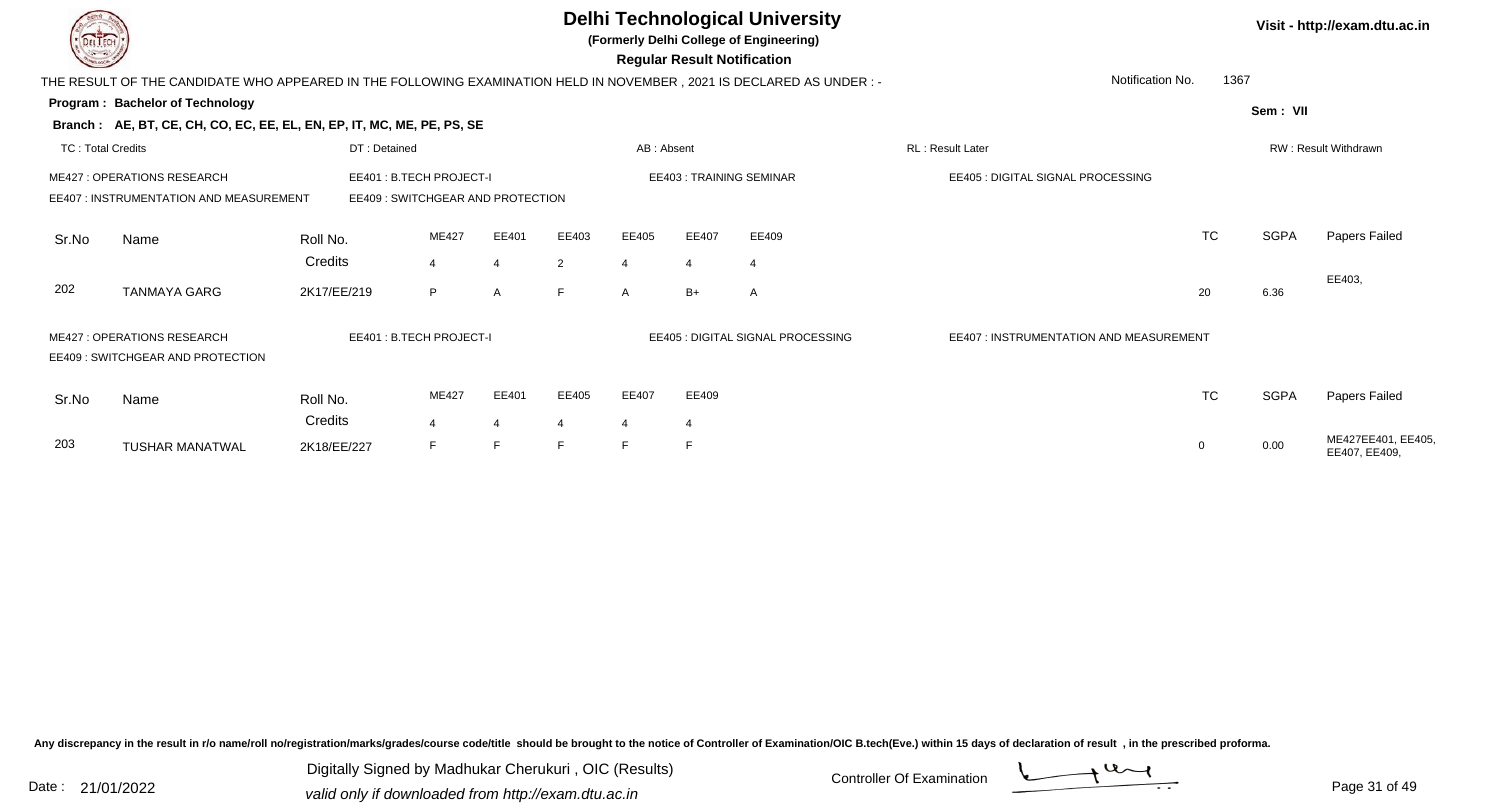|                          |                                                                                                                       |             |                                                              |         |              |                |                | <b>Regular Result Notification</b> | <b>Delhi Technological University</b><br>(Formerly Delhi College of Engineering) |                                   |                  |           |             | Visit - http://exam.dtu.ac.in |
|--------------------------|-----------------------------------------------------------------------------------------------------------------------|-------------|--------------------------------------------------------------|---------|--------------|----------------|----------------|------------------------------------|----------------------------------------------------------------------------------|-----------------------------------|------------------|-----------|-------------|-------------------------------|
|                          | THE RESULT OF THE CANDIDATE WHO APPEARED IN THE FOLLOWING EXAMINATION HELD IN NOVEMBER , 2021 IS DECLARED AS UNDER :- |             |                                                              |         |              |                |                |                                    |                                                                                  |                                   | Notification No. | 1367      |             |                               |
|                          | Program: Bachelor of Technology                                                                                       |             |                                                              |         |              |                |                |                                    |                                                                                  |                                   |                  |           | Sem: VII    |                               |
|                          | Branch: AE, BT, CE, CH, CO, EC, EE, EL, EN, EP, IT, MC, ME, PE, PS, SE                                                |             |                                                              |         |              |                |                |                                    |                                                                                  |                                   |                  |           |             |                               |
| <b>TC: Total Credits</b> |                                                                                                                       |             | DT: Detained                                                 |         |              |                | AB: Absent     |                                    |                                                                                  | RL : Result Later                 |                  |           |             | RW: Result Withdrawn          |
|                          | ME431 : NON-CONVENTIONAL ENERGY SOURCES<br>EE407 : INSTRUMENTATION AND MEASUREMENT                                    |             | EE401: B.TECH PROJECT-I<br>EE409 : SWITCHGEAR AND PROTECTION |         |              |                |                |                                    | EE403: TRAINING SEMINAR                                                          | EE405 : DIGITAL SIGNAL PROCESSING |                  |           |             |                               |
| Sr.No                    | Name                                                                                                                  | Roll No.    |                                                              | ME431   | EE401        | EE403          | EE405          | EE407                              | EE409                                                                            |                                   |                  | <b>TC</b> | <b>SGPA</b> | Papers Failed                 |
|                          |                                                                                                                       | Credits     |                                                              | 4       | 4            | $\overline{2}$ | $\overline{4}$ | $\overline{4}$                     | $\overline{4}$                                                                   |                                   |                  |           |             |                               |
| 204                      | <b>HIMANSHU KUMAR</b>                                                                                                 | 2K17/EE/95  |                                                              | $A+$    | B            | P              | $B+$           | A                                  | $B+$                                                                             |                                   |                  | 22        | 7.09        |                               |
| 205                      | <b>ANKIT SINGH</b>                                                                                                    | 2K18/EE/033 |                                                              | $A+$    | A            | $A+$           | $B+$           | A                                  | $\overline{A}$                                                                   |                                   |                  | 22        | 8.09        |                               |
| 206                      | <b>MANAN SHARMA</b>                                                                                                   | 2K18/EE/105 |                                                              | $A+$    | $\circ$      | $A+$           | $\mathsf{A}$   | A+                                 | $\overline{A}$                                                                   |                                   |                  | 22        | 8.82        |                               |
| 207                      | <b>MANISH SINGH</b>                                                                                                   | 2K18/EE/109 |                                                              | $\circ$ | $\circ$      | $\mathsf{A}$   | $A+$           | A                                  | $\overline{A}$                                                                   |                                   |                  | 22        | 8.91        |                               |
| 208                      | <b>MOHIT MEENA</b>                                                                                                    | 2K18/EE/115 |                                                              | $A+$    | $\mathsf O$  | $A+$           | $A+$           | $A+$                               | $A+$                                                                             |                                   |                  | 22        | 9.18        |                               |
| 209                      | NILAYAN MAJI                                                                                                          | 2K18/EE/128 |                                                              | $A+$    | $\mathsf{A}$ | A              | A              | A                                  | $\overline{A}$                                                                   |                                   |                  | 22        | 8.18        |                               |
| 210                      | <b>PIYUSH</b>                                                                                                         | 2K18/EE/135 |                                                              | A+      | $A+$         | $\circ$        | A              | A                                  | $A+$                                                                             |                                   |                  | 22        | 8.73        |                               |
| 211                      | PRIYANSH JAISWAL                                                                                                      | 2K18/EE/145 |                                                              | A+      | $\circ$      | $A+$           | $\circ$        | $\circ$                            | $A+$                                                                             |                                   |                  | 22        | 9.55        |                               |
| 212                      | RAMGOPAL MEENA                                                                                                        | 2K18/EE/156 |                                                              | A+      | $A+$         | A+             | A+             | A+                                 | $A+$                                                                             |                                   |                  | 22        | 9.00        |                               |

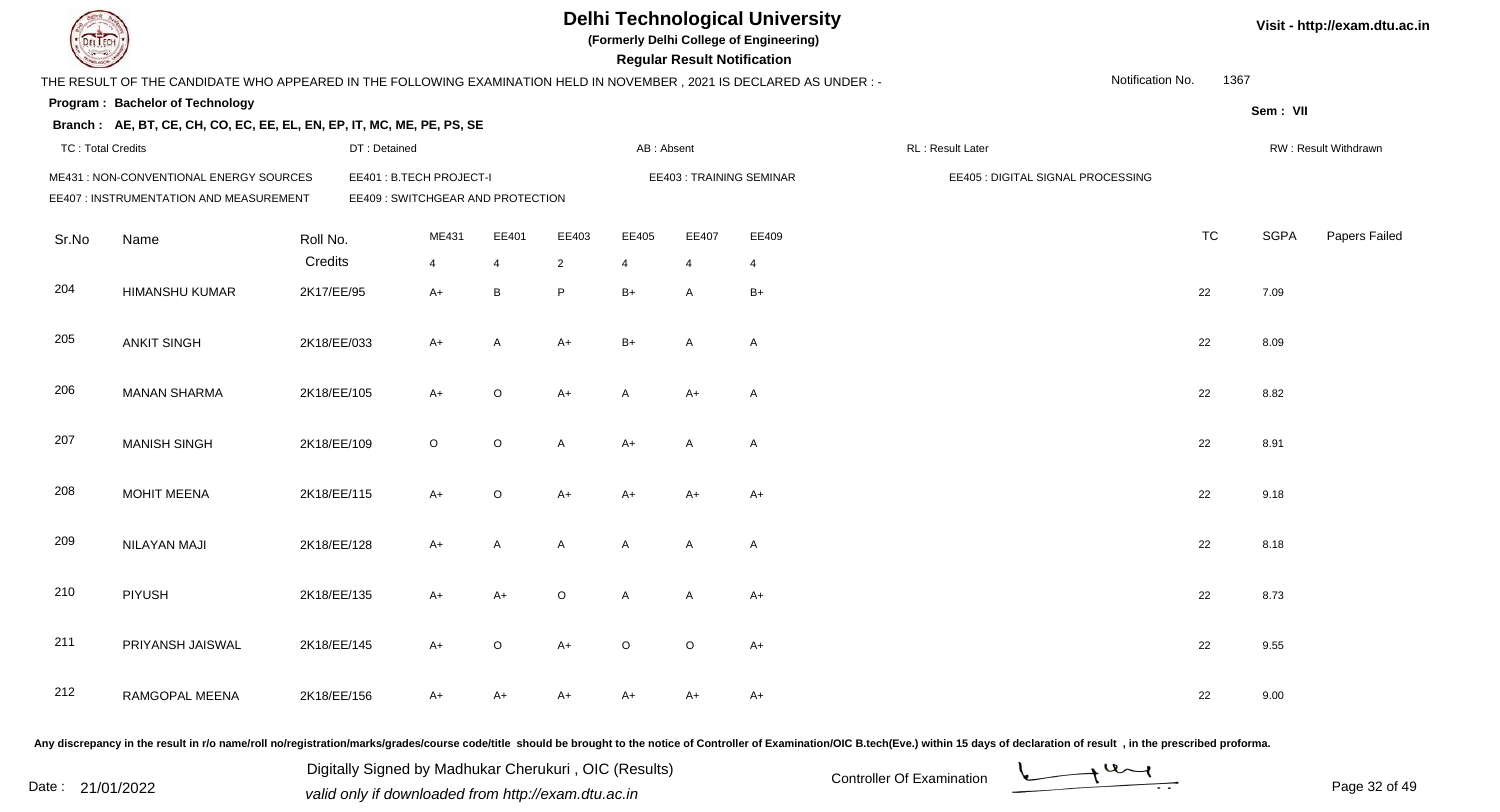|                          |                                                                                                                      |             |                                                              |                |                |                | <b>Delhi Technological University</b><br>(Formerly Delhi College of Engineering)<br><b>Regular Result Notification</b> |                | Visit - http://exam.dtu.ac.in  |                                   |                  |           |             |                      |
|--------------------------|----------------------------------------------------------------------------------------------------------------------|-------------|--------------------------------------------------------------|----------------|----------------|----------------|------------------------------------------------------------------------------------------------------------------------|----------------|--------------------------------|-----------------------------------|------------------|-----------|-------------|----------------------|
|                          | THE RESULT OF THE CANDIDATE WHO APPEARED IN THE FOLLOWING EXAMINATION HELD IN NOVEMBER, 2021 IS DECLARED AS UNDER :- |             |                                                              |                |                |                |                                                                                                                        |                |                                |                                   | Notification No. | 1367      |             |                      |
|                          | Program: Bachelor of Technology                                                                                      |             |                                                              |                |                |                |                                                                                                                        |                |                                |                                   |                  |           | Sem: VII    |                      |
|                          | Branch: AE, BT, CE, CH, CO, EC, EE, EL, EN, EP, IT, MC, ME, PE, PS, SE                                               |             |                                                              |                |                |                |                                                                                                                        |                |                                |                                   |                  |           |             |                      |
| <b>TC: Total Credits</b> |                                                                                                                      |             | DT: Detained                                                 |                |                |                | AB: Absent                                                                                                             |                |                                | RL: Result Later                  |                  |           |             | RW: Result Withdrawn |
|                          | ME431 : NON-CONVENTIONAL ENERGY SOURCES<br>EE407 : INSTRUMENTATION AND MEASUREMENT                                   |             | EE401: B.TECH PROJECT-I<br>EE409 : SWITCHGEAR AND PROTECTION |                |                |                |                                                                                                                        |                | <b>EE403: TRAINING SEMINAR</b> | EE405 : DIGITAL SIGNAL PROCESSING |                  |           |             |                      |
| Sr.No                    | Name                                                                                                                 | Roll No.    |                                                              | ME431          | EE401          | EE403          | EE405                                                                                                                  | EE407          | EE409                          |                                   |                  | <b>TC</b> | <b>SGPA</b> | Papers Failed        |
|                          |                                                                                                                      | Credits     |                                                              | 4              | $\overline{4}$ | $\overline{2}$ | 4                                                                                                                      | $\overline{4}$ | $\overline{4}$                 |                                   |                  |           |             |                      |
| 213                      | RANJITH V. JOHN                                                                                                      | 2K18/EE/158 |                                                              | $A+$           | A              | $\circ$        | $\circ$                                                                                                                | $\circ$        | $\circ$                        |                                   |                  | 22        | 9.45        |                      |
| 214                      | <b>RAVI KUMAR</b>                                                                                                    | 2K18/EE/160 |                                                              | $A+$           | $A+$           | $A+$           | $\mathsf{A}$                                                                                                           | $A+$           | $A+$                           |                                   |                  | 22        | 8.82        |                      |
| 215                      | SUYASH BAHUGUNA                                                                                                      | 2K18/EE/216 |                                                              | $A+$           | $B+$           |                | $A+$                                                                                                                   | O              | $A+$                           |                                   |                  | 22        | 8.73        |                      |
|                          | PE417: MATERIALS MANAGEMENT<br>EE407 : INSTRUMENTATION AND MEASUREMENT                                               |             | EE401: B.TECH PROJECT-I<br>EE409: SWITCHGEAR AND PROTECTION  |                |                |                |                                                                                                                        |                | EE403: TRAINING SEMINAR        | EE405 : DIGITAL SIGNAL PROCESSING |                  |           |             |                      |
| Sr.No                    | Name                                                                                                                 | Roll No.    |                                                              | PE417          | EE401          | EE403          | EE405                                                                                                                  | EE407          | EE409                          |                                   |                  | <b>TC</b> | <b>SGPA</b> | Papers Failed        |
|                          |                                                                                                                      | Credits     |                                                              | $\overline{4}$ | 4              | $\overline{2}$ | $\overline{4}$                                                                                                         | $\overline{4}$ | $\overline{4}$                 |                                   |                  |           |             |                      |
| 216                      | ANUBHAV CHATURVEDI                                                                                                   | 2K18/EE/035 |                                                              | $A+$           | $B+$           | $A+$           | $\mathsf{A}$                                                                                                           | $A+$           | $\circ$                        |                                   |                  | 22        | 8.64        |                      |
| 217                      | <b>BALRAJ SINGH</b>                                                                                                  | 2K18/EE/053 |                                                              | $A+$           | $B+$           | A              | $A+$                                                                                                                   | $A+$           | $A+$                           |                                   |                  | 22        | 8.55        |                      |
| 218                      | SHWETA SONAWAN                                                                                                       | 2K18/EE/200 |                                                              | A              | B              | B              | A+                                                                                                                     | A              | $\mathsf{A}$                   |                                   |                  | 22        | 7.64        |                      |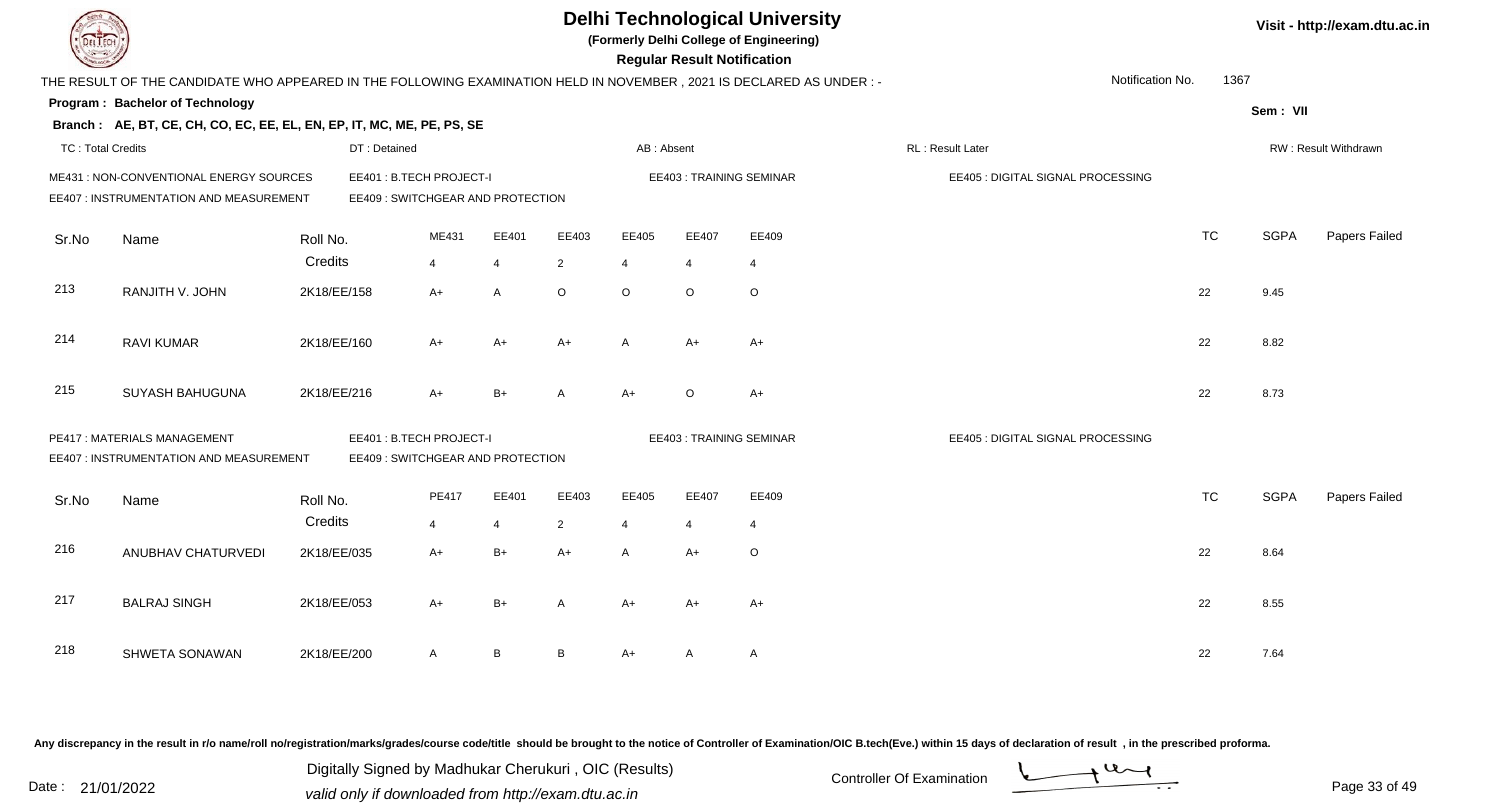|                          |                                                                                                                      |             |                         |                |                                  |                | <b>Regular Result Notification</b> | <b>Delhi Technological University</b><br>(Formerly Delhi College of Engineering) |                         | Visit - http://exam.dtu.ac.in |                                   |           |             |                      |
|--------------------------|----------------------------------------------------------------------------------------------------------------------|-------------|-------------------------|----------------|----------------------------------|----------------|------------------------------------|----------------------------------------------------------------------------------|-------------------------|-------------------------------|-----------------------------------|-----------|-------------|----------------------|
|                          | THE RESULT OF THE CANDIDATE WHO APPEARED IN THE FOLLOWING EXAMINATION HELD IN NOVEMBER, 2021 IS DECLARED AS UNDER :- |             |                         |                |                                  |                |                                    |                                                                                  |                         |                               | Notification No.                  | 1367      |             |                      |
|                          | Program: Bachelor of Technology                                                                                      |             |                         |                |                                  |                |                                    |                                                                                  |                         |                               |                                   |           | Sem: VII    |                      |
|                          | Branch: AE, BT, CE, CH, CO, EC, EE, EL, EN, EP, IT, MC, ME, PE, PS, SE                                               |             |                         |                |                                  |                |                                    |                                                                                  |                         |                               |                                   |           |             |                      |
| <b>TC: Total Credits</b> |                                                                                                                      |             | DT: Detained            |                |                                  |                | AB: Absent                         |                                                                                  |                         | RL: Result Later              |                                   |           |             | RW: Result Withdrawn |
|                          | PT419 : Plastic and Environment                                                                                      |             | EE401: B.TECH PROJECT-I |                |                                  |                |                                    |                                                                                  | EE403: TRAINING SEMINAR |                               | EE405 : DIGITAL SIGNAL PROCESSING |           |             |                      |
|                          | EE407 : INSTRUMENTATION AND MEASUREMENT                                                                              |             |                         |                | EE409: SWITCHGEAR AND PROTECTION |                |                                    |                                                                                  |                         |                               |                                   |           |             |                      |
| Sr.No                    | Name                                                                                                                 | Roll No.    |                         | PT419          | EE401                            | EE403          | EE405                              | EE407                                                                            | EE409                   |                               |                                   | <b>TC</b> | <b>SGPA</b> | Papers Failed        |
|                          |                                                                                                                      | Credits     |                         | $\overline{4}$ | $\overline{4}$                   | $\overline{2}$ | $\overline{4}$                     | $\overline{4}$                                                                   | $\overline{4}$          |                               |                                   |           |             |                      |
| 219                      | ANURAG KUMAR PANDEY                                                                                                  | 2K18/EE/037 |                         | $\circ$        | $A+$                             | $A+$           | $\mathsf{A}$                       | $A+$                                                                             | $\circ$                 |                               |                                   | 22        | 9.18        |                      |
| 220                      | <b>LAVESH AHIR</b>                                                                                                   | 2K18/EE/100 |                         | $\mathsf{A}$   | $\, {\bf B}$                     | $A+$           | A                                  | A                                                                                | $\mathsf{A}$            |                               |                                   | 22        | 7.73        |                      |
| 221                      | <b>NEIL MALHOTRA</b>                                                                                                 | 2K18/EE/125 |                         | $\circ$        | $A+$                             | $\circ$        | $\Omega$                           | $\Omega$                                                                         | $A+$                    |                               |                                   | 22        | 9.64        |                      |
| 222                      | PRANJAL BAJPAI                                                                                                       | 2K18/EE/139 |                         | B+             | $B+$                             | A              | $\mathsf{A}$                       | A                                                                                | $\mathsf{A}$            |                               |                                   | 22        | 7.64        |                      |
| 223                      | PULKIT KAPOOR                                                                                                        | 2K18/EE/148 |                         | $A+$           | $\, {\bf B}$                     | $A+$           | A                                  | $A+$                                                                             | $\circ$                 |                               |                                   | 22        | 8.45        |                      |
| 224                      | <b>VINAY KUMAR</b>                                                                                                   | 2K18/EE/240 |                         | $B+$           | B                                | C              | $A+$                               | A                                                                                | $\mathsf{A}$            |                               |                                   | 22        | 7.36        |                      |

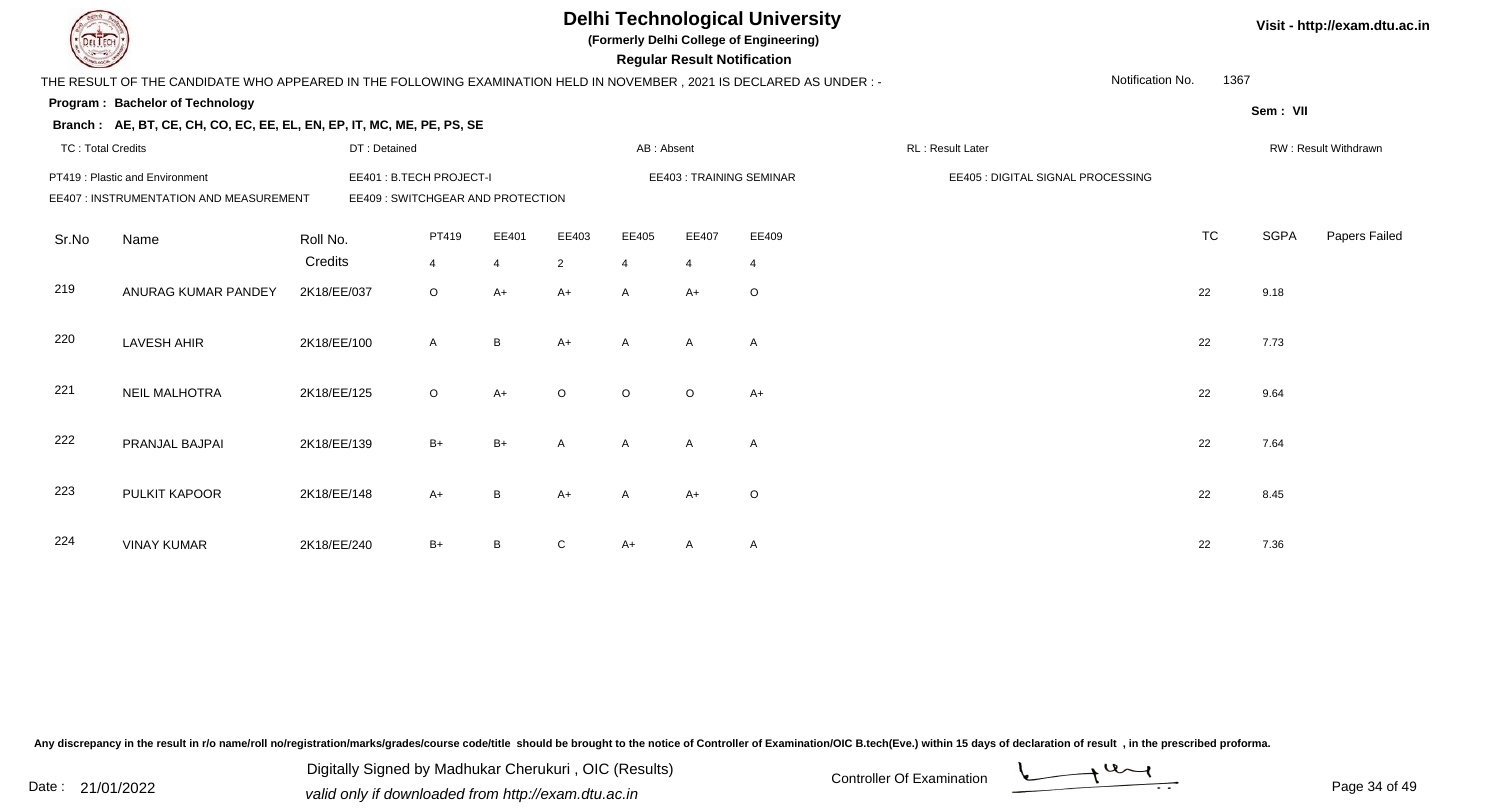|                          |                                                                                                                       |                                                              |                |                |                |              | <b>Regular Result Notification</b> | <b>Delhi Technological University</b><br>(Formerly Delhi College of Engineering) |                                   |           |             | Visit - http://exam.dtu.ac.in |
|--------------------------|-----------------------------------------------------------------------------------------------------------------------|--------------------------------------------------------------|----------------|----------------|----------------|--------------|------------------------------------|----------------------------------------------------------------------------------|-----------------------------------|-----------|-------------|-------------------------------|
|                          | THE RESULT OF THE CANDIDATE WHO APPEARED IN THE FOLLOWING EXAMINATION HELD IN NOVEMBER , 2021 IS DECLARED AS UNDER :- |                                                              |                |                |                |              |                                    |                                                                                  | Notification No.                  | 1367      |             |                               |
|                          | Program: Bachelor of Technology                                                                                       |                                                              |                |                |                |              |                                    |                                                                                  |                                   |           | Sem: VII    |                               |
|                          | Branch: AE, BT, CE, CH, CO, EC, EE, EL, EN, EP, IT, MC, ME, PE, PS, SE                                                |                                                              |                |                |                |              |                                    |                                                                                  |                                   |           |             |                               |
| <b>TC: Total Credits</b> |                                                                                                                       | DT: Detained                                                 |                |                |                | AB: Absent   |                                    |                                                                                  | RL: Result Later                  |           |             | RW: Result Withdrawn          |
|                          | PT427: SAFETY & HAZARDS IN CHEMICAL INDUSTRY<br>EE407 : INSTRUMENTATION AND MEASUREMENT                               | EE401: B.TECH PROJECT-I<br>EE409 : SWITCHGEAR AND PROTECTION |                |                |                |              |                                    | <b>EE403: TRAINING SEMINAR</b>                                                   | EE405 : DIGITAL SIGNAL PROCESSING |           |             |                               |
| Sr.No                    | Name                                                                                                                  | Roll No.                                                     | PT427          | EE401          | EE403          | EE405        | EE407                              | EE409                                                                            |                                   | <b>TC</b> | <b>SGPA</b> | Papers Failed                 |
|                          |                                                                                                                       | Credits                                                      | $\overline{4}$ | $\overline{4}$ | 2              | 4            |                                    | 4                                                                                |                                   |           |             |                               |
| 225                      | PULKIT SHARMA                                                                                                         | 2K18/EE/149                                                  | $B+$           | $B+$           | A              | $\mathsf{A}$ | A                                  | $A+$                                                                             |                                   | 22        | 7.82        |                               |
|                          | SE411 : SOFTWARE QUALITY & METRICS<br>EE407 : INSTRUMENTATION AND MEASUREMENT                                         | EE401: B.TECH PROJECT-I<br>EE409: SWITCHGEAR AND PROTECTION  |                |                |                |              | <b>EE403: TRAINING SEMINAR</b>     |                                                                                  | EE405 : DIGITAL SIGNAL PROCESSING |           |             |                               |
| Sr.No                    | Name                                                                                                                  | Roll No.                                                     | SE411          | EE401          | EE403          | EE405        | EE407                              | EE409                                                                            |                                   | TC        | <b>SGPA</b> | Papers Failed                 |
|                          |                                                                                                                       | Credits                                                      | $\overline{4}$ | $\overline{4}$ | $\overline{2}$ | 4            | 4                                  | 4                                                                                |                                   |           |             |                               |
| 226                      | <b>SPARSH VERMA</b>                                                                                                   | 2K18/EE/209                                                  | A+             | A+             | A+             | $\mathsf{A}$ | A                                  | O                                                                                |                                   | 22        | 8.82        |                               |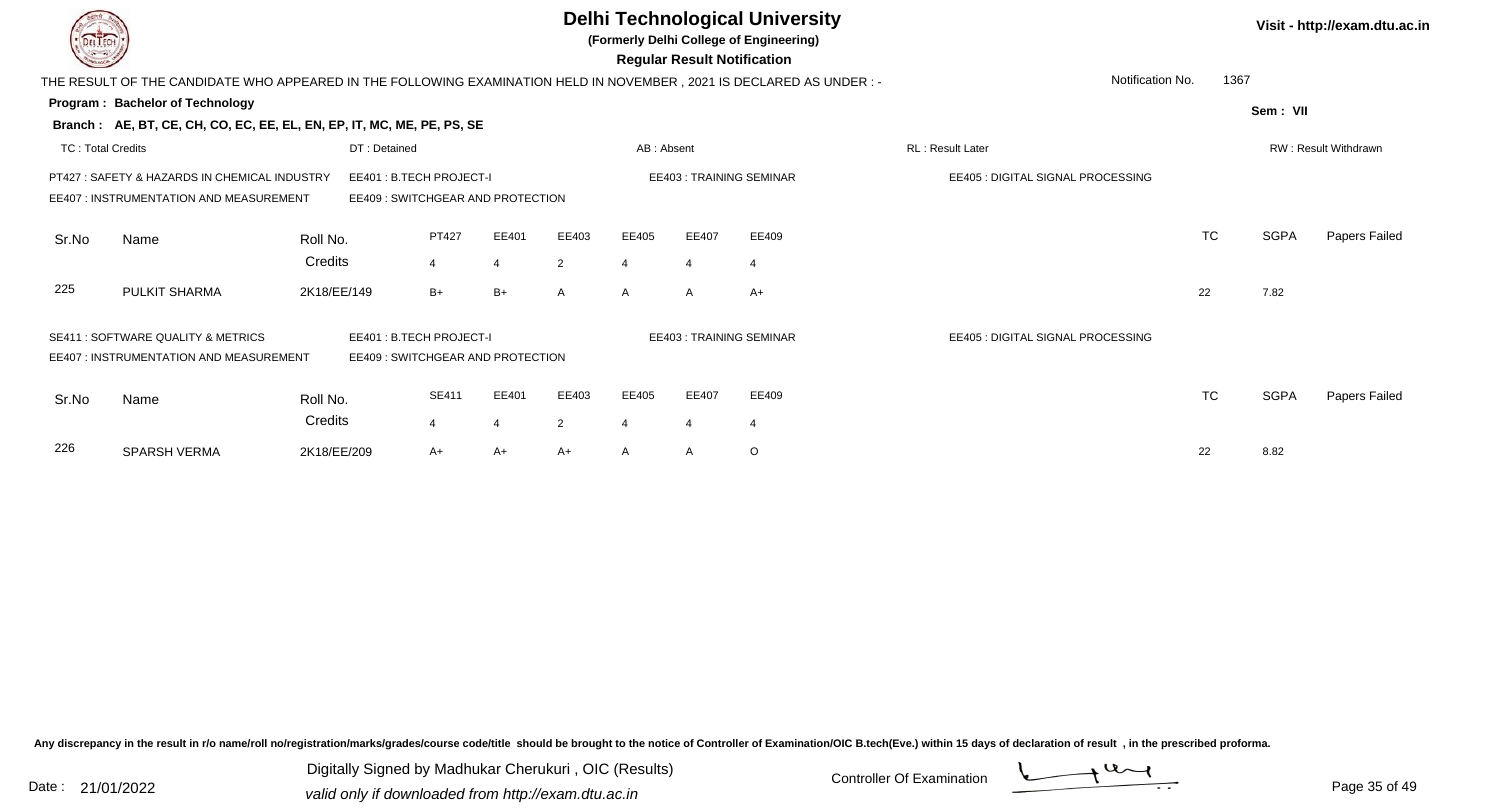|                          |                                                                                                                                                        |              |                |                |         |                | <b>Regular Result Notification</b> | <b>Delhi Technological University</b><br>(Formerly Delhi College of Engineering) |                                   |                  |           |             | Visit - http://exam.dtu.ac.in |
|--------------------------|--------------------------------------------------------------------------------------------------------------------------------------------------------|--------------|----------------|----------------|---------|----------------|------------------------------------|----------------------------------------------------------------------------------|-----------------------------------|------------------|-----------|-------------|-------------------------------|
|                          | THE RESULT OF THE CANDIDATE WHO APPEARED IN THE FOLLOWING EXAMINATION HELD IN NOVEMBER , 2021 IS DECLARED AS UNDER : -                                 |              |                |                |         |                |                                    |                                                                                  |                                   | Notification No. | 1367      |             |                               |
|                          | Program: Bachelor of Technology                                                                                                                        |              |                |                |         |                |                                    |                                                                                  |                                   |                  |           | Sem: VII    |                               |
|                          | Branch: AE, BT, CE, CH, CO, EC, EE, EL, EN, EP, IT, MC, ME, PE, PS, SE                                                                                 |              |                |                |         |                |                                    |                                                                                  |                                   |                  |           |             |                               |
| <b>TC: Total Credits</b> |                                                                                                                                                        | DT: Detained |                |                |         | AB: Absent     |                                    |                                                                                  | <b>RL: Result Later</b>           |                  |           |             | RW: Result Withdrawn          |
|                          | EE401: B.TECH PROJECT-I<br>SE417 : DATA WAREHOUSING & DATA MINING<br><b>EE407: INSTRUMENTATION AND MEASUREMENT</b><br>EE409: SWITCHGEAR AND PROTECTION |              |                |                |         |                |                                    | <b>EE403: TRAINING SEMINAR</b>                                                   | EE405 : DIGITAL SIGNAL PROCESSING |                  |           |             |                               |
| Sr.No                    | Name                                                                                                                                                   | Roll No.     | <b>SE417</b>   | EE401          | EE403   | EE405          | EE407                              | EE409                                                                            |                                   |                  | <b>TC</b> | <b>SGPA</b> | Papers Failed                 |
|                          |                                                                                                                                                        | Credits      | $\overline{4}$ | $\overline{4}$ | 2       | $\overline{4}$ | $\overline{4}$                     | $\overline{4}$                                                                   |                                   |                  |           |             |                               |
| 227                      | MEGHA GOYAL                                                                                                                                            | 2K18/EE/110  | $\circ$        | A              | $\circ$ | $\circ$        | $A+$                               | $A+$                                                                             |                                   |                  | 22        | 9.27        |                               |
| 228                      | PURSHOTTAM KANDHARI                                                                                                                                    | 2K18/EE/150  | $A+$           | $A+$           | A+      | $A+$           | $\circ$                            | $A+$                                                                             |                                   |                  | 22        | 9.18        |                               |
| 229                      | RIDDHIMA JAIN                                                                                                                                          | 2K18/EE/161  | $\circ$        | $A+$           | A+      | $A+$           | $\Omega$                           | $\circ$                                                                          |                                   |                  | 22        | 9.55        |                               |
| 230                      | <b>VINAYAK SARWAN</b>                                                                                                                                  | 2K18/EE/242  | $A+$           | $\mathsf{A}$   | B.      | A              | A                                  | $B+$                                                                             |                                   |                  | 22        | 7.82        |                               |

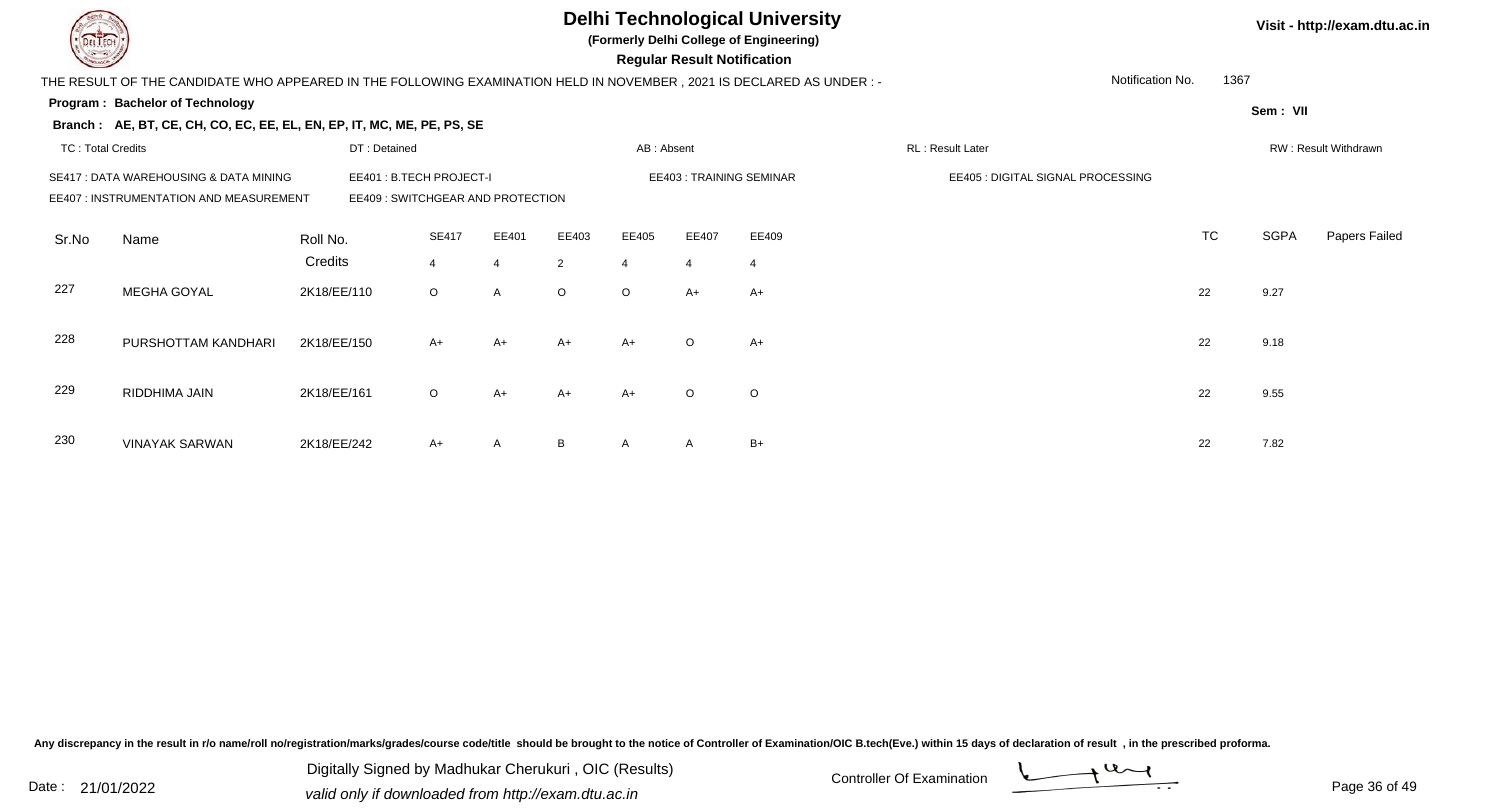|                          |                                                                                                                      |              |                                                              |              |                | <b>Delhi Technological University</b><br>(Formerly Delhi College of Engineering)<br><b>Regular Result Notification</b> |                | Visit - http://exam.dtu.ac.in |                                   |                  |           |             |                      |
|--------------------------|----------------------------------------------------------------------------------------------------------------------|--------------|--------------------------------------------------------------|--------------|----------------|------------------------------------------------------------------------------------------------------------------------|----------------|-------------------------------|-----------------------------------|------------------|-----------|-------------|----------------------|
|                          | THE RESULT OF THE CANDIDATE WHO APPEARED IN THE FOLLOWING EXAMINATION HELD IN NOVEMBER, 2021 IS DECLARED AS UNDER :- |              |                                                              |              |                |                                                                                                                        |                |                               |                                   | Notification No. | 1367      |             |                      |
|                          | Program: Bachelor of Technology                                                                                      |              |                                                              |              |                |                                                                                                                        |                |                               |                                   |                  |           | Sem: VII    |                      |
|                          | Branch: AE, BT, CE, CH, CO, EC, EE, EL, EN, EP, IT, MC, ME, PE, PS, SE                                               |              |                                                              |              |                |                                                                                                                        |                |                               |                                   |                  |           |             |                      |
| <b>TC: Total Credits</b> |                                                                                                                      | DT: Detained |                                                              |              |                | AB: Absent                                                                                                             |                |                               | RL: Result Later                  |                  |           |             | RW: Result Withdrawn |
|                          | SE425 : Intellectual Property Rights<br>EE407 : INSTRUMENTATION AND MEASUREMENT                                      |              | EE401: B.TECH PROJECT-I<br>EE409 : SWITCHGEAR AND PROTECTION |              |                |                                                                                                                        |                | EE403: TRAINING SEMINAR       | EE405 : DIGITAL SIGNAL PROCESSING |                  |           |             |                      |
| Sr.No                    | Name                                                                                                                 | Roll No.     | <b>SE425</b>                                                 | EE401        | EE403          | EE405                                                                                                                  | EE407          | EE409                         |                                   |                  | <b>TC</b> | <b>SGPA</b> | Papers Failed        |
|                          |                                                                                                                      | Credits      | $\overline{4}$                                               | 4            | $\overline{2}$ | $\overline{4}$                                                                                                         | $\overline{4}$ | $\overline{4}$                |                                   |                  |           |             |                      |
| 231                      | <b>ADITYA SHARMA</b>                                                                                                 | 2K18/EE/012  | $\circ$                                                      | $A+$         | $A+$           | $A+$                                                                                                                   | $\circ$        | A                             |                                   |                  | 22        | 9.18        |                      |
| 232                      | HARISH KUMAR PATEL                                                                                                   | 2K18/EE/074  | $\circ$                                                      | $\mathsf{A}$ | A              | $A+$                                                                                                                   | A              | $A+$                          |                                   |                  | 22        | 8.73        |                      |
| 233                      | HRITIKA SATTAWAN                                                                                                     | 2K18/EE/086  | A                                                            | $B+$         | A              | A                                                                                                                      | A              | $\overline{A}$                |                                   |                  | 22        | 7.82        |                      |
| 234                      | NOMAN AHMED ANSARI                                                                                                   | 2K18/EE/131  | $\circ$                                                      | $\mathsf O$  | $B+$           | $\circ$                                                                                                                | $\circ$        | $\circ$                       |                                   |                  | 22        | 9.73        |                      |
| 235                      | PRANAV SAIHGAL                                                                                                       | 2K18/EE/138  | $A+$                                                         | $B+$         | $A+$           | A                                                                                                                      | A              | $A+$                          |                                   |                  | 22        | 8.27        |                      |
| 236                      | <b>RISHABH GAUTAM</b>                                                                                                | 2K18/EE/162  | $\circ$                                                      | $\mathsf{A}$ | $A+$           | $A+$                                                                                                                   | $\circ$        | $A+$                          |                                   |                  | 22        | 9.18        |                      |
| 237                      | TUSHAR NITHARWAL                                                                                                     | 2K18/EE/228  | A+                                                           | A+           | A              | A                                                                                                                      | A              | $A+$                          |                                   |                  | 22        | 8.55        |                      |
| 238                      | <b>VATTAN BALI</b>                                                                                                   | 2K18/EE/236  | A                                                            | A            | A+             | A                                                                                                                      | A              | B                             |                                   |                  | 22        | 7.73        |                      |
| 239                      | YATIN AHLAWAT                                                                                                        | 2K18/EE/250  | A                                                            | $\mathsf B$  | $\mathsf{B}$   | $\mathsf{A}$                                                                                                           | A              | $A+$                          |                                   |                  | 22        | 7.64        |                      |
|                          |                                                                                                                      |              |                                                              |              |                |                                                                                                                        |                |                               |                                   |                  |           |             |                      |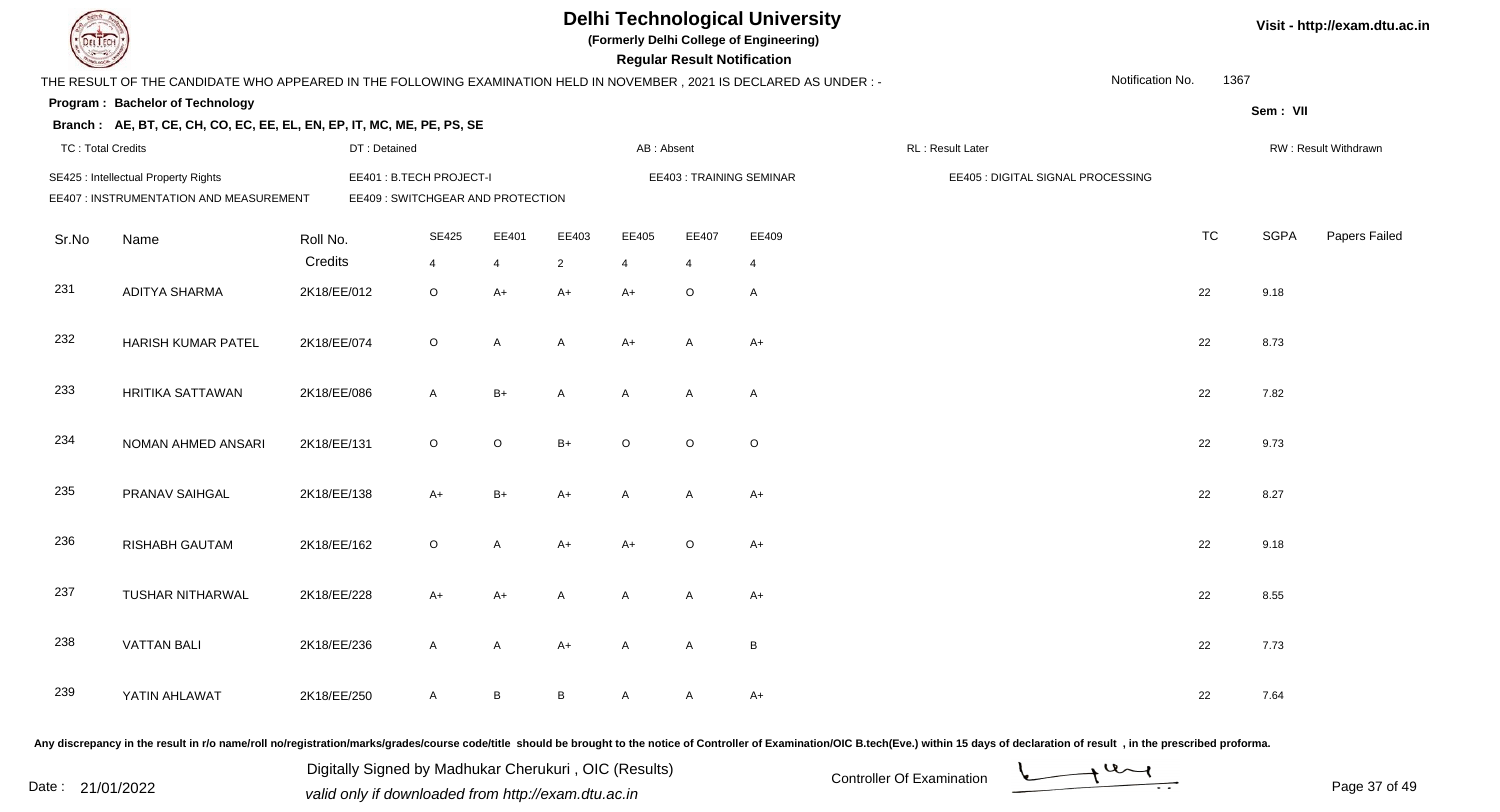|                          |                                                                                                                                                                                   |              |                                                               |                |                |                | <b>Regular Result Notification</b> | <b>Delhi Technological University</b><br>(Formerly Delhi College of Engineering) |                                  |                          |             | Visit - http://exam.dtu.ac.in |
|--------------------------|-----------------------------------------------------------------------------------------------------------------------------------------------------------------------------------|--------------|---------------------------------------------------------------|----------------|----------------|----------------|------------------------------------|----------------------------------------------------------------------------------|----------------------------------|--------------------------|-------------|-------------------------------|
|                          | THE RESULT OF THE CANDIDATE WHO APPEARED IN THE FOLLOWING EXAMINATION HELD IN NOVEMBER, 2021 IS DECLARED AS UNDER:-                                                               |              |                                                               |                |                |                |                                    |                                                                                  |                                  | Notification No.<br>1367 |             |                               |
|                          | Program: Bachelor of Technology                                                                                                                                                   |              |                                                               |                |                |                |                                    |                                                                                  |                                  |                          | Sem: VII    |                               |
|                          | Branch: AE, BT, CE, CH, CO, EC, EE, EL, EN, EP, IT, MC, ME, PE, PS, SE                                                                                                            |              |                                                               |                |                |                |                                    |                                                                                  |                                  |                          |             |                               |
| <b>TC: Total Credits</b> |                                                                                                                                                                                   | DT: Detained |                                                               |                |                | AB: Absent     |                                    |                                                                                  | RL: Result Later                 |                          |             | RW: Result Withdrawn          |
| <b>POLLUTION</b>         | <b>CE413: WATER RESOURCES MANAGEMENT</b><br>EN407 : VIBRATION ANALYSIS & CONTROL OF NOISE                                                                                         |              | EN401: B.TECH PROJECT-I<br>EN409: INDUSTRIAL WASTE MANAGEMENT |                |                |                |                                    | <b>EN403: TRAINING SEMINAR</b>                                                   | <b>EN405: PROJECT MANAGEMENT</b> |                          |             |                               |
| Sr.No                    | Name                                                                                                                                                                              | Roll No.     | CE413                                                         | EN401          | EN403          | EN405          | <b>EN407</b>                       | EN409                                                                            |                                  | <b>TC</b>                | <b>SGPA</b> | Papers Failed                 |
|                          |                                                                                                                                                                                   | Credits      | $\overline{4}$                                                | $\overline{4}$ | 2              | $\overline{4}$ | $\overline{4}$                     | $\overline{4}$                                                                   |                                  |                          |             |                               |
| 240                      | <b>FAIZAN AHMAD</b>                                                                                                                                                               | 2K19/EN/508  | B                                                             | A              | A              | $A+$           | B                                  | B                                                                                |                                  | 22                       | 7.09        |                               |
| POLLUTION                | CE415 : TRANSPORTATION SAFETY AND ENVIRONMENT EN401 : B.TECH PROJECT-I<br>EN407 : VIBRATION ANALYSIS & CONTROL OF NOISE<br>EN409 : INDUSTRIAL WASTE MANAGEMENT                    |              |                                                               |                |                |                |                                    | <b>EN403: TRAINING SEMINAR</b>                                                   | <b>EN405: PROJECT MANAGEMENT</b> |                          |             |                               |
| Sr.No                    | Name                                                                                                                                                                              | Roll No.     | CE415                                                         | <b>EN401</b>   | EN403          | EN405          | <b>EN407</b>                       | EN409                                                                            |                                  | <b>TC</b>                | <b>SGPA</b> | Papers Failed                 |
|                          |                                                                                                                                                                                   | Credits      | 4                                                             | $\overline{4}$ | 2              |                | $\overline{4}$                     | $\overline{4}$                                                                   |                                  |                          |             |                               |
| 241                      | MANISH SINGH KUSHWAHA 2K18/EN/025                                                                                                                                                 |              | $A+$                                                          | $A+$           | A              | $A+$           | $A+$                               | A                                                                                |                                  | 22                       | 8.73        |                               |
|                          | CE423 : ADVANCED TRANSPORTATION ENGINEERING<br>EN401: B.TECH PROJECT-I<br>EN407 : VIBRATION ANALYSIS & CONTROL OF NOISE<br><b>EN409: INDUSTRIAL WASTE MANAGEMENT</b><br>POLLUTION |              |                                                               |                |                |                |                                    | <b>EN403: TRAINING SEMINAR</b>                                                   | <b>EN405: PROJECT MANAGEMENT</b> |                          |             |                               |
| Sr.No                    | Name                                                                                                                                                                              | Roll No.     | CE423                                                         | EN401          | EN403          | <b>EN405</b>   | EN407                              | EN409                                                                            |                                  | <b>TC</b>                | <b>SGPA</b> | Papers Failed                 |
|                          |                                                                                                                                                                                   | Credits      | $\overline{4}$                                                | $\overline{4}$ | $\overline{2}$ | $\overline{4}$ | $\overline{4}$                     | $\overline{4}$                                                                   |                                  |                          |             |                               |
| 242                      | <b>AKSHAY KUMAR</b>                                                                                                                                                               | 2K19/EN/510  | $A+$                                                          | $A+$           | A              | $A+$           | $B+$                               | A                                                                                |                                  | 22                       | 8.36        |                               |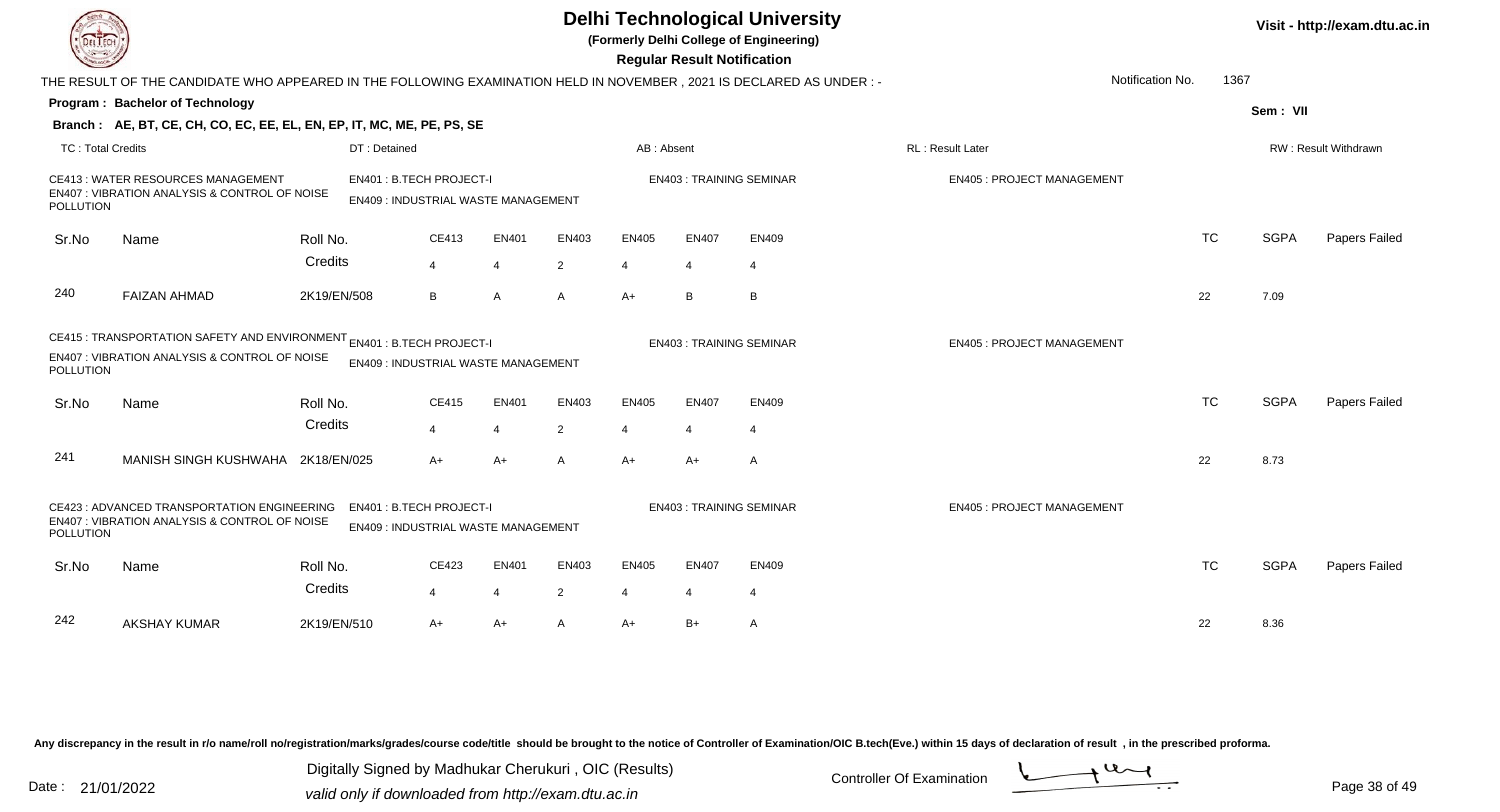|                          | <b>Delhi Technological University</b><br>(Formerly Delhi College of Engineering)<br>del I ech<br><b>Regular Result Notification</b>                                                       |                             |                                                                                        |                |                |                |                          |                                |                                     |                                  |                  |           |             | Visit - http://exam.dtu.ac.in |  |  |
|--------------------------|-------------------------------------------------------------------------------------------------------------------------------------------------------------------------------------------|-----------------------------|----------------------------------------------------------------------------------------|----------------|----------------|----------------|--------------------------|--------------------------------|-------------------------------------|----------------------------------|------------------|-----------|-------------|-------------------------------|--|--|
|                          | THE RESULT OF THE CANDIDATE WHO APPEARED IN THE FOLLOWING EXAMINATION HELD IN NOVEMBER, 2021 IS DECLARED AS UNDER:-                                                                       |                             |                                                                                        |                |                |                |                          |                                |                                     |                                  | Notification No. | 1367      |             |                               |  |  |
|                          | Program: Bachelor of Technology                                                                                                                                                           |                             |                                                                                        |                |                |                |                          |                                |                                     |                                  |                  |           | Sem: VII    |                               |  |  |
|                          | Branch: AE, BT, CE, CH, CO, EC, EE, EL, EN, EP, IT, MC, ME, PE, PS, SE                                                                                                                    |                             |                                                                                        |                |                |                |                          |                                |                                     |                                  |                  |           |             |                               |  |  |
| <b>TC: Total Credits</b> |                                                                                                                                                                                           | DT: Detained                |                                                                                        |                |                | AB: Absent     |                          |                                |                                     | RL: Result Later                 |                  |           |             | RW: Result Withdrawn          |  |  |
| POLLUTION                | EC423 : Internet and Web Technologies<br>EN407 : VIBRATION ANALYSIS & CONTROL OF NOISE                                                                                                    |                             | EN401: B.TECH PROJECT-I<br>EN409 : INDUSTRIAL WASTE MANAGEMENT                         |                |                |                |                          | <b>EN403: TRAINING SEMINAR</b> |                                     | <b>EN405: PROJECT MANAGEMENT</b> |                  |           |             |                               |  |  |
| Sr.No                    | Name                                                                                                                                                                                      | Roll No.                    | EC423                                                                                  | EN401          | EN403          | <b>EN405</b>   | EN407                    | <b>EN409</b>                   |                                     |                                  |                  | <b>TC</b> | <b>SGPA</b> | Papers Failed                 |  |  |
|                          |                                                                                                                                                                                           | Credits                     | 4                                                                                      | 4              | 2              | $\overline{4}$ | $\overline{\mathcal{A}}$ | $\overline{4}$                 |                                     |                                  |                  |           |             |                               |  |  |
| 243                      | <b>SAGNIK MANDAL</b>                                                                                                                                                                      | 2K18/EN/036                 | $B+$                                                                                   | $B+$           | A              | $A+$           | A                        | В                              |                                     |                                  |                  | 22        | 7.45        |                               |  |  |
|                          | EN395 : Entrepreneurship and Venture Development<br>EN417: ENVIRONMENTAL RISK ASSESMENT<br>EN407 : VIBRATION ANALYSIS & CONTROL OF NOISE<br><b>EN405: PROJECT MANAGEMENT</b><br>POLLUTION |                             |                                                                                        |                |                |                | EN401: B.TECH PROJECT-I  |                                | EN409 : INDUSTRIAL WASTE MANAGEMENT | <b>EN403: TRAINING SEMINAR</b>   |                  |           |             |                               |  |  |
| Sr.No                    | Name                                                                                                                                                                                      | Roll No.                    | EN395                                                                                  | <b>EN417</b>   | EN401          | EN403          | <b>EN405</b>             | <b>EN407</b>                   | <b>EN409</b>                        |                                  |                  | <b>TC</b> | <b>SGPA</b> | Papers Failed                 |  |  |
|                          |                                                                                                                                                                                           | Credits                     | 4                                                                                      | $\overline{4}$ | $\overline{4}$ | $\overline{2}$ | $\overline{4}$           | $\overline{4}$                 | $\overline{4}$                      |                                  |                  |           |             |                               |  |  |
| 244                      | SHEKHAR JHA                                                                                                                                                                               | 2K19/EN/507                 | O                                                                                      | A              | A              | $A+$           | A+                       | $B+$                           | $B+$                                |                                  |                  | 26        | 8.23        |                               |  |  |
|                          | EN395 : Entrepreneurship and Venture Development<br><b>EN405 : PROJECT MANAGEMENT</b>                                                                                                     | POLLUTION                   | MC411: Data Warehousing & Data Mining<br>EN407 : VIBRATION ANALYSIS & CONTROL OF NOISE |                |                |                | EN401: B.TECH PROJECT-I  |                                | EN409 : INDUSTRIAL WASTE MANAGEMENT | <b>EN403: TRAINING SEMINAR</b>   |                  |           |             |                               |  |  |
| Sr.No                    | Name                                                                                                                                                                                      | Roll No.                    | <b>EN395</b>                                                                           | MC411          | EN401          | EN403          | <b>EN405</b>             | <b>EN407</b>                   | EN409                               |                                  |                  | <b>TC</b> | <b>SGPA</b> | Papers Failed                 |  |  |
|                          |                                                                                                                                                                                           | Credits                     | $\Delta$                                                                               | 4              |                | $\overline{2}$ | 4                        | $\overline{4}$                 | $\overline{4}$                      |                                  |                  |           |             |                               |  |  |
| 245                      | SIMRAN KAUR CHAWLA                                                                                                                                                                        | 2K18/EN/046<br>$\circ$<br>A |                                                                                        |                | $\mathsf{A}$   | $B+$           | A                        | $B+$                           | $\overline{A}$                      |                                  |                  | 26        | 8.08        |                               |  |  |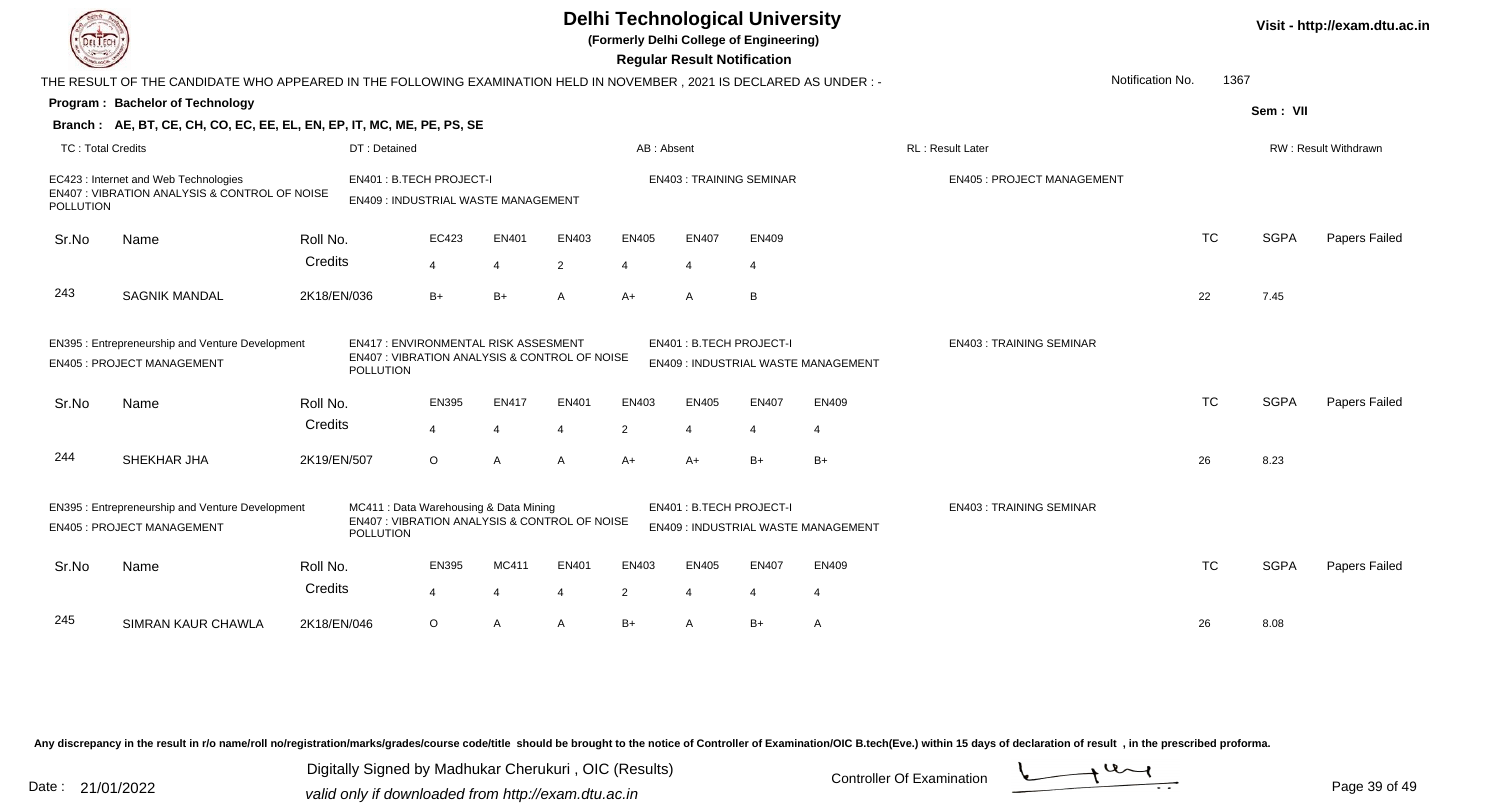**(Formerly Delhi College of Engineering)**

**Visit - http://exam.dtu.ac.in**

 **Regular Result Notification**

|                                                                                                                                                                                                                                                                                                               | THE RESULT OF THE CANDIDATE WHO APPEARED IN THE FOLLOWING EXAMINATION HELD IN NOVEMBER, 2021 IS DECLARED AS UNDER:- |                     | Notification No.<br>1367 |       |       |       |       |              |              |  |    |    |             |                      |
|---------------------------------------------------------------------------------------------------------------------------------------------------------------------------------------------------------------------------------------------------------------------------------------------------------------|---------------------------------------------------------------------------------------------------------------------|---------------------|--------------------------|-------|-------|-------|-------|--------------|--------------|--|----|----|-------------|----------------------|
|                                                                                                                                                                                                                                                                                                               | Program: Bachelor of Technology                                                                                     |                     |                          |       |       |       |       |              |              |  |    |    | Sem: VII    |                      |
|                                                                                                                                                                                                                                                                                                               | Branch: AE, BT, CE, CH, CO, EC, EE, EL, EN, EP, IT, MC, ME, PE, PS, SE                                              |                     |                          |       |       |       |       |              |              |  |    |    |             |                      |
|                                                                                                                                                                                                                                                                                                               | TC: Total Credits<br>DT: Detained<br><b>RL</b> : Result Later<br>AB: Absent                                         |                     |                          |       |       |       |       |              |              |  |    |    |             | RW: Result Withdrawn |
| EN401 : B.TECH PROJECT-I<br><b>EN403: TRAINING SEMINAR</b><br>ME419: ROBOTICS & AUTOMATION<br><b>EN395: Entrepreneurship and Venture Development</b><br><b>EN407: VIBRATION ANALYSIS &amp; CONTROL OF NOISE</b><br><b>EN409: INDUSTRIAL WASTE MANAGEMENT</b><br><b>EN405: PROJECT MANAGEMENT</b><br>POLLUTION |                                                                                                                     |                     |                          |       |       |       |       |              |              |  |    |    |             |                      |
| Sr.No                                                                                                                                                                                                                                                                                                         | Name                                                                                                                | Roll No.<br>Credits | <b>EN395</b>             | ME419 | EN401 | EN403 | EN405 | <b>EN407</b> | <b>EN409</b> |  |    | TC | <b>SGPA</b> | Papers Failed        |
|                                                                                                                                                                                                                                                                                                               |                                                                                                                     |                     |                          |       |       |       |       |              | -4           |  |    |    |             |                      |
| 246                                                                                                                                                                                                                                                                                                           | ADITYA YASH SETH                                                                                                    | 2K18/EN/006         | $\circ$                  | $B+$  | A     | А     | $A+$  | $B+$         | $B+$         |  | 26 |    | 8.00        |                      |

Any discrepancy in the result in r/o name/roll no/registration/marks/grades/course code/title should be brought to the notice of Controller of Examination/OIC B.tech(Eve.) within 15 days of declaration of result, in the pr

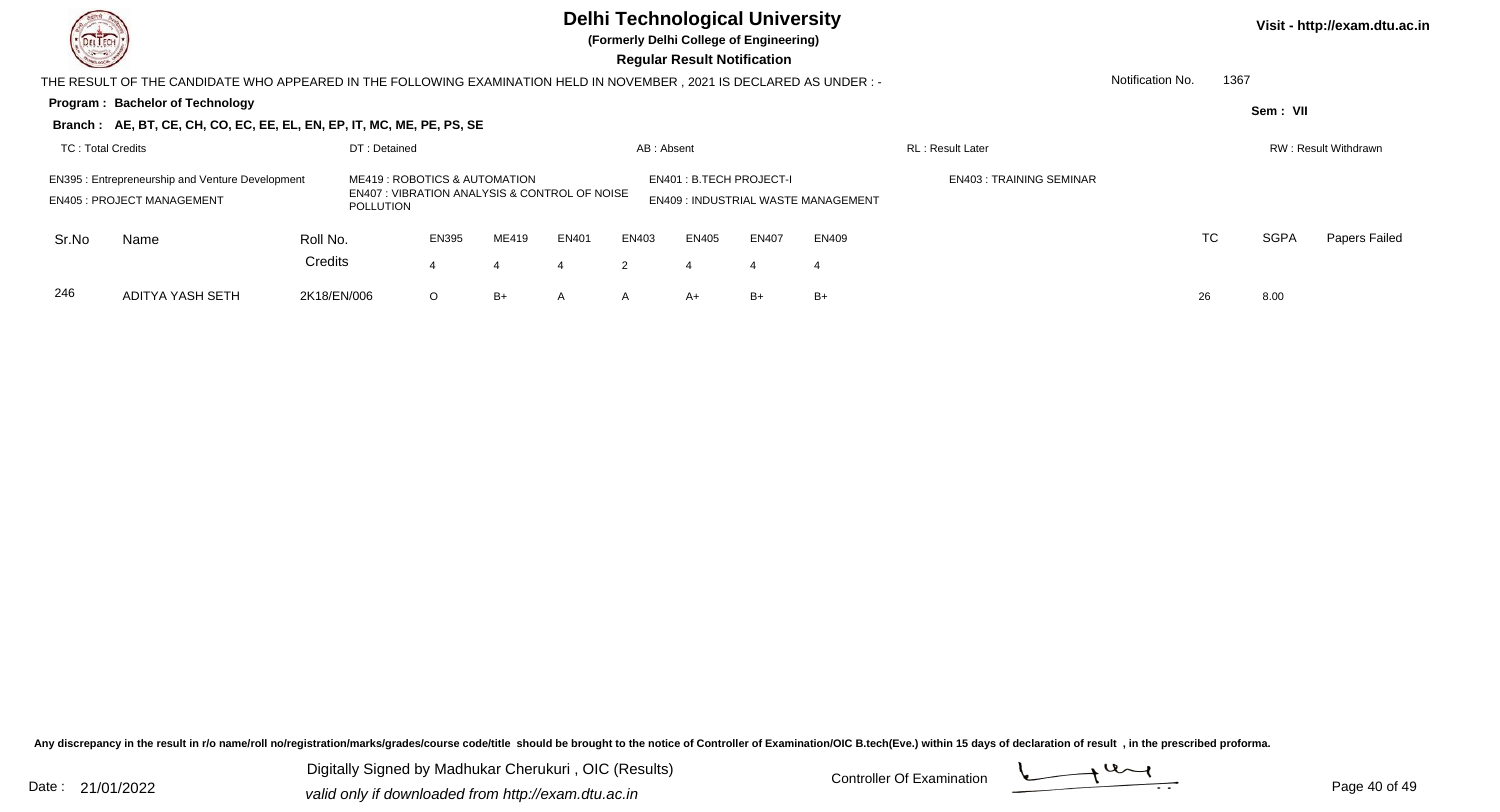

**(Formerly Delhi College of Engineering)**

 **Regular Result Notification**

#### **Program : Bachelor of TechnologySem : VII Branch : AE, BT, CE, CH, CO, EC, EE, EL, EN, EP, IT, MC, ME, PE, PS, SE**THE RESULT OF THE CANDIDATE WHO APPEARED IN THE FOLLOWING EXAMINATION HELD IN NOVEMBER , 2021 IS DECLARED AS UNDER : -TC : Total Credits DT : Detainedd AB : Absent RL : Result Later RW : Result Withdrawn Notification No. 1367Sr.NoName Roll No. **Credits** EN401 : B.TECH PROJECT-I EN403 : TRAINING SEMINAREN405 : PROJECT MANAGEMENT EN407 : VIBRATION ANALYSIS & CONTROL OF NOISE<br>MOOC403\* : Excel Skills for Business: FOLLUTION EN409 : INDUSTRIAL WASTE MANAGEMENTMOOC401\* : Crash Course on Python(COURSERA)\* MOOC403 : Excel Skills for Business: Essentials(COURSERA)\* EN401 EN403 EN405 EN407 EN409 MOOC401\* MOOC403\* TCTC SGPA Papers Failed 44 2 4 4 4 2 2 247 PRANJAL SINGH 2K17/EN/26 <sup>A</sup> B+ <sup>A</sup> <sup>P</sup> <sup>B</sup> A+ <sup>A</sup> <sup>22</sup> 6.91 248 ADARSH CHAWLAA 2K18/EN/004 A A A+ A A+ A+ A+ A+ A+ C+ A+ 22 8.55 249 AMAN JAGLANN 2K18/EN/007 A+ A O A A A+ A+ C A+ 22 8.73 250 AMAN VASHISHTH 2K18/EN/008 A+ A+ <sup>O</sup> <sup>O</sup> <sup>O</sup> A+ A+ <sup>22</sup> 9.55 251 AREEBA KHALID2K18/EN/011 A+ <sup>A</sup> <sup>O</sup> <sup>A</sup> A+ A+ A+ <sup>22</sup> 8.91

| 252 | ARSHIT GUPTA | 2K18/EN/012 | A  | B    | $A+$    | A    | $A+$         | $A+$ | $A+$ | 22 | 8.36 |
|-----|--------------|-------------|----|------|---------|------|--------------|------|------|----|------|
| 253 | ATUL PANDEY  | 2K18/EN/013 | A  | A    | A+      | $B+$ | $B+$         | $A+$ | $A+$ | 22 | 8.00 |
| 254 | DHRUV NARULA | 2K18/EN/016 | A+ | A+   | $A+$    | A+   | $\mathsf{A}$ | $A+$ | $A+$ | 22 | 8.82 |
| 255 | HARSH DHIMAN | 2K18/EN/017 | A  | $B+$ | $\circ$ | A+   | A            | $A+$ | $A+$ | 22 | 8.64 |

Any discrepancy in the result in r/o name/roll no/registration/marks/grades/course code/title should be brought to the notice of Controller of Examination/OIC B.tech(Eve.) within 15 days of declaration of result , in the p

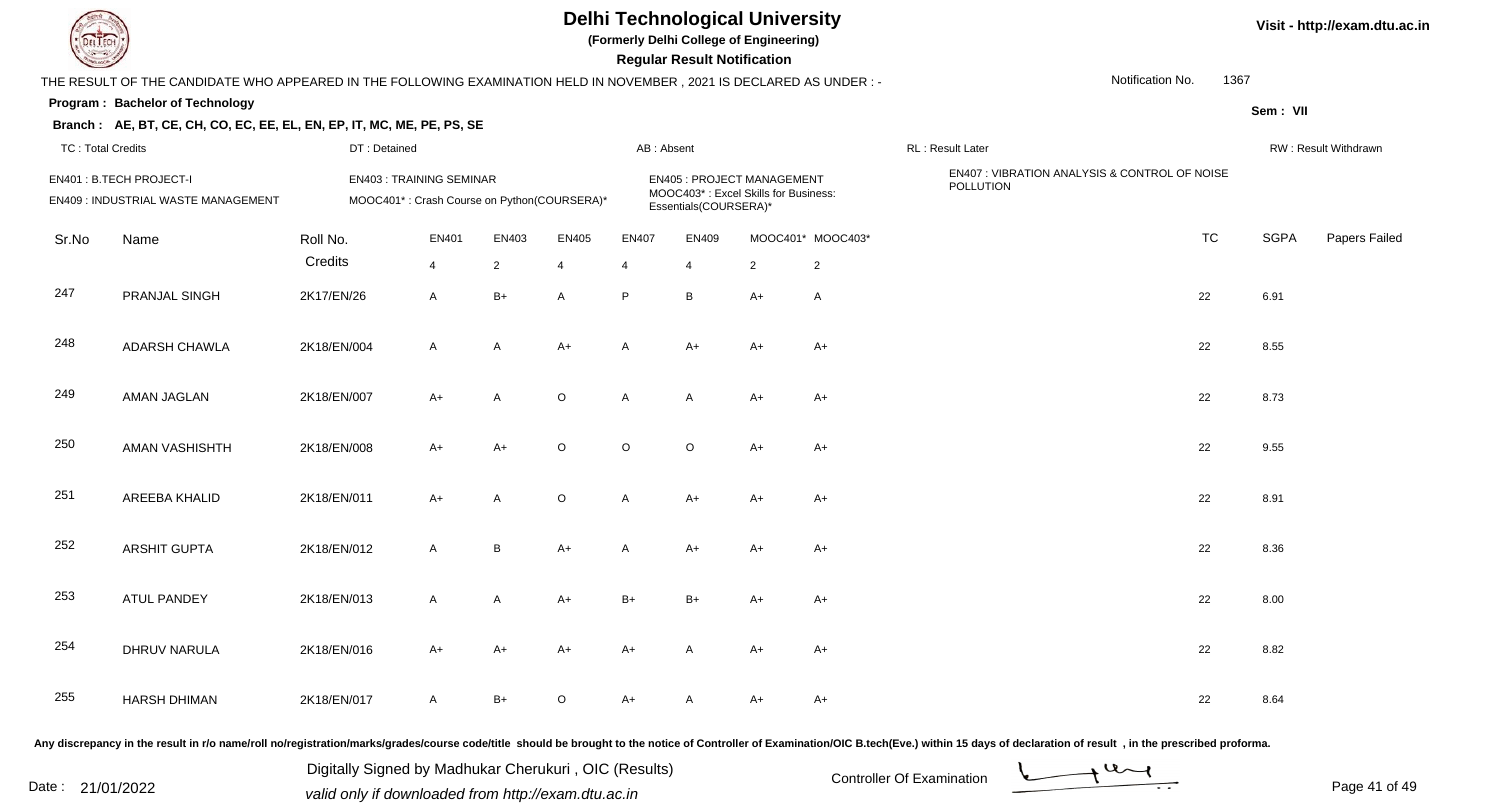**(Formerly Delhi College of Engineering)**

 **Regular Result Notification**

| $\sim$                 |                                                                                                                                |                       |                                       |                                                                                                                                                  |                |                |                |                                                       |                                                                                                                                                                               |                                                                 |                                                                   |                      |
|------------------------|--------------------------------------------------------------------------------------------------------------------------------|-----------------------|---------------------------------------|--------------------------------------------------------------------------------------------------------------------------------------------------|----------------|----------------|----------------|-------------------------------------------------------|-------------------------------------------------------------------------------------------------------------------------------------------------------------------------------|-----------------------------------------------------------------|-------------------------------------------------------------------|----------------------|
|                        |                                                                                                                                |                       |                                       |                                                                                                                                                  |                |                |                |                                                       |                                                                                                                                                                               |                                                                 |                                                                   |                      |
|                        |                                                                                                                                |                       |                                       |                                                                                                                                                  |                |                |                |                                                       |                                                                                                                                                                               |                                                                 | Sem: VII                                                          |                      |
|                        |                                                                                                                                |                       |                                       |                                                                                                                                                  |                |                |                |                                                       |                                                                                                                                                                               |                                                                 |                                                                   |                      |
|                        |                                                                                                                                |                       |                                       |                                                                                                                                                  |                |                |                |                                                       |                                                                                                                                                                               |                                                                 |                                                                   | RW: Result Withdrawn |
|                        |                                                                                                                                |                       |                                       |                                                                                                                                                  |                |                |                |                                                       | POLLUTION                                                                                                                                                                     |                                                                 |                                                                   |                      |
| Name                   | Roll No.                                                                                                                       | EN401                 | EN403                                 | <b>EN405</b>                                                                                                                                     | <b>EN407</b>   | EN409          |                |                                                       |                                                                                                                                                                               | <b>TC</b>                                                       | <b>SGPA</b>                                                       | Papers Failec        |
|                        | Credits                                                                                                                        | $\overline{4}$        | $\overline{2}$                        | $\overline{4}$                                                                                                                                   | $\overline{4}$ | $\overline{4}$ | $\overline{2}$ | $\overline{2}$                                        |                                                                                                                                                                               |                                                                 |                                                                   |                      |
|                        |                                                                                                                                | A                     | $B+$                                  | $\circ$                                                                                                                                          | $A+$           | $\mathsf{A}$   | $A+$           | $A+$                                                  |                                                                                                                                                                               | 22                                                              | 8.64                                                              |                      |
|                        | 2K18/EN/019                                                                                                                    | $A+$                  | A                                     | $A+$                                                                                                                                             | A              | $\mathsf{A}$   | A              | $A+$                                                  |                                                                                                                                                                               | 22                                                              | 8.45                                                              |                      |
| <b>KANIKA PRIYA</b>    | 2K18/EN/021                                                                                                                    | $A+$                  | A                                     | $A+$                                                                                                                                             | $B+$           | $\mathsf{A}$   | $A+$           | $A+$                                                  |                                                                                                                                                                               | 22                                                              | 8.36                                                              |                      |
| <b>LAKSHAY GANGWAL</b> | 2K18/EN/023                                                                                                                    | $A+$                  | $B+$                                  | $A+$                                                                                                                                             | $A+$           | $\overline{A}$ | $A+$           | $A+$                                                  |                                                                                                                                                                               | 22                                                              | 8.64                                                              |                      |
| <b>MOHIT RAI</b>       | 2K18/EN/027                                                                                                                    | A+                    | A                                     | $A+$                                                                                                                                             | $B+$           | $\mathsf{A}$   | $A+$           | A+                                                    |                                                                                                                                                                               | 22                                                              | 8.36                                                              |                      |
| <b>MUDIT KUMAR</b>     | 2K18/EN/028                                                                                                                    | $A+$                  | A                                     | $A+$                                                                                                                                             | $B+$           | Α              | $A+$           | $A+$                                                  |                                                                                                                                                                               | 22                                                              | 8.36                                                              |                      |
| <b>NISHANT KUMAR</b>   | 2K18/EN/030                                                                                                                    | $A+$                  | A                                     | $A+$                                                                                                                                             | A              | $\circ$        | $A+$           | $A+$                                                  |                                                                                                                                                                               | 22                                                              | 8.91                                                              |                      |
| PRIYANUJ SHARMA        | 2K18/EN/032                                                                                                                    | $B+$                  | $B+$                                  | A+                                                                                                                                               | A              | Α              | $A+$           | $A+$                                                  |                                                                                                                                                                               | 22                                                              | 8.09                                                              |                      |
| <b>SAJAL SAINI</b>     | 2K18/EN/037                                                                                                                    | $B+$                  | Α                                     | A+                                                                                                                                               | $B+$           | $B+$           | $A+$           | $\overline{A}$                                        |                                                                                                                                                                               | 22                                                              | 7.73                                                              |                      |
|                        | Program: Bachelor of Technology<br><b>TC: Total Credits</b><br>EN401 : B.TECH PROJECT-I<br>EN409 : INDUSTRIAL WASTE MANAGEMENT | HARSHEET KUMAR TIWARI | DT: Detained<br>Essentials(COURSERA)* | Branch: AE, BT, CE, CH, CO, EC, EE, EL, EN, EP, IT, MC, ME, PE, PS, SE<br><b>EN403: TRAINING SEMINAR</b><br>MOOC401*: Excel skills for business: |                |                | AB: Absent     | n <del>c</del> yular n <del>c</del> sult notification | THE RESULT OF THE CANDIDATE WHO APPEARED IN THE FOLLOWING EXAMINATION HELD IN NOVEMBER, 2021 IS DECLARED AS UNDER:-<br><b>EN405 : PROJECT MANAGEMENT</b><br>MOOC401* MOOC403* | RL: Result Later<br>MOOC403*: Crash Course on Python(COURSERA)* | Notification No.<br>EN407 : VIBRATION ANALYSIS & CONTROL OF NOISE | 1367                 |

Any discrepancy in the result in r/o name/roll no/registration/marks/grades/course code/title should be brought to the notice of Controller of Examination/OIC B.tech(Eve.) within 15 days of declaration of result, in the pr

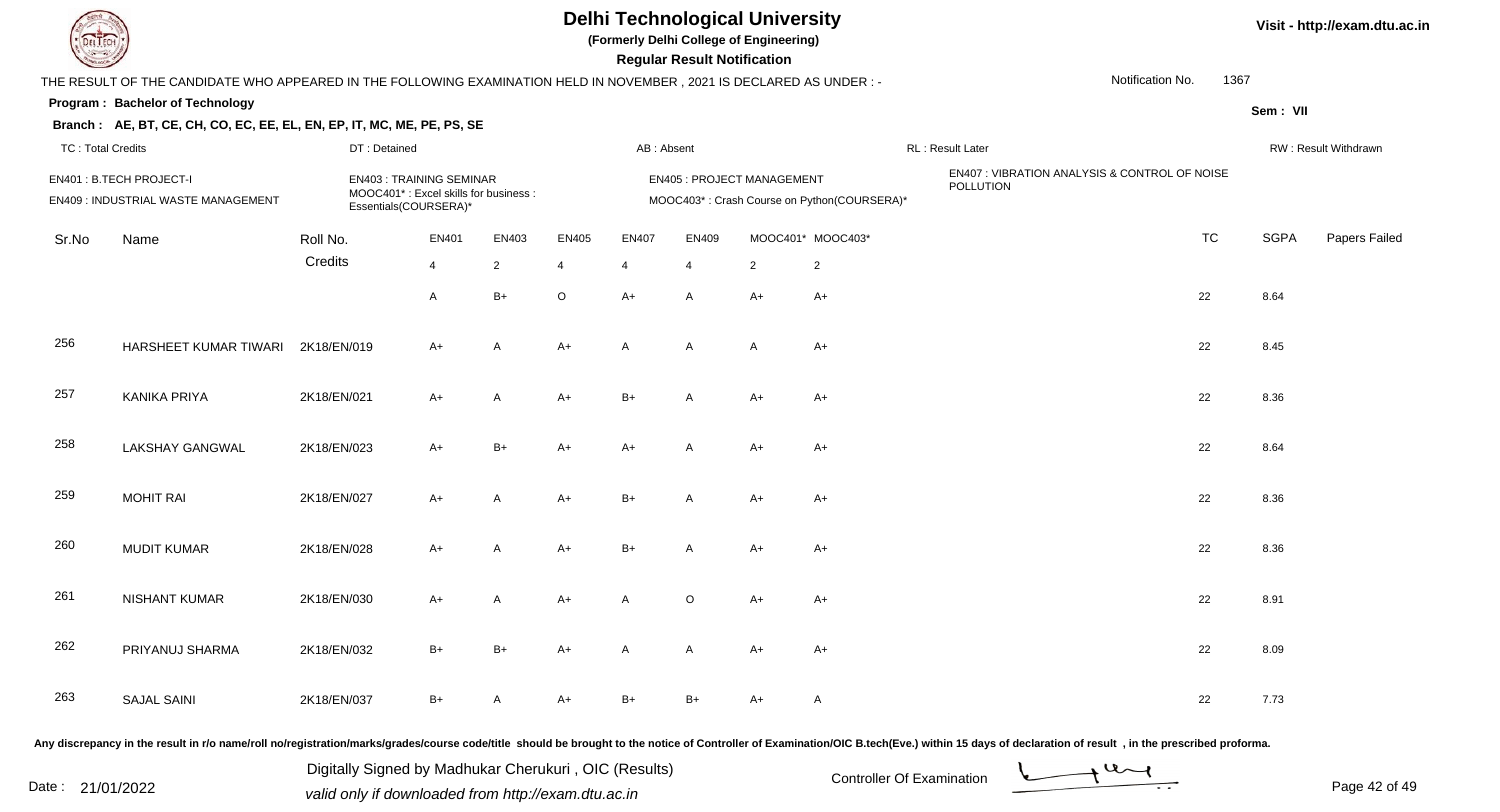**(Formerly Delhi College of Engineering)**

 **Regular Result Notification**

|                          | THE RESULT OF THE CANDIDATE WHO APPEARED IN THE FOLLOWING EXAMINATION HELD IN NOVEMBER, 2021 IS DECLARED AS UNDER:- |                                                                                   |                |                |                |                |                |                                   |                                                       |                                                            | Notification No.<br>1367 |             |                      |
|--------------------------|---------------------------------------------------------------------------------------------------------------------|-----------------------------------------------------------------------------------|----------------|----------------|----------------|----------------|----------------|-----------------------------------|-------------------------------------------------------|------------------------------------------------------------|--------------------------|-------------|----------------------|
|                          | Program: Bachelor of Technology                                                                                     |                                                                                   |                |                |                |                |                |                                   |                                                       |                                                            |                          | Sem: VII    |                      |
|                          | Branch: AE, BT, CE, CH, CO, EC, EE, EL, EN, EP, IT, MC, ME, PE, PS, SE                                              |                                                                                   |                |                |                |                |                |                                   |                                                       |                                                            |                          |             |                      |
| <b>TC: Total Credits</b> |                                                                                                                     | DT: Detained                                                                      |                |                |                | AB: Absent     |                |                                   |                                                       | RL : Result Later                                          |                          |             | RW: Result Withdrawn |
|                          | EN401 : B.TECH PROJECT-I<br>EN409 : INDUSTRIAL WASTE MANAGEMENT                                                     | <b>EN403: TRAINING SEMINAR</b><br>MOOC401*: Introduction to Statistics(COURSERA)* |                |                |                |                |                | <b>EN405 : PROJECT MANAGEMENT</b> | MOOC403*: Excel Skills for Business: Intermediate II* | EN407 : VIBRATION ANALYSIS & CONTROL OF NOISE<br>POLLUTION |                          |             |                      |
| Sr.No                    | Name                                                                                                                | Roll No.                                                                          | EN401          | EN403          | EN405          | <b>EN407</b>   | EN409          |                                   | MOOC401* MOOC403*                                     |                                                            | <b>TC</b>                | <b>SGPA</b> | Papers Failec        |
|                          |                                                                                                                     | Credits                                                                           | $\overline{4}$ | $\overline{2}$ | $\overline{4}$ | $\overline{4}$ | $\overline{4}$ | $\overline{2}$                    | $\overline{c}$                                        |                                                            |                          |             |                      |
|                          |                                                                                                                     |                                                                                   | $B+$           | A              | $A+$           | $B+$           | $B+$           | $A+$                              | $\overline{A}$                                        |                                                            | 22                       | 7.73        |                      |
| 264                      | SATVIK CHHABRA                                                                                                      | 2K18/EN/041                                                                       | A              | A+             | A+             | $B+$           | $\mathsf{C}$   | $A+$                              | $A+$                                                  |                                                            | 22                       | 7.73        |                      |
| 265                      | SHUBHANGAM SHRIKARA<br><b>TRIVEDI</b>                                                                               | 2K18/EN/043                                                                       | $B+$           | А              | $A+$           | A              | $\circ$        | $A+$                              | $A+$                                                  |                                                            | 22                       | 8.55        |                      |
| 266                      | SIDDHARTH DHAKA                                                                                                     | 2K18/EN/044                                                                       | $B+$           | B.             | $A+$           | A              | Α              | $A+$                              | $A+$                                                  |                                                            | 22                       | 8.00        |                      |
| 267                      | SIDDHARTH SAINI                                                                                                     | 2K18/EN/045                                                                       | A              | $B+$           | A+             | $B+$           | B              | $A+$                              | A+                                                    |                                                            | 22                       | 7.73        |                      |
| 268                      | <b>UMESH PAWAR</b>                                                                                                  | 2K18/EN/049                                                                       | $B+$           | А              | $A+$           | $B+$           | A              | $A+$                              | $A+$                                                  |                                                            | 22                       | 8.00        |                      |
| 269                      | <b>VARUN MADAN</b>                                                                                                  | 2K18/EN/050                                                                       | $B+$           |                | A+             |                | $\circ$        | A+                                | A+                                                    |                                                            | 22                       | 8.64        |                      |
|                          |                                                                                                                     |                                                                                   |                |                |                |                |                |                                   |                                                       |                                                            |                          |             |                      |

Any discrepancy in the result in r/o name/roll no/registration/marks/grades/course code/title should be brought to the notice of Controller of Examination/OIC B.tech(Eve.) within 15 days of declaration of result, in the pr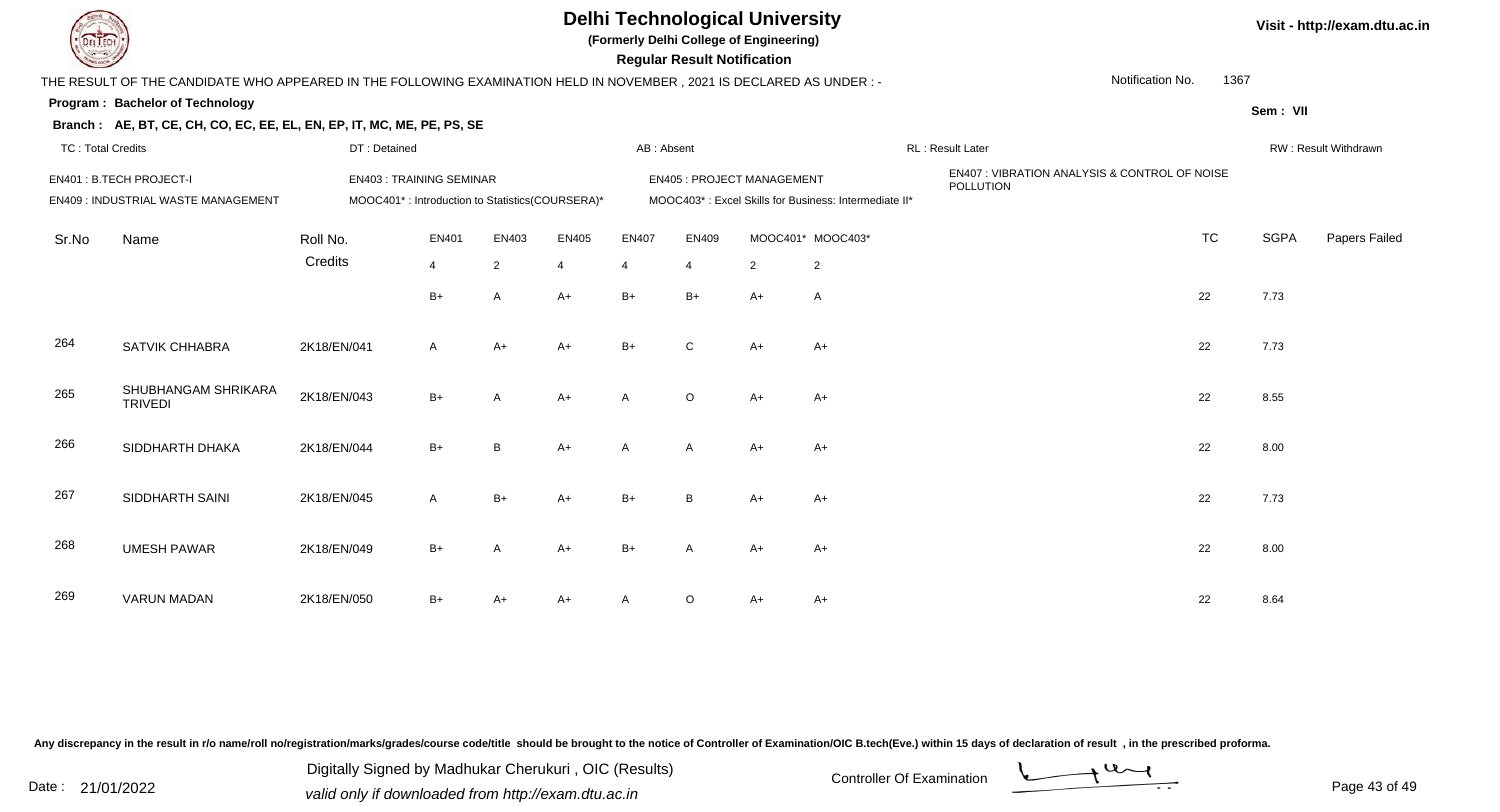| DELTECH                  |                                                                        |              |       | <b>Delhi Technological University</b><br>(Formerly Delhi College of Engineering)<br><b>Regular Result Notification</b> |                          |                          |             | Visit - http://exam.dtu.ac.in |
|--------------------------|------------------------------------------------------------------------|--------------|-------|------------------------------------------------------------------------------------------------------------------------|--------------------------|--------------------------|-------------|-------------------------------|
|                          |                                                                        |              |       | THE RESULT OF THE CANDIDATE WHO APPEARED IN THE FOLLOWING EXAMINATION HELD IN NOVEMBER , 2021 IS DECLARED AS UNDER :-  |                          | Notification No.<br>1367 |             |                               |
|                          | Program: Bachelor of Technology                                        |              |       |                                                                                                                        |                          |                          | Sem: VII    |                               |
|                          | Branch: AE, BT, CE, CH, CO, EC, EE, EL, EN, EP, IT, MC, ME, PE, PS, SE |              |       |                                                                                                                        |                          |                          |             |                               |
| <b>TC: Total Credits</b> |                                                                        | DT: Detained |       | AB: Absent                                                                                                             | <b>RL</b> : Result Later |                          |             | RW: Result Withdrawn          |
|                          | EN401: B.TECH PROJECT-I                                                |              |       | <b>EN409: INDUSTRIAL WASTE MANAGEMENT</b>                                                                              |                          |                          |             |                               |
| Sr.No                    | Name                                                                   | Roll No.     | EN401 | <b>EN409</b>                                                                                                           |                          | <b>TC</b>                | <b>SGPA</b> | Papers Failed                 |
|                          |                                                                        | Credits      |       | $\overline{\bf 4}$                                                                                                     |                          |                          |             |                               |
| 270                      | ADARSH RANJAN JHA                                                      | 2K18/EN/005  |       | P                                                                                                                      |                          |                          | 2.00        |                               |
|                          |                                                                        |              |       |                                                                                                                        |                          |                          |             |                               |

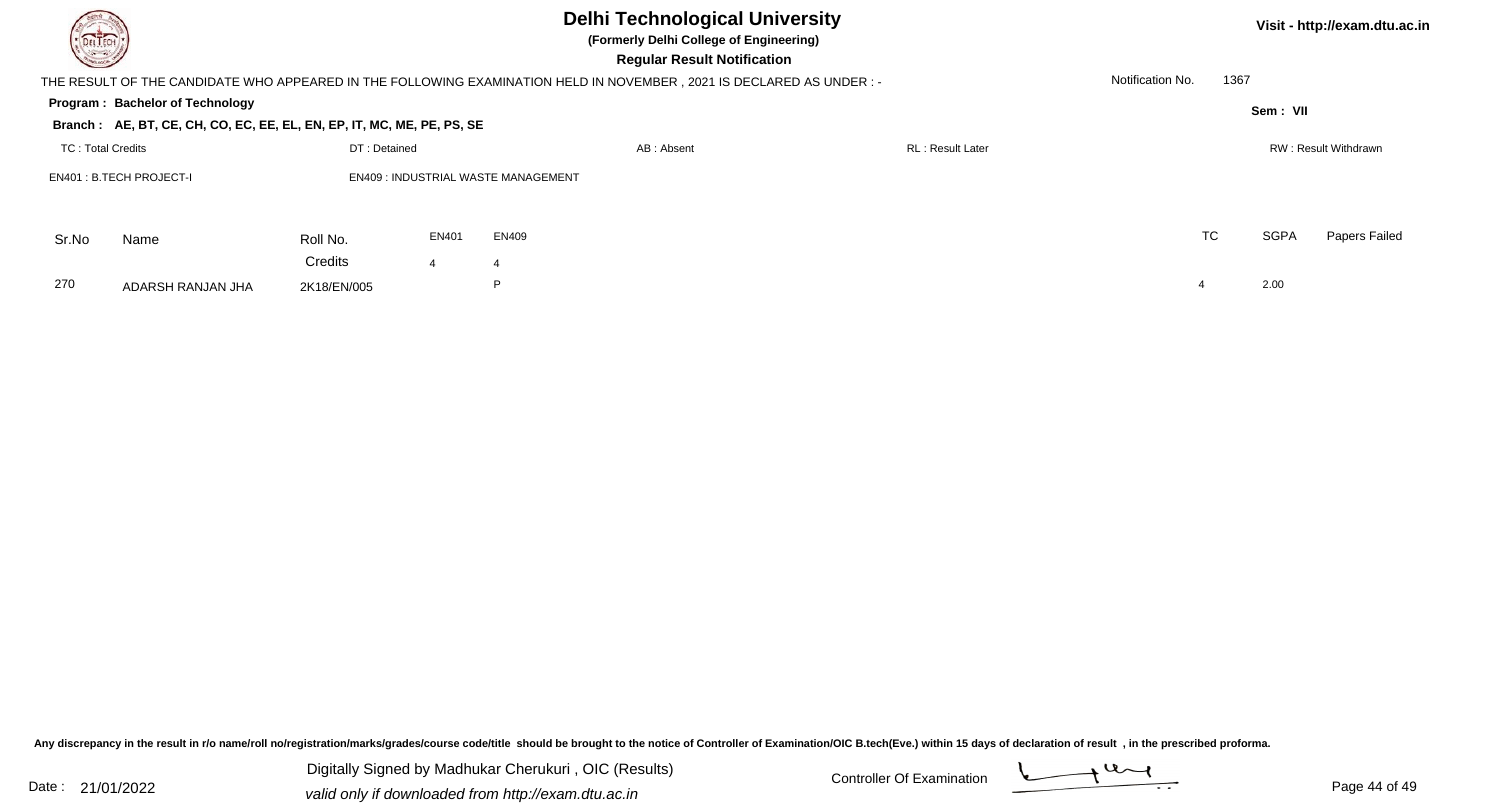| DEL TECI                 |                                                                                                                                                                                                                                |              |                                                                |       |                |            | <b>Regular Result Notification</b> | <b>Delhi Technological University</b><br>(Formerly Delhi College of Engineering) |                                  |                  |           |             | Visit - http://exam.dtu.ac.in |
|--------------------------|--------------------------------------------------------------------------------------------------------------------------------------------------------------------------------------------------------------------------------|--------------|----------------------------------------------------------------|-------|----------------|------------|------------------------------------|----------------------------------------------------------------------------------|----------------------------------|------------------|-----------|-------------|-------------------------------|
|                          | THE RESULT OF THE CANDIDATE WHO APPEARED IN THE FOLLOWING EXAMINATION HELD IN NOVEMBER, 2021 IS DECLARED AS UNDER:-                                                                                                            |              |                                                                |       |                |            |                                    |                                                                                  |                                  | Notification No. | 1367      |             |                               |
|                          | Program: Bachelor of Technology                                                                                                                                                                                                |              |                                                                |       |                |            |                                    |                                                                                  |                                  |                  |           | Sem: VII    |                               |
|                          | Branch: AE, BT, CE, CH, CO, EC, EE, EL, EN, EP, IT, MC, ME, PE, PS, SE                                                                                                                                                         |              |                                                                |       |                |            |                                    |                                                                                  |                                  |                  |           |             |                               |
| <b>TC: Total Credits</b> |                                                                                                                                                                                                                                | DT: Detained |                                                                |       |                | AB: Absent |                                    |                                                                                  | RL : Result Later                |                  |           |             | RW: Result Withdrawn          |
| POLLUTION                | EN417: ENVIRONMENTAL RISK ASSESMENT<br>EN407 : VIBRATION ANALYSIS & CONTROL OF NOISE                                                                                                                                           |              | EN401: B.TECH PROJECT-I<br>EN409 : INDUSTRIAL WASTE MANAGEMENT |       |                |            |                                    | <b>EN403: TRAINING SEMINAR</b>                                                   | <b>EN405: PROJECT MANAGEMENT</b> |                  |           |             |                               |
| Sr.No                    | Name                                                                                                                                                                                                                           | Roll No.     | EN417                                                          | EN401 | EN403          | EN405      | <b>EN407</b>                       | EN409                                                                            |                                  |                  | <b>TC</b> | <b>SGPA</b> | Papers Failed                 |
|                          |                                                                                                                                                                                                                                | Credits      | $\overline{4}$                                                 | 4     | $\overline{2}$ | 4          | 4                                  | 4                                                                                |                                  |                  |           |             |                               |
| 271                      | AANCHAL BATRA                                                                                                                                                                                                                  | 2K18/EN/002  | $\mathsf{A}$                                                   | A     | $B+$           | $A+$       | $B+$                               | $B+$                                                                             |                                  |                  | 22        | 7.73        |                               |
| 272                      | <b>ABHISHEK KUMAR</b>                                                                                                                                                                                                          | 2K18/EN/003  | $\mathsf{C}$                                                   | $B+$  | $B+$           | A          | B                                  | $B+$                                                                             |                                  |                  | 22        | 6.64        |                               |
| 273                      | <b>BHAVYA JAYANT</b>                                                                                                                                                                                                           | 2K18/EN/014  | B                                                              | A     | $A+$           | $A+$       | $B+$                               | $\mathsf{A}$                                                                     |                                  |                  | 22        | 7.73        |                               |
| 274                      | <b>HARSH GUPTA</b>                                                                                                                                                                                                             | 2K18/EN/018  | $\mathsf{A}$                                                   | A     | $A+$           | A+         | A                                  | $B+$                                                                             |                                  |                  | 22        | 8.09        |                               |
| 275                      | <b>HARSHIT KUMAR</b>                                                                                                                                                                                                           | 2K18/EN/020  | $\mathsf{A}$                                                   | A     | $\mathsf{A}$   | A          | B                                  | $\mathsf{A}$                                                                     |                                  |                  | 22        | 7.64        |                               |
| 276                      | <b>MAHIMA</b>                                                                                                                                                                                                                  | 2K18/EN/024  | $\mathsf{A}$                                                   | A     | $B+$           | A          | $\overline{A}$                     | $\mathsf{A}$                                                                     |                                  |                  | 22        | 7.91        |                               |
| 277                      | <b>NIMISHA SINGLA</b>                                                                                                                                                                                                          | 2K18/EN/029  | A+                                                             | A+    | A+             | O          | $A+$                               | $\circ$                                                                          |                                  |                  | 22        | 9.36        |                               |
| 278                      | PRITHVI NAGRATH                                                                                                                                                                                                                | 2K18/EN/031  | A                                                              | $A+$  | $B+$           | A+         | A                                  | A                                                                                |                                  |                  | 22        | 8.27        |                               |
| 279                      | RISHABH GOPALKA                                                                                                                                                                                                                | 2K18/EN/033  | ${\rm C}$                                                      | A     | B+             | A          | B+                                 | B                                                                                |                                  |                  | 22        | 6.82        |                               |
|                          | Any discrepancy in the result in r/o name/roll no/registration/marks/grades/course code/title should be brought to the notice of Controller of Examination/OIC B.tech(Eve.) within 15 days of declaration of result , in the p |              |                                                                |       |                |            |                                    |                                                                                  |                                  |                  |           |             |                               |

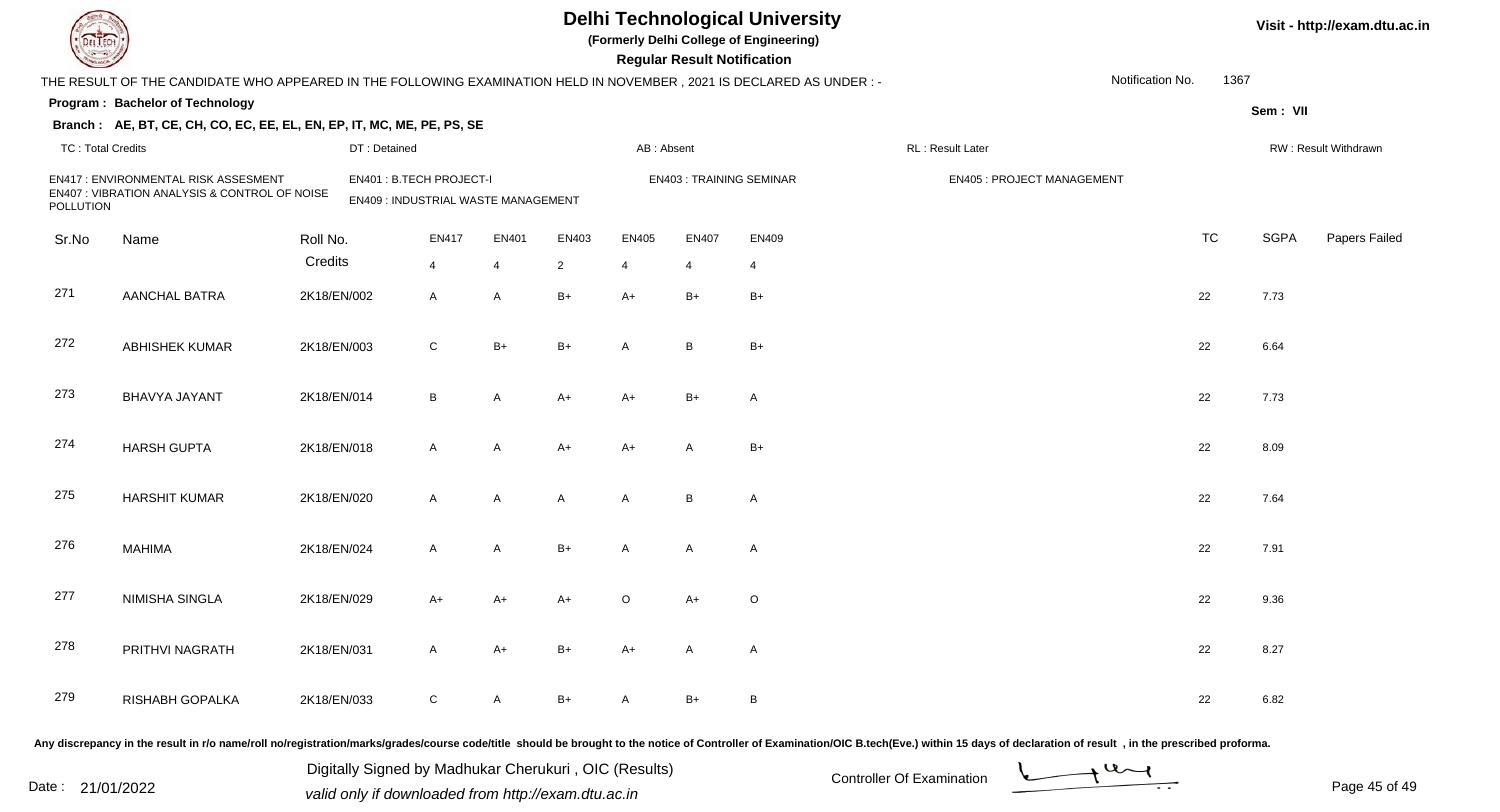| DEL TECH                 |                                                                                                                                                                                                                                |             |                                                                |                |              |                |              | <b>Regular Result Notification</b> | <b>Delhi Technological University</b><br>(Formerly Delhi College of Engineering) |                           |                            |                  |           |             | Visit - http://exam.dtu.ac.in |
|--------------------------|--------------------------------------------------------------------------------------------------------------------------------------------------------------------------------------------------------------------------------|-------------|----------------------------------------------------------------|----------------|--------------|----------------|--------------|------------------------------------|----------------------------------------------------------------------------------|---------------------------|----------------------------|------------------|-----------|-------------|-------------------------------|
|                          | THE RESULT OF THE CANDIDATE WHO APPEARED IN THE FOLLOWING EXAMINATION HELD IN NOVEMBER, 2021 IS DECLARED AS UNDER: -                                                                                                           |             |                                                                |                |              |                |              |                                    |                                                                                  |                           |                            | Notification No. | 1367      |             |                               |
|                          | Program: Bachelor of Technology                                                                                                                                                                                                |             |                                                                |                |              |                |              |                                    |                                                                                  |                           |                            |                  |           | Sem: VII    |                               |
|                          | Branch: AE, BT, CE, CH, CO, EC, EE, EL, EN, EP, IT, MC, ME, PE, PS, SE                                                                                                                                                         |             |                                                                |                |              |                |              |                                    |                                                                                  |                           |                            |                  |           |             |                               |
| <b>TC: Total Credits</b> |                                                                                                                                                                                                                                |             | DT: Detained                                                   |                |              |                | AB: Absent   |                                    |                                                                                  | RL: Result Later          |                            |                  |           |             | RW: Result Withdrawn          |
| POLLUTION                | EN417: ENVIRONMENTAL RISK ASSESMENT<br>EN407 : VIBRATION ANALYSIS & CONTROL OF NOISE                                                                                                                                           |             | EN401: B.TECH PROJECT-I<br>EN409 : INDUSTRIAL WASTE MANAGEMENT |                |              |                |              | <b>EN403: TRAINING SEMINAR</b>     |                                                                                  |                           | EN405 : PROJECT MANAGEMENT |                  |           |             |                               |
| Sr.No                    | Name                                                                                                                                                                                                                           | Roll No.    |                                                                | <b>EN417</b>   | <b>EN401</b> | EN403          | EN405        | <b>EN407</b>                       | EN409                                                                            |                           |                            |                  | <b>TC</b> | <b>SGPA</b> | Papers Failed                 |
|                          |                                                                                                                                                                                                                                | Credits     |                                                                | $\overline{4}$ | 4            | $\overline{2}$ | 4            | 4                                  | 4                                                                                |                           |                            |                  |           |             |                               |
|                          |                                                                                                                                                                                                                                |             |                                                                | ${\rm C}$      | A            | $B+$           | A            | $B+$                               | B                                                                                |                           |                            |                  | 22        | 6.82        |                               |
| 280                      | SANKALP SUMAN                                                                                                                                                                                                                  | 2K18/EN/040 |                                                                | $\mathsf{A}$   | $A+$         | $B+$           | A+           | $B+$                               | B                                                                                |                           |                            |                  | 22        | 7.73        |                               |
| 281                      | SAURABH KUMAR                                                                                                                                                                                                                  | 2K18/EN/042 |                                                                | $B+$           | $\mathsf{A}$ | A              | A+           | $B+$                               | $B+$                                                                             |                           |                            |                  | 22        | 7.64        |                               |
| 282                      | <b>SOURAV LAKRA</b>                                                                                                                                                                                                            | 2K18/EN/047 |                                                                | $\mathsf{A}$   | $\mathsf{A}$ | A              | $\circ$      | $\overline{A}$                     | A                                                                                |                           |                            |                  | 22        | 8.36        |                               |
| 283                      | <b>SRAJAN SHIVHARE</b>                                                                                                                                                                                                         | 2K18/EN/048 |                                                                | $\mathsf{A}$   | $\mathsf{A}$ | A              | $A+$         | B                                  | ${\rm C}$                                                                        |                           |                            |                  | 22        | 7.27        |                               |
| 284                      | <b>HARSHIT SHARMA</b>                                                                                                                                                                                                          | 2K19/EN/501 |                                                                | $A+$           | $A+$         | $A+$           | $\circ$      | $B+$                               | $\mathsf{A}$                                                                     |                           |                            |                  | 22        | 8.64        |                               |
| 285                      | <b>MONIKA</b>                                                                                                                                                                                                                  | 2K19/EN/502 |                                                                | B              | A+           | $B+$           | A            | B+                                 | A+                                                                               |                           |                            |                  | 22        | 7.73        |                               |
| 286                      | PRANJAL HANDA                                                                                                                                                                                                                  | 2K19/EN/503 |                                                                | $\mathsf{C}$   | P            | $B+$           | A+           | C                                  | B                                                                                |                           |                            |                  | 22        | 5.91        |                               |
| 287                      | RAHUL                                                                                                                                                                                                                          | 2K19/EN/504 |                                                                | $B+$           | B            | B              | $\mathsf{A}$ | B                                  | $A+$                                                                             |                           |                            |                  | 22        | 7.09        |                               |
|                          | Any discrepancy in the result in r/o name/roll no/registration/marks/grades/course code/title should be brought to the notice of Controller of Examination/OIC B.tech(Eve.) within 15 days of declaration of result, in the pr |             |                                                                |                |              |                |              |                                    |                                                                                  |                           |                            |                  |           |             |                               |
|                          |                                                                                                                                                                                                                                |             | Digitally Signed by Madhukar Cherukuri, OIC (Results)          |                |              |                |              |                                    |                                                                                  | Controller Of Examination |                            | $\rightarrow$ 42 |           |             |                               |

Date : 21/01/2022 Valid only if downloaded from http://exam.dtu.ac.in<br>
Date : 21/01/2022 valid only if downloaded from http://exam.dtu.ac.in

Page 46 of 49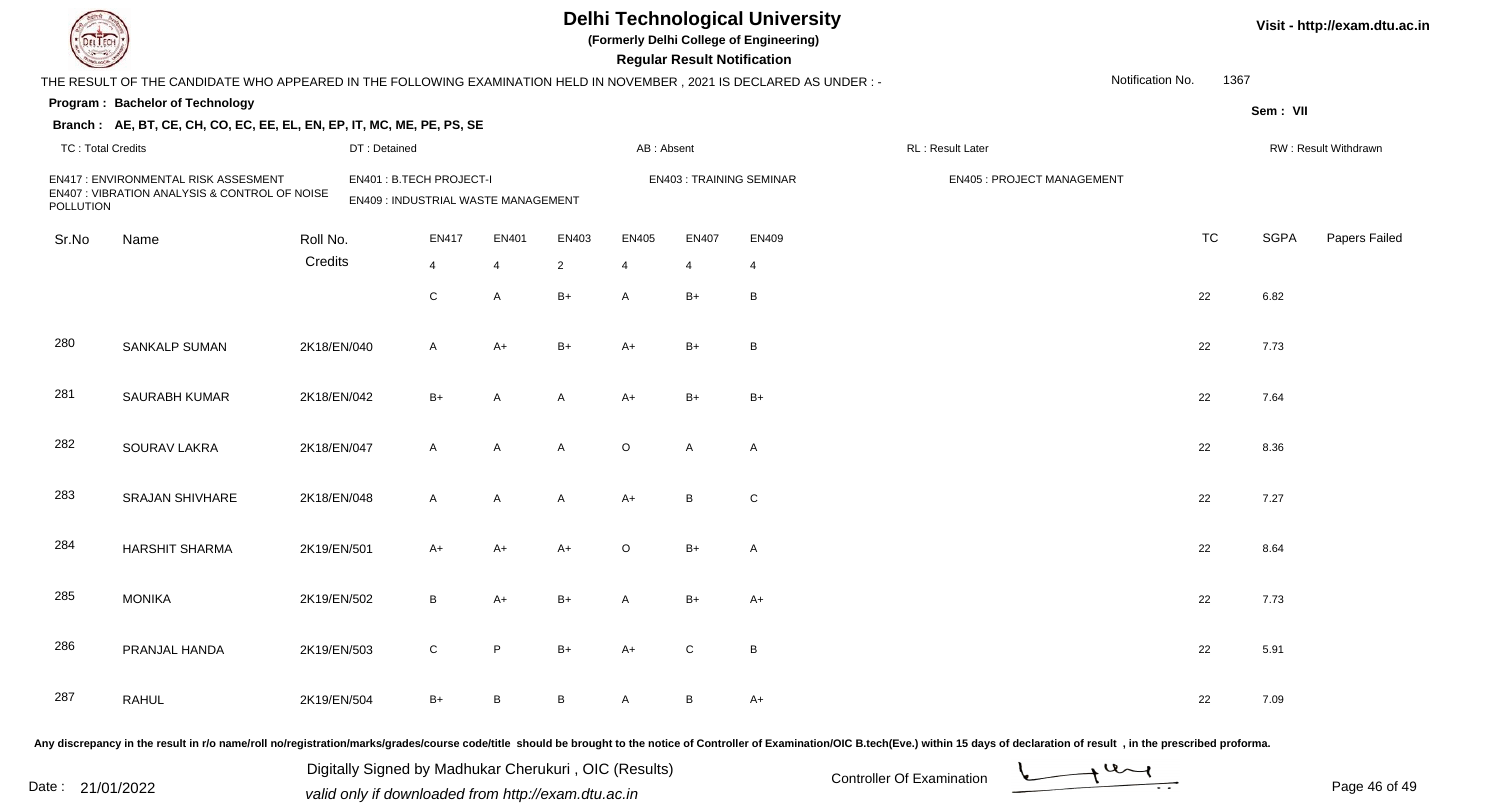|                          |                                                                                                                        |                                                                                                      |                                |                         |                         |                         | <b>Regular Result Notification</b> | <b>Delhi Technological University</b><br>(Formerly Delhi College of Engineering) |                                     |                                  |                  |           |             | Visit - http://exam.dtu.ac.in |
|--------------------------|------------------------------------------------------------------------------------------------------------------------|------------------------------------------------------------------------------------------------------|--------------------------------|-------------------------|-------------------------|-------------------------|------------------------------------|----------------------------------------------------------------------------------|-------------------------------------|----------------------------------|------------------|-----------|-------------|-------------------------------|
|                          | THE RESULT OF THE CANDIDATE WHO APPEARED IN THE FOLLOWING EXAMINATION HELD IN NOVEMBER , 2021 IS DECLARED AS UNDER : - |                                                                                                      |                                |                         |                         |                         |                                    |                                                                                  |                                     |                                  | Notification No. | 1367      |             |                               |
|                          | Program: Bachelor of Technology                                                                                        |                                                                                                      |                                |                         |                         |                         |                                    |                                                                                  |                                     |                                  |                  |           | Sem: VII    |                               |
|                          | Branch: AE, BT, CE, CH, CO, EC, EE, EL, EN, EP, IT, MC, ME, PE, PS, SE                                                 |                                                                                                      |                                |                         |                         |                         |                                    |                                                                                  |                                     |                                  |                  |           |             |                               |
| <b>TC: Total Credits</b> |                                                                                                                        | DT: Detained                                                                                         |                                |                         |                         | AB: Absent              |                                    |                                                                                  |                                     | RL: Result Later                 |                  |           |             | RW: Result Withdrawn          |
| <b>POLLUTION</b>         | <b>EN417: ENVIRONMENTAL RISK ASSESMENT</b><br>EN407 : VIBRATION ANALYSIS & CONTROL OF NOISE                            | EN401: B.TECH PROJECT-I<br>EN409 : INDUSTRIAL WASTE MANAGEMENT                                       |                                |                         |                         |                         |                                    | <b>EN403: TRAINING SEMINAR</b>                                                   |                                     | <b>EN405: PROJECT MANAGEMENT</b> |                  |           |             |                               |
| Sr.No                    | Name                                                                                                                   | Roll No.                                                                                             | <b>EN417</b>                   | EN401                   | EN403                   | <b>EN405</b>            | <b>EN407</b>                       | EN409                                                                            |                                     |                                  |                  | <b>TC</b> | <b>SGPA</b> | Papers Failed                 |
|                          |                                                                                                                        | Credits                                                                                              | $\overline{4}$                 | $\overline{4}$          | 2                       | $\overline{4}$          | $\overline{4}$                     | $\overline{4}$                                                                   |                                     |                                  |                  |           |             |                               |
|                          |                                                                                                                        |                                                                                                      | $B+$                           | B                       | B                       | $\mathsf{A}$            | B                                  | $A+$                                                                             |                                     |                                  |                  | 22        | 7.09        |                               |
| 288                      | <b>SAMAN SOHAIL</b>                                                                                                    | 2K19/EN/505                                                                                          | B                              | $\overline{A}$          | $B+$                    | $\mathsf{A}$            | $\mathsf{A}$                       | $A+$                                                                             |                                     |                                  |                  | 22        | 7.73        |                               |
| 289                      | PRIYANKA NEGI                                                                                                          | 2K19/EN/506                                                                                          | $\mathsf{A}$                   | $\circ$                 | $A+$                    | $A+$                    | $B+$                               | $B+$                                                                             |                                     |                                  |                  | 22        | 8.27        |                               |
| 290                      | <b>KARAN ARORA</b>                                                                                                     | 2K19/EN/509                                                                                          | A                              | $A+$                    | A                       | $A+$                    | A                                  | $\overline{A}$                                                                   |                                     |                                  |                  | 22        | 8.36        |                               |
|                          | EN417: ENVIRONMENTAL RISK ASSESMENT<br><b>EN405: PROJECT MANAGEMENT</b>                                                | MC411 : Data Warehousing & Data Mining<br>EN407 : VIBRATION ANALYSIS & CONTROL OF NOISE<br>POLLUTION |                                |                         |                         |                         | EN401: B.TECH PROJECT-I            |                                                                                  | EN409 : INDUSTRIAL WASTE MANAGEMENT | <b>EN403: TRAINING SEMINAR</b>   |                  |           |             |                               |
| Sr.No                    | Name                                                                                                                   | Roll No.<br>Credits                                                                                  | <b>EN417</b><br>$\overline{4}$ | MC411<br>$\overline{4}$ | EN401<br>$\overline{4}$ | EN403<br>$\overline{2}$ | <b>EN405</b><br>$\overline{4}$     | <b>EN407</b><br>$\overline{4}$                                                   | EN409<br>4                          |                                  |                  | <b>TC</b> | <b>SGPA</b> | Papers Failed                 |
| 291                      | <b>DEEPESH TIWARI</b>                                                                                                  | 2K18/EN/015                                                                                          | A                              | $\overline{A}$          | P                       | E                       | A                                  | $B+$                                                                             | P                                   |                                  |                  | 24        | 6.00        | EN403.                        |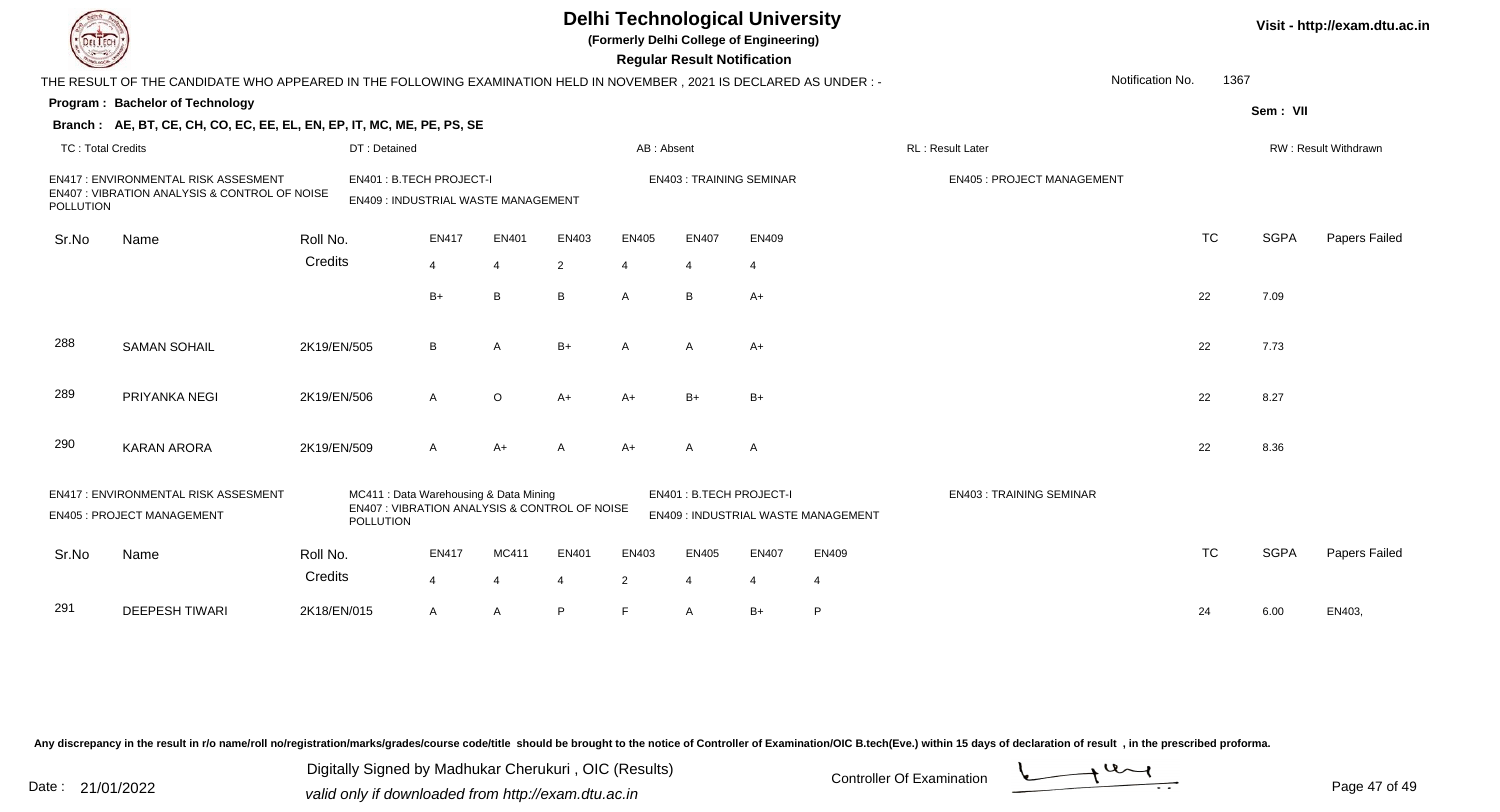| DEL ECH                                                                                                                                                                      |                                                                                                                     |              |                                                                |       |                |                | <b>Regular Result Notification</b> | <b>Delhi Technological University</b><br>(Formerly Delhi College of Engineering) |                                  |                  |           |             | Visit - http://exam.dtu.ac.in |
|------------------------------------------------------------------------------------------------------------------------------------------------------------------------------|---------------------------------------------------------------------------------------------------------------------|--------------|----------------------------------------------------------------|-------|----------------|----------------|------------------------------------|----------------------------------------------------------------------------------|----------------------------------|------------------|-----------|-------------|-------------------------------|
|                                                                                                                                                                              | THE RESULT OF THE CANDIDATE WHO APPEARED IN THE FOLLOWING EXAMINATION HELD IN NOVEMBER, 2021 IS DECLARED AS UNDER:- |              |                                                                |       |                |                |                                    |                                                                                  |                                  | Notification No. | 1367      |             |                               |
|                                                                                                                                                                              | <b>Program: Bachelor of Technology</b>                                                                              |              |                                                                |       |                |                |                                    |                                                                                  |                                  |                  |           | Sem: VII    |                               |
|                                                                                                                                                                              | Branch: AE, BT, CE, CH, CO, EC, EE, EL, EN, EP, IT, MC, ME, PE, PS, SE                                              |              |                                                                |       |                |                |                                    |                                                                                  |                                  |                  |           |             |                               |
| <b>TC: Total Credits</b>                                                                                                                                                     |                                                                                                                     | DT: Detained |                                                                |       |                | AB: Absent     |                                    |                                                                                  | RL: Result Later                 |                  |           |             | RW: Result Withdrawn          |
| <b>POLLUTION</b>                                                                                                                                                             | EP423 : SPACE AND ATMOSPHERIC SCIENCE-I<br>EN407 : VIBRATION ANALYSIS & CONTROL OF NOISE                            |              | EN401: B.TECH PROJECT-I<br>EN409 : INDUSTRIAL WASTE MANAGEMENT |       |                |                |                                    | <b>EN403: TRAINING SEMINAR</b>                                                   | <b>EN405: PROJECT MANAGEMENT</b> |                  |           |             |                               |
| Sr.No                                                                                                                                                                        | Name                                                                                                                | Roll No.     | EP423                                                          | EN401 | EN403          | <b>EN405</b>   | <b>EN407</b>                       | <b>EN409</b>                                                                     |                                  |                  | <b>TC</b> | <b>SGPA</b> | Papers Failed                 |
|                                                                                                                                                                              |                                                                                                                     | Credits      | 4                                                              | 4     | 2              | $\overline{4}$ | 4                                  | $\overline{4}$                                                                   |                                  |                  |           |             |                               |
| 292                                                                                                                                                                          | ANOUSHKA RAJ                                                                                                        | 2K18/EN/010  | A                                                              | Α     | $A+$           | $A+$           | $A+$                               | O                                                                                |                                  |                  | 22        | 8.82        |                               |
| ME431: NON-CONVENTIONAL ENERGY SOURCES<br>EN401: B.TECH PROJECT-I<br>EN407 : VIBRATION ANALYSIS & CONTROL OF NOISE<br>EN409: INDUSTRIAL WASTE MANAGEMENT<br><b>POLLUTION</b> |                                                                                                                     |              |                                                                |       |                |                | <b>EN403: TRAINING SEMINAR</b>     | <b>EN405: PROJECT MANAGEMENT</b>                                                 |                                  |                  |           |             |                               |
| Sr.No                                                                                                                                                                        | Name                                                                                                                | Roll No.     | ME431                                                          | EN401 | EN403          | <b>EN405</b>   | <b>EN407</b>                       | <b>EN409</b>                                                                     |                                  |                  | <b>TC</b> | <b>SGPA</b> | Papers Failed                 |
|                                                                                                                                                                              |                                                                                                                     | Credits      | 4                                                              | 4     | 2              | $\overline{4}$ | 4                                  | $\overline{4}$                                                                   |                                  |                  |           |             |                               |
| 293                                                                                                                                                                          | KUSHAL SHARMA                                                                                                       | 2K18/EN/022  | A                                                              | A     | $B+$           | $\mathsf{A}$   | B                                  | $\circ$                                                                          |                                  |                  | 22        | 7.91        |                               |
| POLLUTION                                                                                                                                                                    | ME433 : COMPUTER INTEGRATED MANUFACTURING<br>EN407 : VIBRATION ANALYSIS & CONTROL OF NOISE                          |              | EN401: B.TECH PROJECT-I<br>EN409: INDUSTRIAL WASTE MANAGEMENT  |       |                |                |                                    | <b>EN403: TRAINING SEMINAR</b>                                                   | <b>EN405: PROJECT MANAGEMENT</b> |                  |           |             |                               |
| Sr.No                                                                                                                                                                        | Name                                                                                                                | Roll No.     | ME433                                                          | EN401 | EN403          | <b>EN405</b>   | <b>EN407</b>                       | <b>EN409</b>                                                                     |                                  |                  | <b>TC</b> | <b>SGPA</b> | Papers Failed                 |
|                                                                                                                                                                              |                                                                                                                     | Credits      | 4                                                              | 4     | $\overline{2}$ | $\overline{4}$ | 4                                  | $\overline{4}$                                                                   |                                  |                  |           |             |                               |
| 294                                                                                                                                                                          | <b>ANJALI GOYAL</b>                                                                                                 | 2K18/EN/009  | $\circ$                                                        | A+    | $A+$           | $\circ$        | A                                  | A                                                                                |                                  |                  | 22        | 9.00        |                               |